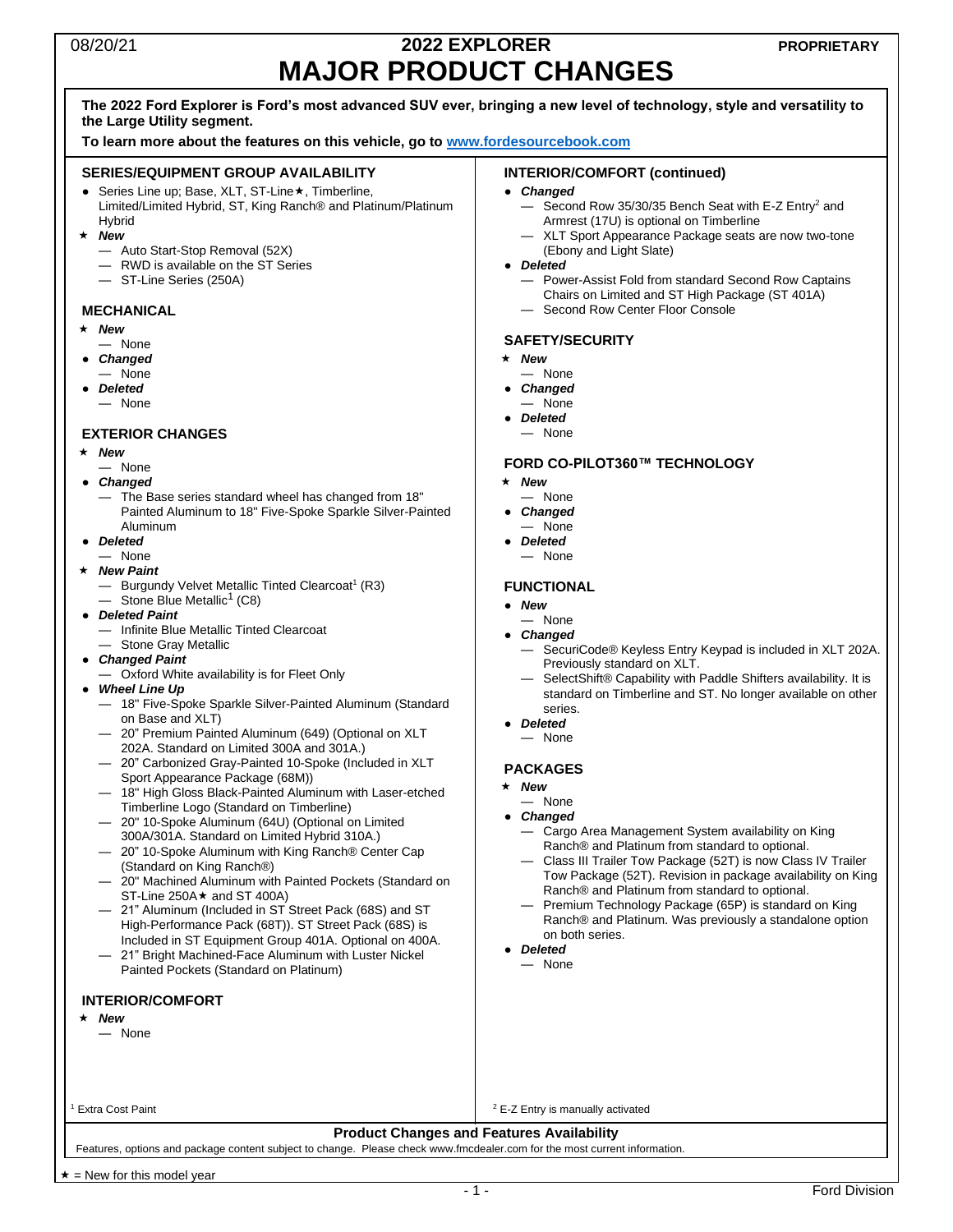### 08/20/21 **2022 EXPLORER MAJOR PRODUCT CHANGES**

#### **OTHER**

- *New*
	- Dealer Installed Option (DIO). *Refer to the series Equipment Group sections for feature availability.*
		- Bumper Protector, Textured Black Film
		- Cargo Organizer Soft-Sided Cooler Bag with Adjustable Carrying Strap and Ford Logo
		- Cargo Organizer Soft-Sided Large, Folding, with Ford Logo
		- Cargo Organizer Soft-Sided Standard, Folding, with Ford Logo
		- Center Console In-Vehicle Safe by Console Vault With Coded Lock
	- First Aid Kit
		- Roadside Assistance Kit
- *Changed*
- None ● *Deleted*
	- Center Console In-Vehicle Safe by Console Vault With Coded Lock

#### **2022 EXPLORER ORDER COMBINATIONS**

- **Explorer Base (RWD)**
	- Body Code: K7B
	- Equipment Group: 100A
- **Explorer Base (4WD)**
- Body Code: K8B
	- Equipment Group: 100A
- **Explorer XLT (RWD)** — Body Code: K7D
	- Equipment Groups: 200A, 202A
- **Explorer XLT (4WD)**
	- Body Code: K8D
	- Equipment Groups: 200A, 202A
- **Explorer ST-Line (RWD)**
	- Body Code: K7K
	- Equipment Group: 250A
- **Explorer ST-Line (4WD)** — Body Code: K8K
	- Equipment Group: 250A
- **Explorer Timberline (4WD)** — Body Code: K8J — Equipment Group: 800A
- **Explorer Limited / Limited Hybrid (RWD)**
	- Body Code: K7F
	- $-$  Equipment Groups: 300A, 301A, 310A $3$
- <span id="page-1-0"></span>● **Explorer Limited / Limited Hybrid (4WD)**
	- Body Code: K8F
	- $-$  Equipment Groups: [3](#page-1-0)00A, 301A, 310A<sup>3</sup>
- **Explorer ST (RWD)**★
	- Body Code: K7G — Equipment Groups: 400A, 401A
- **Explorer ST (4WD)**
	- Body Code: K8G
- Equipment Groups: 400A, 401A
- **Explorer King Ranch® (RWD)**
	- Body Code: K7L
	- Equipment Groups: 701A
- **Explorer King Ranch® (4WD)** — Body Code: K8L
	- Equipment Groups: 701A
- **Explorer Platinum (RWD)**
- Body Code: K7H
	- Equipment Group: 601A

<sup>3</sup> 3.3L Hybrid Engine

#### **Product Changes and Features Availability**

Features, options and package content subject to change. Please check www.fmcdealer.com for the most current information.

#### **2022 EXPLORER ORDER COMBINATIONS (continued)**

- **Explorer Platinum / Platinum Hybrid (4WD)**
	- Body Code: K8H
	- $-$  Equipment Groups: 600A<sup>[3](#page-1-0)</sup>, 601A

#### **LATE AVAILABILITY – Subject to Change**

● No offerings are Late Availability at this time

#### **LATEST ORDER GUIDE UPDATES**

- **Added:** ST-Line Series★
- **Added:** Auto Start-Stop Removal (52X)★ Optional on Base, XLT, ST-Line, Timberline and Limited
- **Deleted:** Center Console In-Vehicle Safe by Console Vault With Coded Lock DIO from all series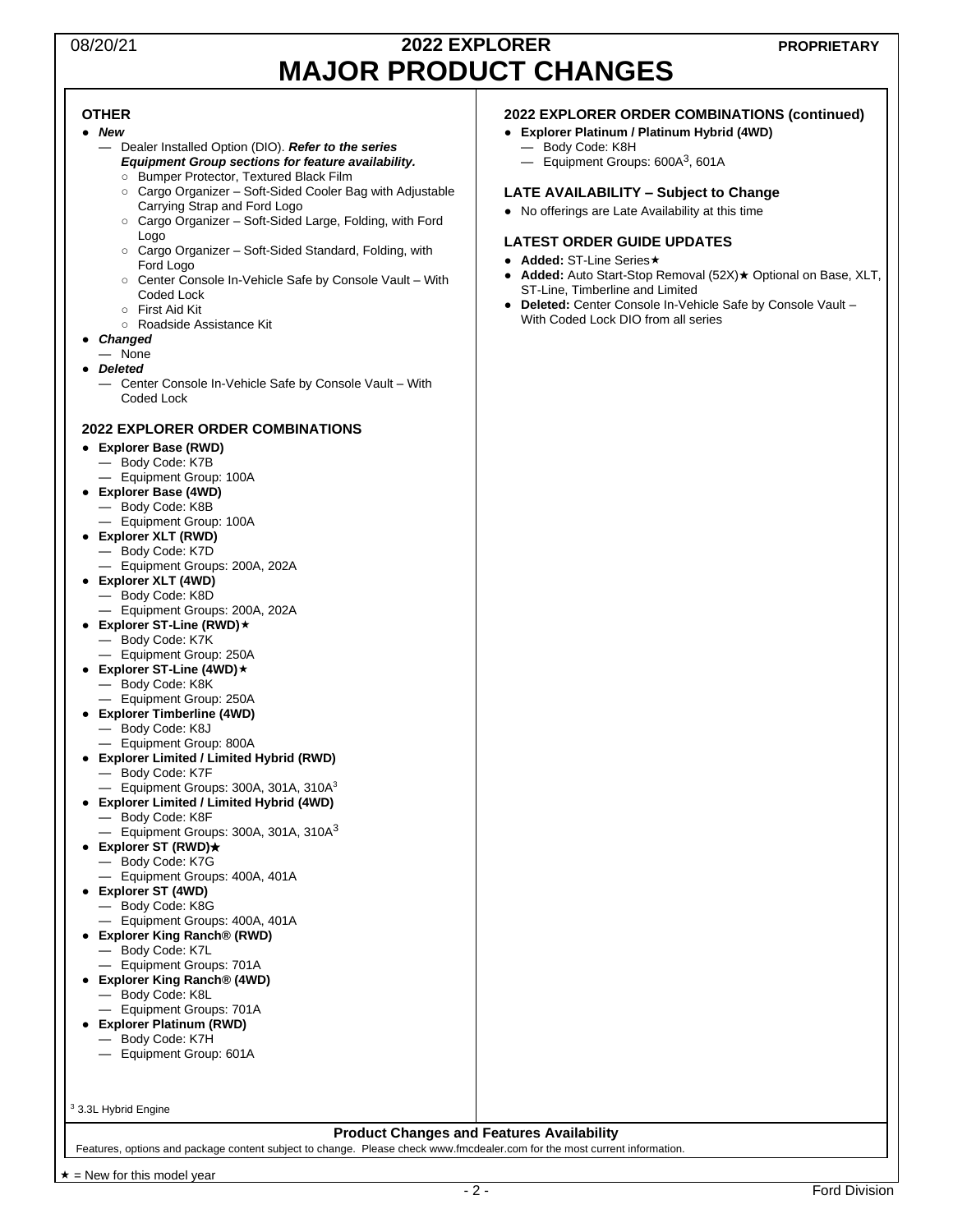### 07/30/21 **2022 EXPLORER BASE STANDARD EQUIPMENT**

#### The following features are standard on the 2022MY Explorer:

#### **MECHANICAL**

- Electric Parking Brake
- Engine 2.3L EcoBoost<sup>®</sup> I-4 with Auto Start-Stop Technology
- Four-Wheel Disc Brakes with Anti-Lock Brake System (ABS)
- **Standard-Duty Front and Rear Brake Calipers**
- Transmission 10-Speed Automatic

#### **EXTERIOR**

- 17.9 Gallon Fuel Tank
- Active Grille Shutters (Not available with the Fleet Only optional 3.3L Ti-VCT V6 FFV Engine on Base
- Black Molded-in-Color
- Door Handles
- Grille
- Liftgate Scuff
- Lower Bodyside Cladding
- Wheellip Molding
- Body-Color
	- Bumpers, Front and Rear (Body-Color Upper, Black Lower) — Rear Spoiler
- Chrome Liftgate Appliqué
- Configurable Daytime Running Lamps (DRL) (Activates LED Low Beam Headlamps with Courtesy Delay)
- Easy Fuel® Capless Fuel Filler
- Front Air Curtain
- LED Taillamps with Amber Turn Signals
- Power Liftgate<br>• Privacy Glass -
- Privacy Glass Second Row, Third Row and Liftgate
- Roof-Mounted Antenna
- Tires
	- P255/65R18 All-Season (A/S) BSW
	- Mini Spare
	- Wheels 18" Five-Spoke Sparkle Silver-Painted Aluminum
- **Winers** 
	- Windshield Variable Intermittent/Continuous
	- Rear Window Single-Speed Intermittent/Continuous

#### **INTERIOR/COMFORT**

- Center Floor Console Front
	- Armrest
	- Storage Bin
- Climate Control
	- Tri-Zone Electronic Temperature Control
	- Cabin Particulate Air Filter
	- Rear Auxiliary Controls
- Cruise Control
- Beverage Holders (10) Front Row, four (4), Second Row, four  $(4)$ , Third Row, two  $(2)$
- Door-Sill Scuff Plates, Front and Rear Black Molded-in-Color (MIC), embossed with "EXPLORER"
- Driver and Front Passenger Seat Back Map Pockets
- Driver's Side Footrest
- Enhanced Interior Finishes Satin Silver Twilight Color on Center Stack
	- High Gloss Black Color on Center Stack Buttons
- Floor Mats Black Carpet, Front and Second Rows
- Grab Handles Front-Passenger; Second Row two (2), includes Coat Hooks
- **Illuminated Visor Vanity Mirrors (Driver and Front Passenger)**
- Instrument Panel Appliqués Ebony
- Instrument Panel Cluster
	- 4.2" Color LCD Productivity Screen
	- Message Center
	- Outside Temperature Display
- Trip Computer
- Interior Environment Sandstone
- Lighting
	- Front Overhead Console Mounted Map Lights
	- Illuminated Entry System
	- Rear Cargo Area Light
- Second and Third Row Dome Lights ● Locking Glove Box
- Overhead Console with Sunglasses Storage
- $\star$  = New for this model year

#### **INTERIOR/COMFORT (continued)**

- Powerpoints  $(12V)$  five  $(5)$ 
	- Front row; one (1) in Media Hub, one (1) in center console — Second row; two (2) in rear section of center console<br>— Rear Cargo Area: one (1)
	- Rear Cargo Area; one (1)
- Rotary Gear Shift Dial
- Seats (Refer to the Color & Trim Availability section for additional information)
	- Cloth
	- Front Row Captain's Chairs
	- 8-way Power Driver's Seat
	- 4-way Manual Front Passenger
	- Second Row 35/30/35 Split-Fold-Flat and Reclining Outboard Seats with E-Z Entry<sup>1</sup> (Manual fore/aft adjustable seat on "35" section only)
	- Third Row 50/50 Split-Fold-Flat (Manual)
- Steering Column Manual Tilt/Telescoping
- Steering Wheel with Mounted Features
- 5-Way Controls
- Audio Controls
- Cruise Controls
- Windows, Power Front and Rear. Front Row One-Touch-Up/Down Feature (door mounted controls).

#### **SAFETY/SECURITY**

● AdvanceTrac™ with RSC® (Roll Stability Control™)

### **Airbags**

- First Row: Driver and Passenger Dual-Stage Front, Frontseat Side and Driver/Passenger Knee
- All Rows: Safety Canopy® Side-Curtain with Rollover Sensor
- Center High-Mounted Stop Lamp (CHMSL)
- **Curve Control**
- Day/Night Rearview Mirror Manually Adjustable
- Door Locks, Power
	- Auto lock/Auto unlock
- Child-Safety Rear
- Head Restraints

— Wiper-Activated

— Cargo Net – Four (4)

Molded-in-Color Caps<sup>2</sup>

<sup>1</sup> E-Z Entry is manually activated

the Ford Co-Pilot360™

Personal Safety System™<sup>3</sup>

— Load Floor Tie-Down – Four (4)

• Individual Tire Pressure Monitoring System (ITPMS) ● LATCH (Lower Anchors and Tether Anchors for Children) on Second and Third Row Outboard Seating Positions Mirrors, Sideview - Power Glass, Manual-Folding and Black

— Two-Way Manually Adjustable (Up/Down) – All Rows. Second Row Center Head Restraint is fixed position.

- 3 - Ford Division

<sup>2</sup> BLIS® (Blind Spot Information System) with Cross-Traffic Alert is included in

<sup>3</sup> Personal Safety System™ for driver and front passenger includes dual-stage front airbags, safety belt pretensioners, safety belt energy-management retractors, safety belt usage sensors, driver's seat position sensor, crash severity sensor, restraint control module and Front-Passenger Sensing System.

**Headlamps** — LED Low and High Beams with Courtesy Delay

● Hooks

**MyKey®**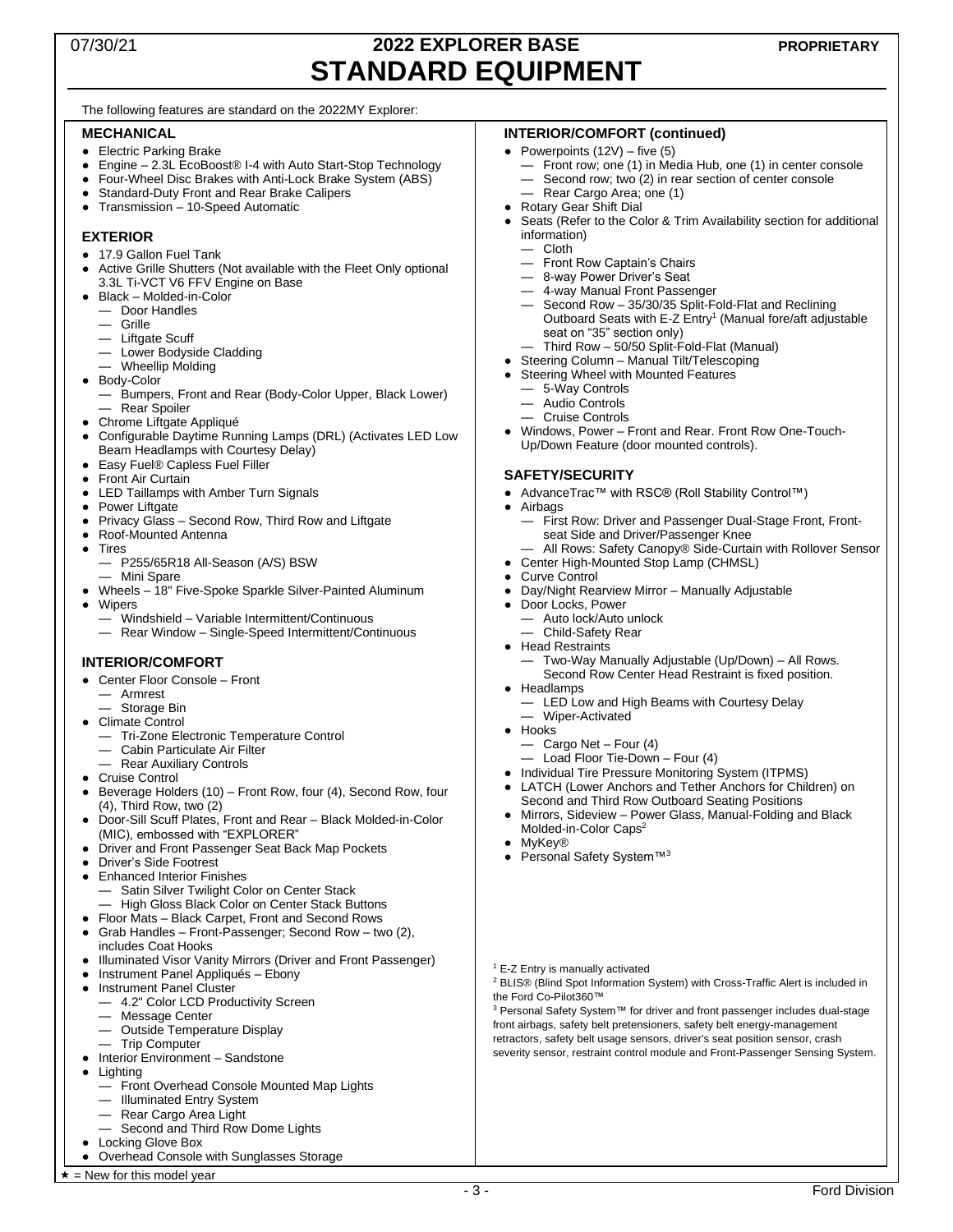### 07/30/21 **2022 EXPLORER BASE STANDARD EQUIPMENT**

#### **SAFETY/SECURITY (continued)**

- Rear-Window Defroster and Washer
- **Safety Belts** 
	- Front Row Belt-Minder® (Front Safety Belt Reminder)
	- Front Row Adjustable Height
	- Second Row Outboard and Center Seat Shoulder
	- Third Row Outboard
- SecuriLock® Passive Anti-Theft System (PATS) (Explorer Base Series Only)
- SOS Post-Crash Alert System™

#### **FORD CO-PILOT360™ TECHNOLOGY**

- Auto Hold
- Ford Co-Pilot360™
	- Auto High-Beam Headlamps
	- BLIS® (Blind Spot Information System) with Cross-Traffic Alert<sup>4</sup>
	- Lane-Keeping System
		- Lane-Keeping Alert
		- Lane-Keeping Assist
		- Driver Alert
	- Pre-Collision Assist with Automatic Emergency Braking (AEB)
		- Pedestrian Detection
		- Forward Collision Warning
		- Dynamic Brake Support
	- Rear View Camera<sup>5</sup>
- Headlamps Autolamp (Automatic On/Off)
- Hill Descent Control™ (4WD Only)
- Hill Start Assist
- Post-Collision Braking
- Rear Parking Sensors
- Side-Wind Stabilization
- Trailer Sway Control

#### **FUNCTIONAL**

● 3.58 Non-Limited-Slip Rear Axle (RWD and 4WD)

<sup>4</sup> BLIS® (Blind Spot Information System) with Cross-Traffic Alert and Trailer Coverage when Class IV Trailer Tow Package (52T) is selected <sup>5</sup> With Backup Assist Grid Lines and Washer

#### **FUNCTIONAL (continued)**

#### ● Audio

- AM/FM Stereo
- MP3 Capable
- Six (6) Speakers
- Speed-Compensated Volume
- SiriusXM® Radio
	- **Note:** Includes a three (3)-month prepaid subscription. Service is not available in Alaska and Hawaii.
	- **Note:** SiriusXM audio and data services each require a subscription sold separately, or as a package, by Sirius XM Radio Inc. If you decide to continue service after your trial, the subscription plan you choose will automatically renew thereafter and you will be charged according to your chosen payment method at then-current rates. Fees and taxes apply. To cancel you must call SiriusXM at 1-866-635-2349. See SiriusXM Customer Agreement for complete terms at [www.siriusxm.com.](http://www.siriusxm.com/) All fees and programming subject to change. Sirius, XM and all related marks and logos are trademarks of Sirius XM Radio Inc
- Battery Saver
- **Compass**
- <span id="page-3-0"></span>**Electric Power-Assisted Steering (EPAS)**
- FordPass Connect™
	- 4G LTE Wi-Fi hotspot connects up to 10 devices<sup>6</sup>
	- Remotely start, lock and unlock vehicle<sup>7</sup>
	- $-$  Sch[e](#page-3-0)dule specific times to remotely start vehicle<sup>7</sup>
	- $-$  Locate parked vehicle<sup>[7](#page-3-0)</sup>
	- $-$  Check vehicle [s](#page-3-0)tatus<sup>7</sup>
	- **Note:** Ford Telematics™ and Data Services Prep included for Fleet ONLY: FordPass Connect™ 4G Wi-Fi Modem provides data to support telematics and data services including but not limited to vehicle location, speed, idle time, fuel, vehicle diagnostics and maintenance alerts. Device enables telematics services through Ford or authorized providers. Activate at [www.fleet.ford.com](http://www.fleet.ford.com/) or call 833-FCS-Ford. (833-327-3673)
	- **Front and Rear Stabilizer Bars**
- Independent Front and Rear Suspension
- Intelligent Oil-Life Monitor®
- Keyless-Entry Integrated Key Transmitter Remotes Two  $(2)$
- SYNC® 3
	- Enhanced Voice Recognition Communications and Entertainment System
	- 8" LCD Capacitive Touchscreen in Center Stack with Swipe **Capability**
	- Pinch-to-Zoom capability included when equipped with available Voice-Activated Touchscreen Navigation System (Navigation is included in the Ford Co-Pilot360™ Assist+ (65S), available on XLT 202A and higher)
	- Applink®
	- 911 Assist®
	- Apple CarPlay® and Android Auto<sup>™</sup> Compatibility
	- USB Ports, First Row One (1) "A" and one (1) "C" in the Media Hub
- **4WD MODELS INCLUDE:**
- Intelligent 4WD
- Terrain Management System™

 $6$  Wi-Fi hotspot includes wireless data trial that begins upon AT&T activation and expires at the end of 3 months or when 3GB of data is used, whichever comes first, but cannot extend beyond the trial subscription period for remote features. To activate, go t[o www.att.com/ford.](http://www.att.com/ford)

<sup>7</sup> FordPass Connect (optional on select vehicles), the Ford Pass App., and Complimentary Connected Services are required for remote features (see FordPass Terms for details). Connected Service and features depend on compatible AT&T network availability. Evolving technology/cellular networks/vehicle capability may limit functionality and prevent operation of connected features. Connected services excludes Wi-Fi hotspot.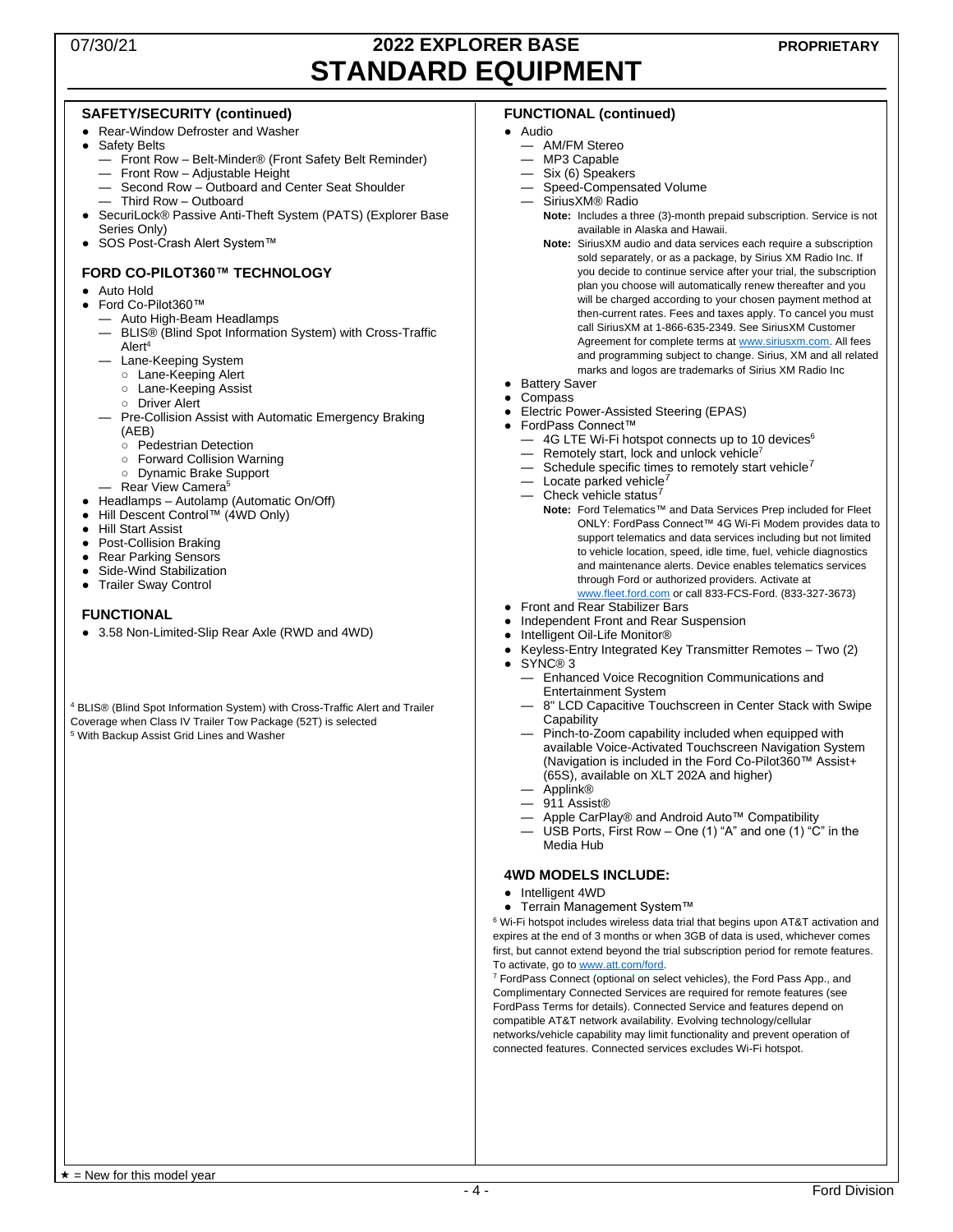# 08/20/21 **2022 EXPLORER BASE EQUIPMENT GROUP**

**PROPRIETARY**

| <b>Series/Rate</b>                                                                                                                                      | <b>Option</b><br>Code | <b>EXPLORER Base - 5%</b> |
|---------------------------------------------------------------------------------------------------------------------------------------------------------|-----------------------|---------------------------|
| Retail Series Mix (% of Total Vehicle)                                                                                                                  |                       | 5%                        |
|                                                                                                                                                         |                       |                           |
| <b>Explorer RWD</b>                                                                                                                                     | K7B                   | S                         |
| Explorer 4WD                                                                                                                                            | K8B                   | O                         |
| • 2.3L EcoBoost® I-4 Engine with Auto Start-Stop Technology<br>• 10-Speed Automatic Transmission                                                        | 99H<br>44T            | S                         |
| Entities (Series, Drive, Engine, Transmission)<br>(This section is for WBDO users only)                                                                 |                       |                           |
| • Explorer RWD                                                                                                                                          | K7B                   |                           |
| • 2.3L EcoBoost® I-4 Engine with Auto Start-Stop Technology<br>• 10-Speed Automatic Transmission                                                        | 99H<br>44T            | 100A                      |
| • Explorer 4WD                                                                                                                                          | K8B                   |                           |
| • 2.3L EcoBoost® I-4 Engine with Auto Start-Stop Technology<br>• 10-Speed Automatic Transmission                                                        | 99H<br>44T            | 100A                      |
| • Explorer 4WD (Fleet Only)                                                                                                                             | K8B                   |                           |
| • 3.3L Ti-VCT V6 FFV Engine<br>• 10-Speed Automatic Transmission                                                                                        | 99B<br>44T            | 100A                      |
| <b>Equipment Group</b>                                                                                                                                  |                       | <b>Standard Package</b>   |
| <b>Equipment Group Mix</b>                                                                                                                              |                       | (100A)<br>100%            |
| Free Standing Packages & Options (FSO)                                                                                                                  |                       |                           |
| *Auto Start-Stop Removal                                                                                                                                | 52X                   | O                         |
| Note: Requires 2.3L EcoBoost® I-4 Engine<br>Class IV Trailer Tow Package                                                                                | 52T                   | O                         |
| <b>Cargo Area Management System</b>                                                                                                                     |                       |                           |
| Cargo Net<br>$\bullet$                                                                                                                                  | 21F                   | $\circ$                   |
| Cargo Well Rubber Mat<br>$\bullet$<br>Reversible Load Floor                                                                                             |                       |                           |
| Floor Liners, Front and Second Rows (with Carpet Floor Mats)<br>Note: Includes standard Floor Mats - Black Carpet, Front and Second Rows                | 16B                   | O                         |
| Floor Liners, Front and Second Rows (without Carpet Floor Mats)                                                                                         | 16A                   | O                         |
| Note: Deletes standard Floor Mats - Black Carpet, Front and Second Rows                                                                                 | 41H                   | O                         |
| Engine Block Heater<br><b>Front License Plate Bracket</b>                                                                                               |                       |                           |
| Note: See "Emissions" section for additional information.                                                                                               | 153                   | O                         |
| <b>Fleet Only Options (Requires Valid FIN Code)</b>                                                                                                     |                       |                           |
| • 3.3L Ti-VCT V6 FFV Engine<br>• 10-Speed Automatic Transmission                                                                                        | 99B                   |                           |
| Note: Requires 4WD and deletes standard Active Grille Shutters                                                                                          | 44T                   | O                         |
| <b>Note:</b> 20.2 Gallon Fuel Tank<br>Daytime Running Lamps (DRL) (Non-Configurable)                                                                    |                       |                           |
| <b>Note:</b> Replaces the standard Configurable Daytime Running Lamps (DRL)                                                                             | 942                   | O                         |
| Dealer Installed Options (DIO) - Shipped separately from the vehicle for dealer installation<br>Note: These features are ordered through WBDO only      |                       |                           |
| *Bumper Protector, Textured Black Film<br>Note: Not available for Military Personnel Sales (WAFAC)                                                      |                       | O                         |
| Cargo Mat                                                                                                                                               |                       | O                         |
| ★Cargo Organizer – Soft-Sided Cooler Bag with Adjustable Carrying Strap and                                                                             |                       | O                         |
| Ford Logo<br>Note: Not available for Military Personnel Sales (WAFAC)                                                                                   |                       |                           |
| ★Cargo Organizer – Soft-Sided Large, Folding, with Ford Logo                                                                                            |                       | O                         |
| Note: Not available with Cargo Organizer - Soft-Sided Standard, Folding, with Ford Logo<br>Note: Not available for Military Personnel Sales (WAFAC)     |                       |                           |
| *Cargo Organizer - Soft-Sided Standard, Folding, with Ford Logo<br>Note: Not available with Cargo Organizer - Soft-Sided Large, Folding, with Ford Logo |                       | O                         |
| Note: Not available for Military Personnel Sales (WAFAC)                                                                                                |                       |                           |
| ★ First Aid Kit<br>Note: Not available for Military Personnel Sales (WAFAC)                                                                             |                       | O                         |
| ★Roadside Assistance Kit<br><b>Note:</b> Not available for Military Personnel Sales (WAFAC)                                                             |                       | O                         |
| Smoker's Package                                                                                                                                        |                       | O                         |
| Splash Guards                                                                                                                                           |                       | O                         |

 $\begin{array}{r} 1 = \text{included in Equipment Group, S = Standard Equipment, O = Optional} \\ \hline 5 - \end{array}$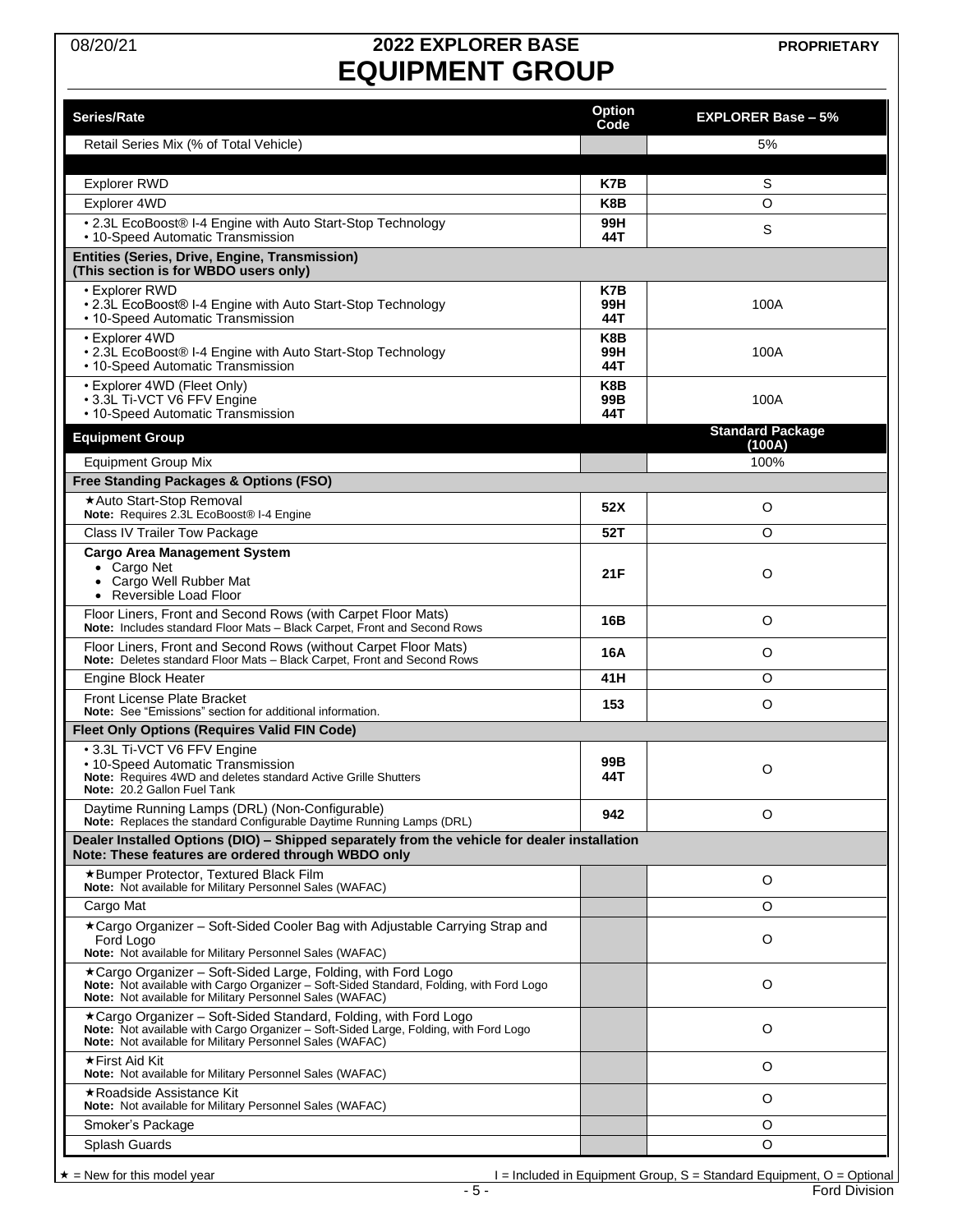### 07/30/21 **2022 EXPLORER XLT STANDARD EQUIPMENT**

#### **Includes all Base standard equipment, plus:**

#### **EXTERIOR**

- Door Handles Body-Color
- Grille Black Mesh Insert with Chrome Bars
- LED Signature Lighting
- Lower Bodyside Cladding Black with Chrome Accent
- Rear Bumper Step Pad Molded-In-Color Black
- Roof-Rack Side Rails Black with Black End Caps

#### **INTERIOR/COMFORT**

- Enhanced Interior Finishes on XLT Ebony Interior
	- Light Slate Colored Uppers: Headliner, Overhead Console, Pillars, Grab Handles, Visors and Moonroof Shade
	- Satin Silver Twilight Color on Center Stack, Steering Wheel Bezel, Instrument Panel Applique and Door Armrest Carrier
	- High Gloss Black Color on Center Stack Buttons
- Enhanced interior finishes on XLT Sandstone Interior
	- Satin Silver Twilight Color on Center Stack, Steering Wheel Bezel, Instrument Panel Applique and Door Armrest Carrier
	- High Gloss Black Color on Center Stack Buttons
- Instrument Panel Cluster 6.5" Color LCD Productivity Screen
- **Interior Environments** 
	- Ebony with Light Slate Uppers
	- Sandstone
- Seats (Refer to the Color & Trim Availability section for additional information)
	- Unique Cloth
	- 10-way Power Driver's
	- 4-way Power Passenger
	- First Row Heated Seats
	- $-$  Second Row Captain's Chairs with E-Z Entry<sup>1</sup> and Armrests
- Steering Wheel Leather-Wrapped

#### **SAFETY/SECURITY**

- Mirrors, Sideview Power and Heated Glass, Manual-Folding, Security Approach Lamps and Black Caps
- Perimeter Alarm

#### **FUNCTIONAL**

- 4-Door Intelligent Access (Lock/Unlock) with Push-Button **Start**
- USB Ports, Second Row One (1) "A" and one (1) "C" (replaces a Powerpoint 12V Port on the back side of the Front Console)

<sup>1</sup> E-Z Entry is manually activated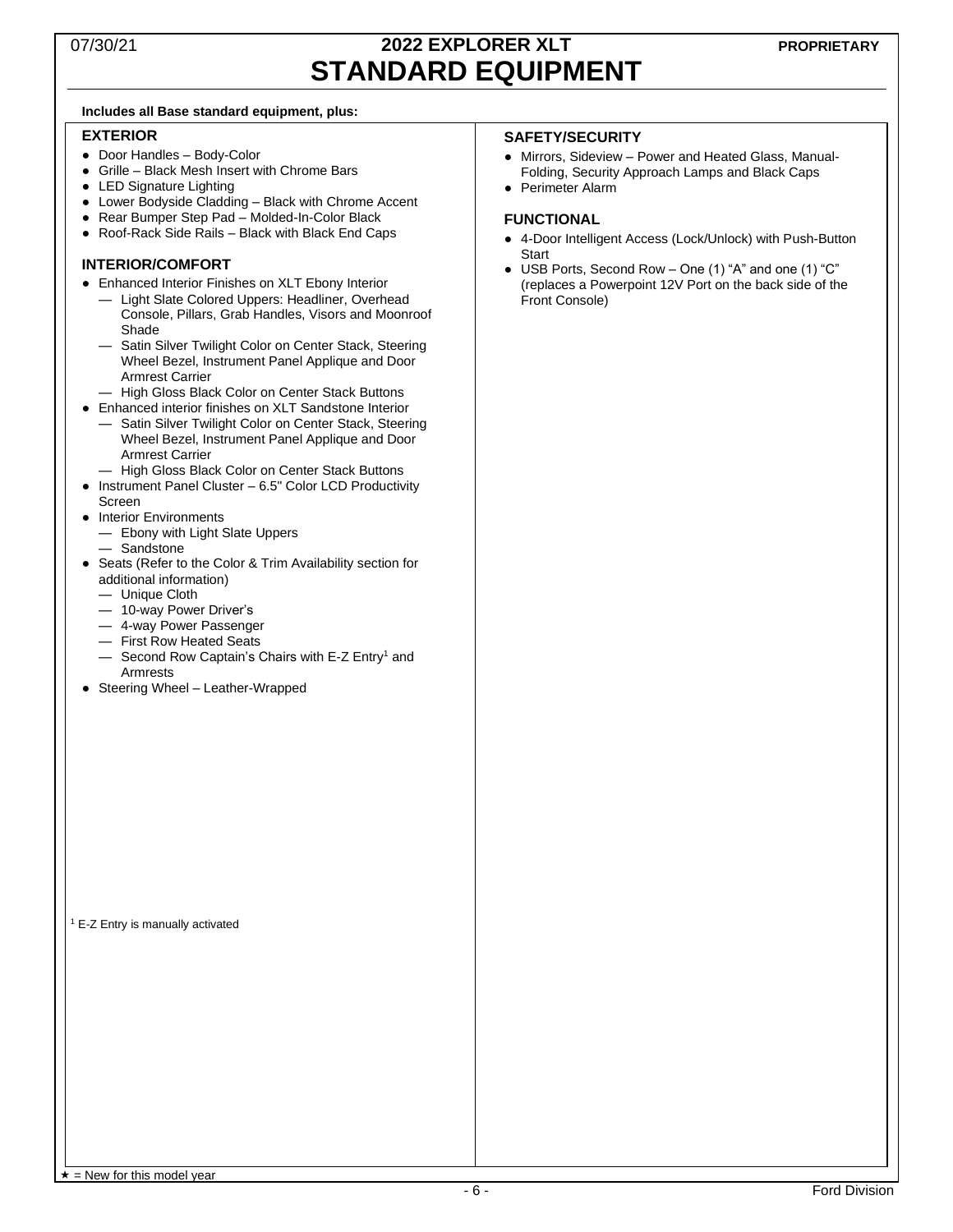# 08/20/21 **2022 EXPLORER XLT EQUIPMENT GROUP**

| Series/Rate                                                                                                                                                                                                                                                                                                                                                                                                                                                                                                                                                                                                                                                                                                                                                                                                                                                                                                                          | Option<br>Code    |                                   | <b>EXPLORER XLT - 56%</b>     |
|--------------------------------------------------------------------------------------------------------------------------------------------------------------------------------------------------------------------------------------------------------------------------------------------------------------------------------------------------------------------------------------------------------------------------------------------------------------------------------------------------------------------------------------------------------------------------------------------------------------------------------------------------------------------------------------------------------------------------------------------------------------------------------------------------------------------------------------------------------------------------------------------------------------------------------------|-------------------|-----------------------------------|-------------------------------|
| Retail Series Mix (% of Total Vehicle)                                                                                                                                                                                                                                                                                                                                                                                                                                                                                                                                                                                                                                                                                                                                                                                                                                                                                               |                   | 10%                               | 46%                           |
|                                                                                                                                                                                                                                                                                                                                                                                                                                                                                                                                                                                                                                                                                                                                                                                                                                                                                                                                      |                   |                                   |                               |
| <b>Explorer RWD</b>                                                                                                                                                                                                                                                                                                                                                                                                                                                                                                                                                                                                                                                                                                                                                                                                                                                                                                                  | K7D               | S                                 | S                             |
| Explorer 4WD                                                                                                                                                                                                                                                                                                                                                                                                                                                                                                                                                                                                                                                                                                                                                                                                                                                                                                                         | K8D               | O                                 | O                             |
| • 2.3L EcoBoost® I-4 Engine with Auto Start-Stop Technology<br>• 10-Speed Automatic Transmission                                                                                                                                                                                                                                                                                                                                                                                                                                                                                                                                                                                                                                                                                                                                                                                                                                     | 99H<br>44T        | S                                 | S                             |
| <b>Entities (Series, Drive, Engine, Transmission)</b><br>(This section is for WBDO users only)                                                                                                                                                                                                                                                                                                                                                                                                                                                                                                                                                                                                                                                                                                                                                                                                                                       |                   |                                   |                               |
| • Explorer RWD<br>• 2.3L EcoBoost® I-4 Engine with Auto Start-Stop Technology<br>• 10-Speed Automatic Transmission                                                                                                                                                                                                                                                                                                                                                                                                                                                                                                                                                                                                                                                                                                                                                                                                                   | K7D<br>99H<br>44T | 200A                              | 202A                          |
| • Explorer 4WD<br>• 2.3L EcoBoost® I-4 Engine with Auto Start-Stop Technology<br>• 10-Speed Automatic Transmission                                                                                                                                                                                                                                                                                                                                                                                                                                                                                                                                                                                                                                                                                                                                                                                                                   | K8D<br>99H<br>44T | 200A                              | 202A                          |
| <b>Equipment Group</b>                                                                                                                                                                                                                                                                                                                                                                                                                                                                                                                                                                                                                                                                                                                                                                                                                                                                                                               |                   | <b>Standard Package</b><br>(200A) | <b>High Package</b><br>(202A) |
| <b>Equipment Group Mix</b>                                                                                                                                                                                                                                                                                                                                                                                                                                                                                                                                                                                                                                                                                                                                                                                                                                                                                                           |                   | 18%                               | 82%                           |
| Included in Equipment Group                                                                                                                                                                                                                                                                                                                                                                                                                                                                                                                                                                                                                                                                                                                                                                                                                                                                                                          |                   |                                   |                               |
| 8-Way Power Passenger Seats                                                                                                                                                                                                                                                                                                                                                                                                                                                                                                                                                                                                                                                                                                                                                                                                                                                                                                          |                   |                                   |                               |
| ActiveX <sup>™</sup> Seating Material                                                                                                                                                                                                                                                                                                                                                                                                                                                                                                                                                                                                                                                                                                                                                                                                                                                                                                |                   |                                   |                               |
| <b>Heated Steering Wheel</b>                                                                                                                                                                                                                                                                                                                                                                                                                                                                                                                                                                                                                                                                                                                                                                                                                                                                                                         |                   |                                   | ı                             |
| LED Fog Lamps with Skid Plate Elements, Front - Silver-Painted                                                                                                                                                                                                                                                                                                                                                                                                                                                                                                                                                                                                                                                                                                                                                                                                                                                                       |                   |                                   | ı                             |
| <b>Remote Start System</b>                                                                                                                                                                                                                                                                                                                                                                                                                                                                                                                                                                                                                                                                                                                                                                                                                                                                                                           |                   |                                   |                               |
| SecuriCode® Keyless Entry Keypad                                                                                                                                                                                                                                                                                                                                                                                                                                                                                                                                                                                                                                                                                                                                                                                                                                                                                                     |                   |                                   |                               |
| Free Standing Packages & Options (FSO)                                                                                                                                                                                                                                                                                                                                                                                                                                                                                                                                                                                                                                                                                                                                                                                                                                                                                               |                   |                                   |                               |
| • 20" Carbonized Gray-Painted 10-Spoke Wheels (P255/55R20 All-Season (A/S) BSW Tires)<br>• Carbonized Gray-Painted:<br>- Grille Bars and Mesh Insert<br>- Liftgate Appliqué<br>- Lower Bodyside Cladding Insert<br>- Skid Plate Elements<br>• Exhaust Tips, Dual - Chrome<br>• "EXPLORER" Badge on Hood, Carbonized Gray<br>• "EXPLORER" Unique Branded Front Floor Mats<br>• Instrument Panel Appliqués - Stretch Diamond<br>• Mirror, Sideview – Gloss Black Caps★<br>· Seats:<br>- Ebony/Light Slate with Medium Slate Contrast Stitching - All Rows<br>• Unique Light Slate Door-Trim Panel Insert with Contrast Stitching<br>Note: Self-Sealing P255/55R20 All-Season (A/S) Tires (TFS) are optional. See feature availability<br>below.<br>Note: Not available with 20" Premium Painted Aluminum Wheels (649) or Floor Liners, Front and<br>Second Rows (without Carpet Floor Mats) (16A)                                      | 68M               |                                   | O                             |
| Ford Co-Pilot360™ Assist+ <sup>1</sup><br>• Adaptive Cruise Control with<br>-Stop-and-Go<br>-Lane Centering<br>• Evasive Steering Assist<br>. Voice-Activated Touchscreen Navigation System with Pinch-to-Zoom Capability, SiriusXM<br>Traffic and Travel Link®<br><b>Speed Sign Recognition</b><br>Note: Adaptive Cruise Control with Speed Sign Recognition = Intelligent Adaptive Cruise Control<br>Note: SiriusXM Traffic and Travel Link® includes a five (5)-year prepaid subscription. SiriusXM<br>Traffic and Travel Link® service is not available in Alaska and Hawaii.<br>Note: After your trial period ends, Sirius XM audio and data services each require a subscription<br>sold separately, or as a package, by SiriusXM Radio Inc. See SiriusXM Customer<br>Agreement for complete terms at www.siriusxm.com. All fees and programming subject to<br>change. Trial subscriptions not available in Alaska and Hawaii. | 65S               |                                   | O                             |
| ★Auto Start-Stop Removal                                                                                                                                                                                                                                                                                                                                                                                                                                                                                                                                                                                                                                                                                                                                                                                                                                                                                                             | 52X               | O                                 | O                             |
| Class IV Trailer Tow Package                                                                                                                                                                                                                                                                                                                                                                                                                                                                                                                                                                                                                                                                                                                                                                                                                                                                                                         | 52T               | O                                 | O                             |
| <b>Cargo Area Management System</b><br>• Cargo Net<br>Cargo Well Rubber Mat<br>٠<br>Reversible Load Floor                                                                                                                                                                                                                                                                                                                                                                                                                                                                                                                                                                                                                                                                                                                                                                                                                            | 21F               | O                                 | O                             |
| 20" Premium Painted Aluminum Wheels<br>Note: P255/55R20 All-Season (A/S) BSW Tires<br>Note: Not available with XLT Sport Appearance Package (68M)<br>1 Incremental to the standard Ford Co-Pilot360™ features. Refer to the Ford Co-Pilot360™ Technology section on the Base Series Standard Fquinment page feature                                                                                                                                                                                                                                                                                                                                                                                                                                                                                                                                                                                                                  | 649               |                                   | O                             |

t360™ features. Refer to the Ford Co-Pilot360™ Technology section on the Base Series Standard Equipment page feat listing.

 $\frac{1}{1}$  = Included in Equipment Group, S = Standard Equipment, O = Optional<br>Ford Division - 7 -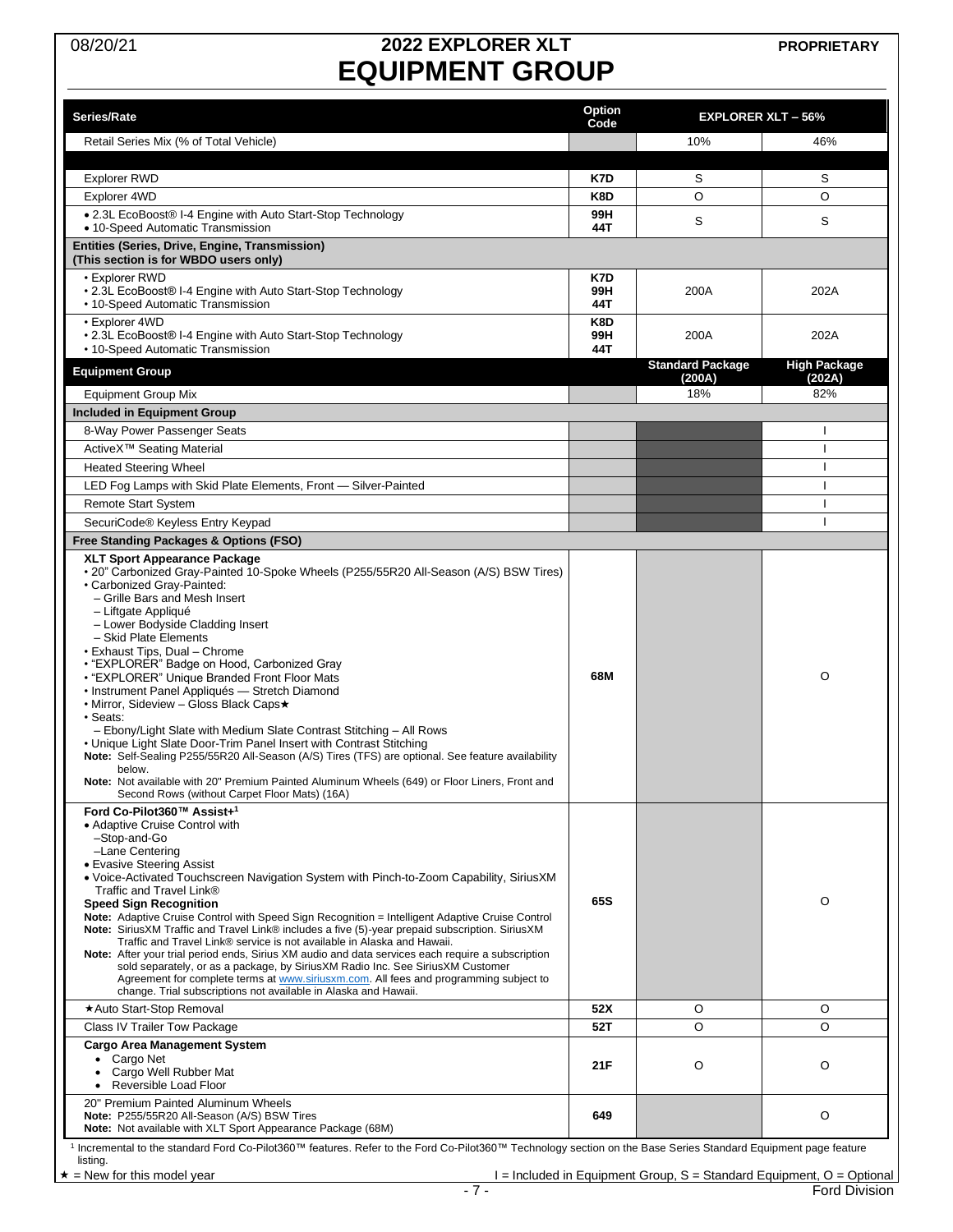# 08/20/21 **2022 EXPLORER XLT EQUIPMENT GROUP**

<span id="page-7-0"></span>

| <b>Equipment Group</b>                                                                                                                                                                                                                                                                                                                                                                                                                                          |            | <b>Standard Package</b><br>(200A) | <b>High Package</b><br>(202A) |
|-----------------------------------------------------------------------------------------------------------------------------------------------------------------------------------------------------------------------------------------------------------------------------------------------------------------------------------------------------------------------------------------------------------------------------------------------------------------|------------|-----------------------------------|-------------------------------|
| Free Standing Packages & Options (FSO) (continued)                                                                                                                                                                                                                                                                                                                                                                                                              |            |                                   |                               |
| Self-Sealing P255/55R20 All-Season (A/S) Tires<br>Note: Requires XLT Sport Appearance Package (68M)                                                                                                                                                                                                                                                                                                                                                             | <b>TFS</b> |                                   | O                             |
| <b>Twin Panel Moonroof</b><br>Note: Not available with Outfitters Cargo - SkyBox or Outfitters Cargo - MegaWarrior                                                                                                                                                                                                                                                                                                                                              | 439        |                                   | O                             |
| Seats - Second Row 35/30/35 Bench with E-Z Entry <sup>2</sup> and Armrest                                                                                                                                                                                                                                                                                                                                                                                       | <b>17U</b> | O                                 | O                             |
| Floor Liners, Front and Second Rows (with Carpet Floor Mats)<br><b>Note:</b> Includes standard Floor Mats - Black Carpet, Front and Second Rows                                                                                                                                                                                                                                                                                                                 | 16B        | O                                 | O                             |
| Floor Liners, Front and Second Rows (without Carpet Floor Mats)<br>Note: Deletes standard Floor Mats - Black Carpet, Front and Second Rows<br>Note: Not available with XLT Sport Appearance Package (68M)                                                                                                                                                                                                                                                       | 16A        | O                                 | O                             |
| ★Burgundy Velvet Metallic Tinted Clearcoat <sup>3</sup>                                                                                                                                                                                                                                                                                                                                                                                                         | R3         | O                                 | O                             |
| $\star$ Stone Blue Metallic <sup>3</sup>                                                                                                                                                                                                                                                                                                                                                                                                                        | C8         | O                                 | O                             |
| Rapid Red Metallic Tinted Clearcoat <sup>3</sup>                                                                                                                                                                                                                                                                                                                                                                                                                | D4         | O                                 | O                             |
| Star White Metallic Tri-Coat <sup>3</sup>                                                                                                                                                                                                                                                                                                                                                                                                                       | <b>AZ</b>  | O                                 | O                             |
| <b>Engine Block Heater</b>                                                                                                                                                                                                                                                                                                                                                                                                                                      | 41H        | O                                 | O                             |
| <b>Front License Plate Bracket</b><br>Note: See "Emissions" section for additional information.                                                                                                                                                                                                                                                                                                                                                                 | 153        | O                                 | O                             |
| <b>Fleet Only Options (Requires Valid FIN Code)</b>                                                                                                                                                                                                                                                                                                                                                                                                             |            |                                   |                               |
| Daytime Running Lamps (DRL) (Non-Configurable)<br>Note: Replaces the standard Configurable Daytime Running Lamps (DRL)                                                                                                                                                                                                                                                                                                                                          | 942        | O                                 | O                             |
| <b>Ford Accessories (Custom Accessories, Pre-Installed)</b>                                                                                                                                                                                                                                                                                                                                                                                                     |            |                                   |                               |
| Dual-Headrest Rear Seat Entertainment System                                                                                                                                                                                                                                                                                                                                                                                                                    | 50S        |                                   | O                             |
| Dealer Installed Options (DIO) – Shipped separately from the vehicle for dealer installation                                                                                                                                                                                                                                                                                                                                                                    |            |                                   |                               |
| Note: These features are ordered through WBDO only<br>Outfitters Cargo - SkyBox                                                                                                                                                                                                                                                                                                                                                                                 |            |                                   |                               |
| $\bullet$ Cargo Mat<br>· Roof-Rail Crossbars<br>• Yakima SkyBox 16<br>Note: Requires Floor Liners, Front and Second Rows (with Carpet Floor Mats) (16B) or Floor<br>Liners, Front and Second Rows (without Carpet Floor Mats) (16A)<br>Note: Not available with Twin Panel Moonroof (439)<br>Note: Not available with Outfitters Cargo - MegaWarrior or Outfitters Bike - FrontLoader                                                                           |            | O                                 | O                             |
| Outfitters Cargo - MegaWarrior<br>$\bullet$ Cargo Mat<br>• Roof-Rail Crossbars<br>• Yakima MegaWarrior (includes Yakima Large Stretch Net)<br>Note: Requires Floor Liners, Front and Second Rows (with Carpet Floor Mats) (16B) or Floor<br>Liners, Front and Second Rows (without Carpet Floor Mats) (16A)<br><b>Note:</b> Not available with Twin Panel Moonroof (439)<br>Note: Not available with Outfitters Cargo - SkyBox or Outfitters Bike - FrontLoader |            | O                                 | O                             |
| Outfitters Bike - FrontLoader<br>$\bullet$ Cargo Mat<br>• Roof-Rail Crossbars<br>• Two (2) Yakima FrontLoaders (includes locks)<br>Note: Requires Floor Liners, Front and Second Rows (with Carpet Floor Mats) (16B) or Floor<br>Liners, Front and Second Rows (without Carpet Floor Mats) (16A)<br>Note: Not available with Outfitters Cargo - SkyBox or Outfitters Cargo - MegaWarrior                                                                        |            | O                                 | O                             |
| Cargo Mat<br>Note: Not available with the Outfitters Dealer Installed Options (DIO)                                                                                                                                                                                                                                                                                                                                                                             |            | O                                 | O                             |
| *Cargo Organizer - Soft-Sided Cooler Bag with Adjustable Carrying Strap and Ford Logo<br>Note: Not available for Military Personnel Sales (WAFAC)                                                                                                                                                                                                                                                                                                               |            | O                                 | O                             |
| *Cargo Organizer - Soft-Sided Large, Folding, with Ford Logo<br>Note: Not available with Cargo Organizer - Soft-Sided Standard, Folding, with Ford Logo<br>Note: Not available for Military Personnel Sales (WAFAC)                                                                                                                                                                                                                                             |            | O                                 | O                             |
| ★Cargo Organizer – Soft-Sided Standard, Folding, with Ford Logo<br>Note: Not available with Cargo Organizer - Soft-Sided Large, Folding, with Ford Logo<br>Note: Not available for Military Personnel Sales (WAFAC)                                                                                                                                                                                                                                             |            | O                                 | O                             |
| ★First Aid Kit<br>Note: Not available for Military Personnel Sales (WAFAC)                                                                                                                                                                                                                                                                                                                                                                                      |            | O                                 | O                             |
| ★Roadside Assistance Kit                                                                                                                                                                                                                                                                                                                                                                                                                                        |            |                                   |                               |
| Note: Not available for Military Personnel Sales (WAFAC)                                                                                                                                                                                                                                                                                                                                                                                                        |            | O                                 | O                             |
| Roof-Rail Crossbars<br>Note: Not available with the Outfitters Dealer Installed Options (DIO)                                                                                                                                                                                                                                                                                                                                                                   |            | O                                 | O                             |
| Smoker's Package                                                                                                                                                                                                                                                                                                                                                                                                                                                |            | O                                 | O                             |
| <sup>2</sup> E-Z Entry is manually activated                                                                                                                                                                                                                                                                                                                                                                                                                    |            |                                   |                               |

<sup>3</sup> Extra Cost Paint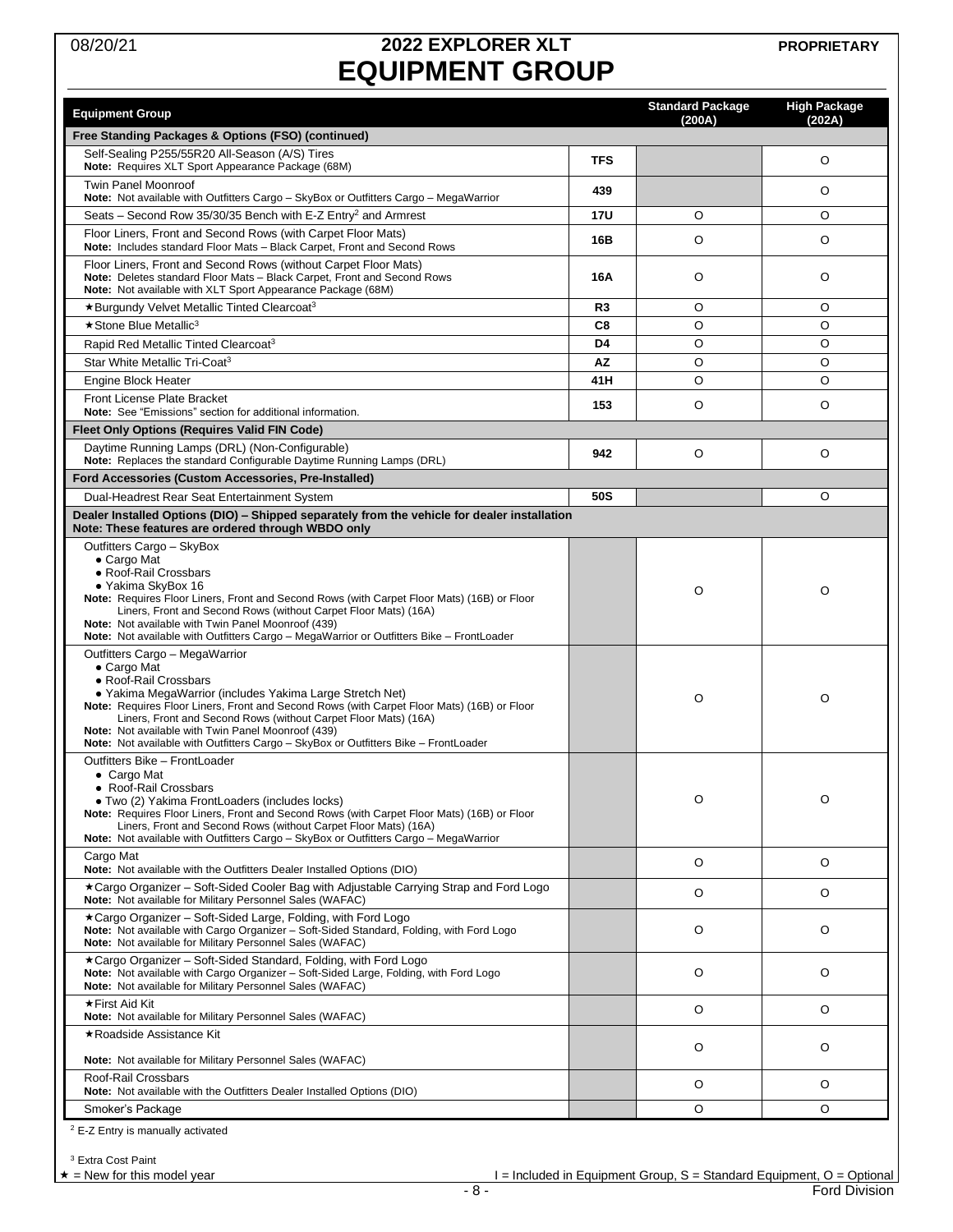# 08/20/21 **2022 EXPLORER XLT EQUIPMENT GROUP**

#### **PROPRIETARY**

| <b>Equipment Group</b>                                                                                                                                         | <b>Standard Package</b><br>(200A) | <b>High Package</b><br>(202A) |  |
|----------------------------------------------------------------------------------------------------------------------------------------------------------------|-----------------------------------|-------------------------------|--|
| Dealer Installed Options (DIO) – Shipped separately from the vehicle for dealer installation<br>Note: These features are ordered through WBDO only (continued) |                                   |                               |  |
| Splash Guards                                                                                                                                                  |                                   |                               |  |
| Wheel Lock Kit                                                                                                                                                 |                                   |                               |  |

 $\star$  = New for this model year  $\star$  = Included in Equipment Group, S = Standard Equipment, O = Optional<br>- 9 -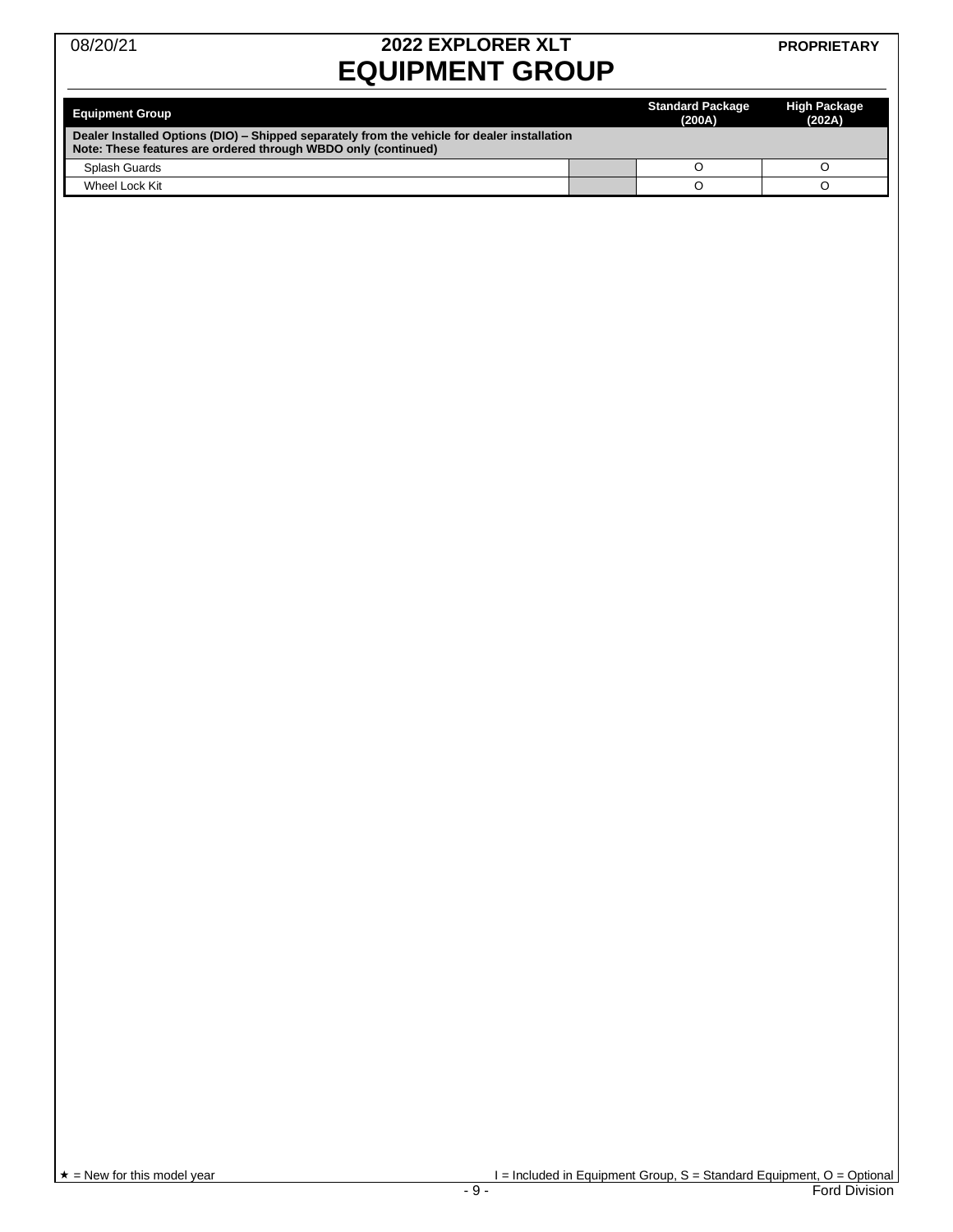### 08/20/21 **2022 EXPLORER ST-LINE**★ **STANDARD EQUIPMENT**

#### **Includes all XLT 202A content, plus\*;**

**Note: \*Roof-Rack Side Rails (86E) are optional on ST-Line**

#### **EXTERIOR**

- Black
	- Grille Mesh Insert
	- Liftgate Appliqué
	- Lower Bodyside Cladding
	- Rear Fascia Appliqué
	- Skid Plate Elements, Front and Rear
- Exhaust Tips, Dual Chrome
- 'EXPLORER' Badge on Hood
- Tires P255/55R20 All-Season (A/S) BSW
- Unique Blackout Treatment on Headlamps and Taillamps
- Wheels –20" Machined Aluminum with Painted Pockets

#### **INTERIOR/COMFORT**

- Acoustic-Laminate Windows Front-Row Side
- Ambient Lighting
- Door-Sill Scuff Plates, Front and Rear (ST-Line Branded Inserts, Front only)
- Enhanced Interior Finishes
	- Ebony Colored Uppers: Headliner, Overhead Console, Pillars, Grab Handles, Visors and Moonroof Shade
	- High Gloss Black Color on Center Stack
	- High Gloss Black Color on Door Armrest Carrier
	- High Gloss Black Color on Lower Console Rails
	- High Gloss Black Color with Satin Aluminum Surround on Steering Wheel Bezel
	- High Gloss Black Color on Center Stack Buttons
- Floor Mats
	- Front and Second Rows Black Carpet with Red Stitching. "EXPLORER" Unique Branding on Front Floor **Mats**
- Instrument Panel Film Accent Appliqués Hexacut
- Interior Environment Ebony
- Seats
	- ActiveX™Seat Material with Miko® Inserts and Red **Stitching**
- Steering Wheel with Red Stitching
- Unique Door Ebony with Red Stitching

#### **SAFETY/SECURITY**

- Auto-Dimming Rearview Mirror (Interior)
- Head Restraints
	- Four-Way Manually Adjustable Driver and Front-Passenger (Two-way up/down when Dual-Headrest Rear Seat Entertainment System (50S) is ordered)

#### **SAFETY/SECURITY (continued)**

• Mirrors, Sideview – Power-Folding with Autofold, Power and Heated Glass, Security Approach Lamps and Gloss Black **Caps** 

#### **FORD CO-PILOT360™ TECHNOLOGY**

- 360-Degree Camera (with Split View)
- Ford Co-Pilot360™ Assist+ 1
	- Adaptive Cruise Control with;
		- Stop-and-Go
		- Lane Centering
	- Evasive Steering Assist
	- Voice-Activated Touchscreen Navigation System with Pinch-to-Zoom Capability, SiriusXM Traffic and Travel Link®

#### **Speed Sign Recognition**

- **Note:** Adaptive Cruise Control with Speed Sign Recognition = Intelligent Adaptive Cruise Control
- **Note:** SiriusXM Traffic and Travel Link® includes a five (5)-year prepaid subscription. SiriusXM Traffic and Travel Link® service is not available in Alaska and Hawaii
- **Note:** After your trial period ends, Sirius XM audio and data services each require a subscription sold separately, or as a package, by SiriusXM Radio Inc. See SiriusXM Customer Agreement for complete terms at [www.siriusxm.com.](http://www.siriusxm.com/) All fees and programming subject to change. Trial subscriptions not available in Alaska and Hawaii.
- Rain-Sensing Wipers (Front Only)

#### **FUNCTIONAL**

- Audio
	- B&O® Sound System by Bang & Olufsen®, 12 Speakers including Subwoofer
	- HD Radio™
- Wireless Charging Pad

1 Incremental to the standard Ford Co-Pilot360™ features. Refer to the Ford Co-Pilot360™ Technology section on the Base Series Standard Equipment page feature listing.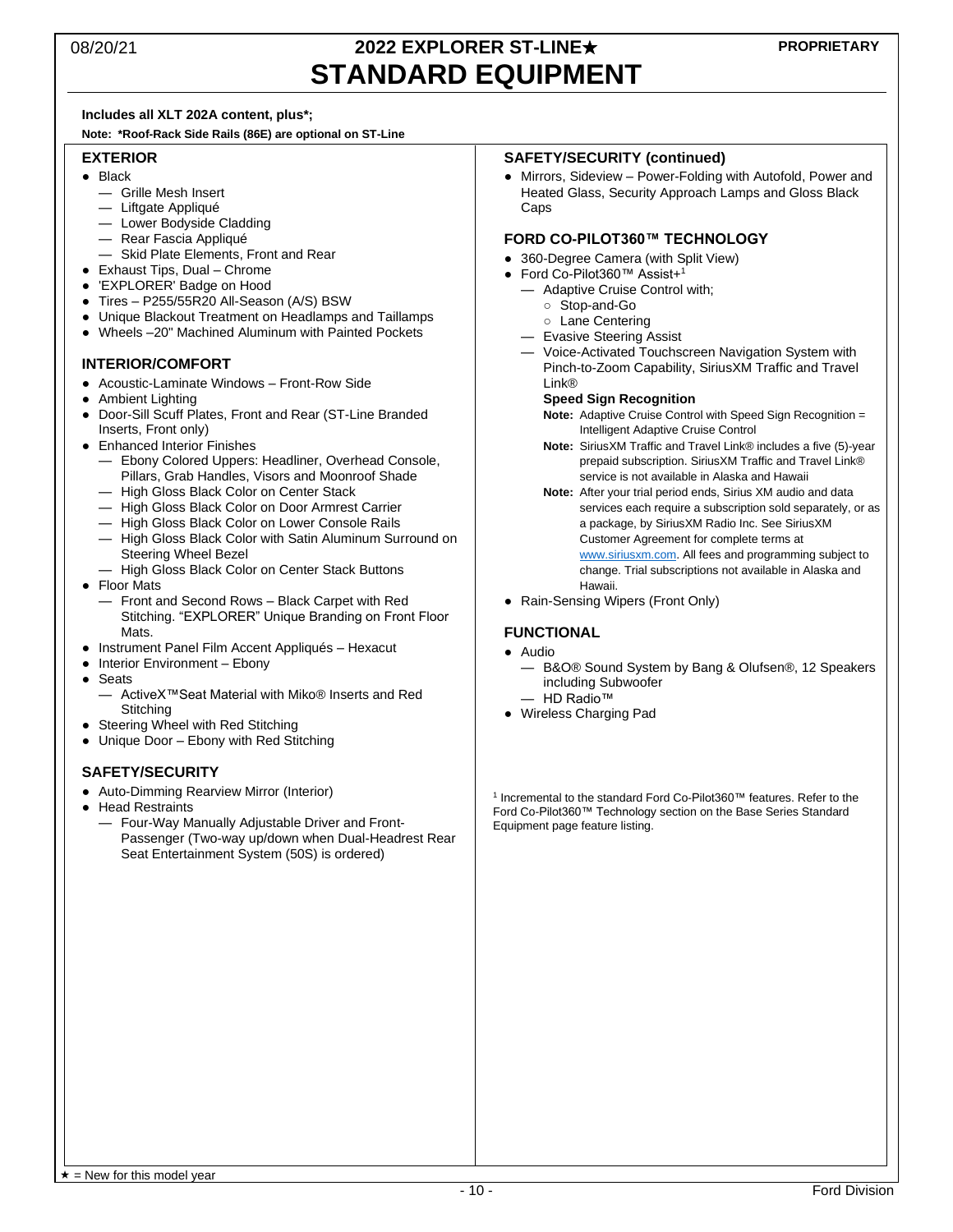# 08/20/21 **2022 EXPLORER ST-LINE**★ **EQUIPMENT GROUP**

| Series/Rate                                                                                                                                                                                                                                                                                                                                                                                                                                  | Option<br>Code    | $EXPLORER ST-Line\star - TBD%$ |
|----------------------------------------------------------------------------------------------------------------------------------------------------------------------------------------------------------------------------------------------------------------------------------------------------------------------------------------------------------------------------------------------------------------------------------------------|-------------------|--------------------------------|
| Retail Series Mix (% of Total Vehicle)                                                                                                                                                                                                                                                                                                                                                                                                       |                   | TBD%                           |
|                                                                                                                                                                                                                                                                                                                                                                                                                                              |                   |                                |
| <b>Explorer RWD</b>                                                                                                                                                                                                                                                                                                                                                                                                                          | K7K               | S                              |
| Explorer 4WD                                                                                                                                                                                                                                                                                                                                                                                                                                 | K8K               | O                              |
| • 2.3L EcoBoost® I-4 Engine with Auto Start-Stop Technology<br>• 10-Speed Automatic Transmission                                                                                                                                                                                                                                                                                                                                             | 99H<br>44T        | S                              |
| Entities (Series, Drive, Engine, Transmission)                                                                                                                                                                                                                                                                                                                                                                                               |                   |                                |
| (This section is for WBDO users only)                                                                                                                                                                                                                                                                                                                                                                                                        |                   |                                |
| • Explorer RWD<br>• 2.3L EcoBoost® I-4 Engine with Auto Start-Stop Technology<br>• 10-Speed Automatic Transmission                                                                                                                                                                                                                                                                                                                           | K7K<br>99H<br>44T | 250A                           |
| • Explorer 4WD<br>• 2.3L EcoBoost® I-4 Engine with Auto Start-Stop Technology<br>• 10-Speed Automatic Transmission                                                                                                                                                                                                                                                                                                                           | K8K<br>99H<br>44T | 250A                           |
| <b>Equipment Group</b>                                                                                                                                                                                                                                                                                                                                                                                                                       |                   | <b>Standard Package</b>        |
| <b>Equipment Group Mix</b>                                                                                                                                                                                                                                                                                                                                                                                                                   |                   | (250A)<br>100%                 |
| Free Standing Packages & Options (FSO)                                                                                                                                                                                                                                                                                                                                                                                                       |                   |                                |
| *Auto Start-Stop Removal                                                                                                                                                                                                                                                                                                                                                                                                                     | 52X               | O                              |
| Class IV Trailer Tow Package                                                                                                                                                                                                                                                                                                                                                                                                                 | 52T               | O                              |
| <b>Cargo Area Management System</b><br>• Cargo Net<br>• Cargo Well Rubber Mat                                                                                                                                                                                                                                                                                                                                                                | 21F               | O                              |
| Reversible Load Floor                                                                                                                                                                                                                                                                                                                                                                                                                        |                   |                                |
| Roof-Rack Side Rails, Black with Black End Caps                                                                                                                                                                                                                                                                                                                                                                                              | 86E               | O                              |
| <b>Twin Panel Moonroof</b><br>Note: Includes Remote Control Front Windows (opens front windows from outside of the vehicle<br>via the key fob)<br>Note: Not available with Outfitters Cargo - SkyBox or Outfitters Cargo - MegaWarrior                                                                                                                                                                                                       | 439               | O                              |
| Seats - Second Row 35/30/35 Bench with E-Z Entry <sup>1</sup> and Armrest                                                                                                                                                                                                                                                                                                                                                                    | <b>17U</b>        | O                              |
| Floor Liners, Front and Second Rows (with Carpet Floor Mats)<br>Note: Includes standard Floor Mats - Black Carpet Red Stitching, Front and Second Rows                                                                                                                                                                                                                                                                                       | 16B               | O                              |
| Rapid Red Metallic Tinted Clearcoat                                                                                                                                                                                                                                                                                                                                                                                                          | D4                | O                              |
| ★ Stone Blue Metallic <sup>2</sup>                                                                                                                                                                                                                                                                                                                                                                                                           | C8                | O                              |
| <b>Star White Metallic Tri-Coat</b>                                                                                                                                                                                                                                                                                                                                                                                                          | AZ                | O                              |
| Engine Block Heater                                                                                                                                                                                                                                                                                                                                                                                                                          | 41H               | O                              |
| Front License Plate Bracket                                                                                                                                                                                                                                                                                                                                                                                                                  | 153               | O                              |
| Note: See "Emissions" section for additional information.                                                                                                                                                                                                                                                                                                                                                                                    |                   |                                |
| <b>Ford Accessories</b>                                                                                                                                                                                                                                                                                                                                                                                                                      |                   |                                |
| Dual-Headrest Rear Seat Entertainment System                                                                                                                                                                                                                                                                                                                                                                                                 | 50S               | O                              |
| Fleet Only Options (Requires Valid FIN Code)                                                                                                                                                                                                                                                                                                                                                                                                 |                   |                                |
| Daytime Running Lamps (DRL) (Non-Configurable)<br>Note: Replaces the standard Configurable Daytime Running Lamps (DRL)                                                                                                                                                                                                                                                                                                                       | 942               | O                              |
| Dealer Installed Options (DIO) - Shipped separately from the vehicle for dealer installation<br>Note: These features are ordered through WBDO only                                                                                                                                                                                                                                                                                           |                   |                                |
| Outfitters Cargo - SkyBox<br>• Cargo Mat<br>• Roof-Rail Crossbars<br>· Yakima SkyBox 16<br>Note: Requires Floor Liners, Front and Second Rows (with Carpet Floor Mats) (16B)<br>Note: Requires Roof-Rack Side Rails, Black with Black End Caps (86E)<br>Note: Not available with Twin Panel Moonroof (439)<br>Note: Not available with Outfitters Cargo - MegaWarrior or Outfitters Bike - FrontLoader                                       |                   | O                              |
| Outfitters Cargo - MegaWarrior<br>• Cargo Mat<br>• Roof-Rail Crossbars<br>· Yakima MegaWarrior (includes Yakima Large Stretch Net)<br>Note: Requires Floor Liners, Front and Second Rows (with Carpet Floor Mats) (16B)<br>Note: Requires Roof-Rack Side Rails, Black with Black End Caps (86E)<br>Note: Not available with Twin Panel Moonroof (439)<br>Note: Not available with Outfitters Cargo - SkyBox or Outfitters Bike - FrontLoader |                   | O                              |

<sup>1</sup>E-Z Entry is manually activated <sup>2</sup> Extra Cost Paint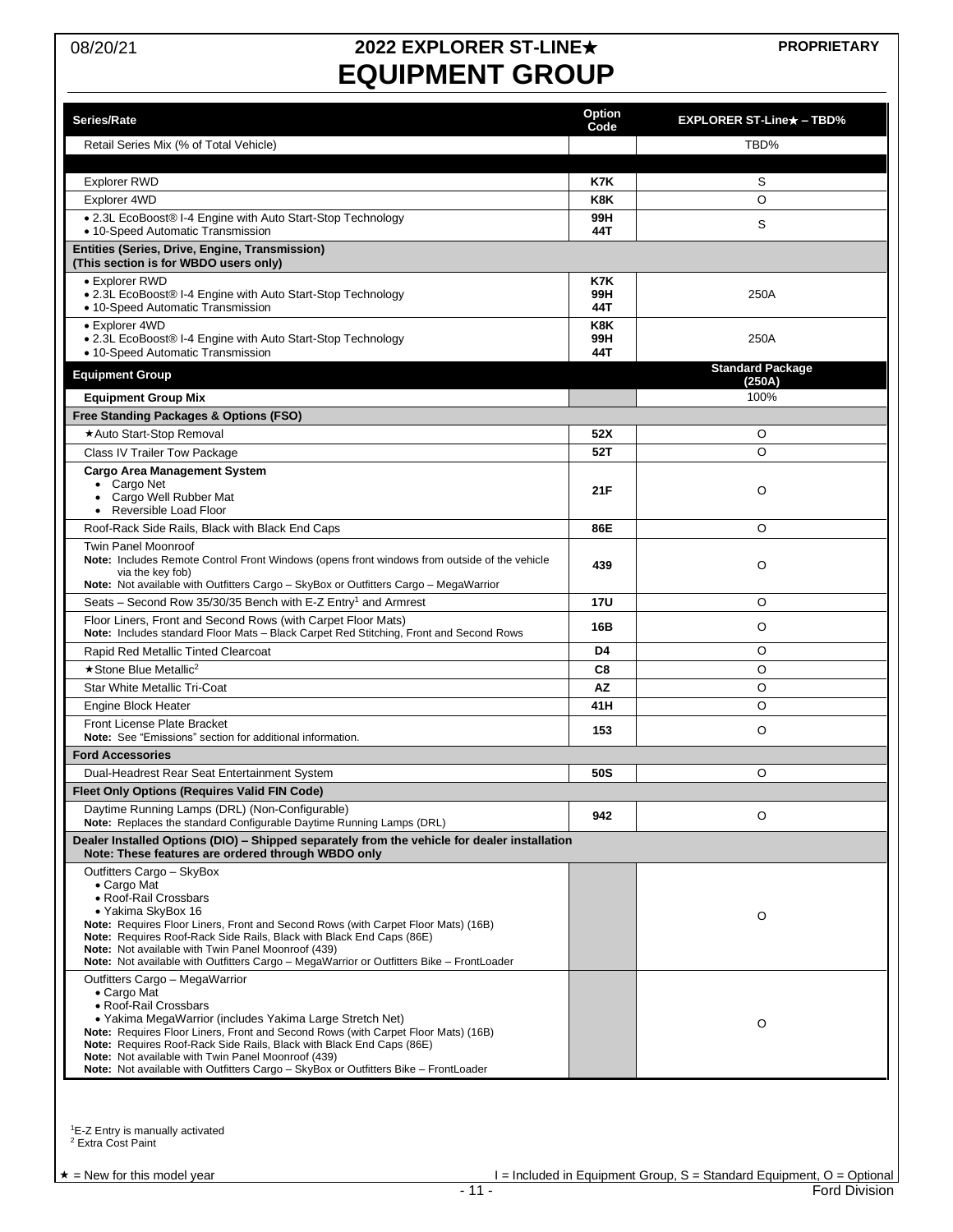# 08/20/21 **2022 EXPLORER ST-LINE**★ **EQUIPMENT GROUP**

**PROPRIETARY**

| <b>Equipment Group</b>                                                                                                                                                                                                                                                                                                                                                       | <b>Standard Package</b><br>(250A) |
|------------------------------------------------------------------------------------------------------------------------------------------------------------------------------------------------------------------------------------------------------------------------------------------------------------------------------------------------------------------------------|-----------------------------------|
| Dealer Installed Options (DIO) - Shipped separately from the vehicle for dealer installation<br>Note: These features are ordered through WBDO only (continued)                                                                                                                                                                                                               |                                   |
| Outfitters Bike - FrontLoader<br>• Cargo Mat<br>• Roof-Rail Crossbars<br>• Two (2) Yakima FrontLoaders (includes locks)<br>Note: Requires Floor Liners, Front and Second Rows (with Carpet Floor Mats) (16B)<br>Note: Requires Roof-Rack Side Rails, Black with Black End Caps (86E)<br>Note: Not available with Outfitters Cargo - SkyBox or Outfitters Cargo - MegaWarrior | O                                 |
| Cargo Mat<br>Note: Not available with the Outfitters Dealer Installed Options (DIO)                                                                                                                                                                                                                                                                                          | O                                 |
| ★Cargo Organizer – Soft-Sided Cooler Bag with Adjustable Carrying Strap and Ford Logo<br>Note: Not available for Military Personnel Sales (WAFAC)                                                                                                                                                                                                                            | O                                 |
| ★Cargo Organizer – Soft-Sided Large, Folding, with Ford Logo<br>Note: Not available with Cargo Organizer - Soft-Sided Standard, Folding, with Ford Logo<br>Note: Not available for Military Personnel Sales (WAFAC)                                                                                                                                                          | O                                 |
| *Cargo Organizer - Soft-Sided Standard, Folding, with Ford Logo<br>Note: Not available with Cargo Organizer - Soft-Sided Large, Folding, with Ford Logo<br>Note: Not available for Military Personnel Sales (WAFAC)                                                                                                                                                          | $\Omega$                          |
| ★First Aid Kit<br>Note: Not available for Military Personnel Sales (WAFAC)                                                                                                                                                                                                                                                                                                   | O                                 |
| ★Roadside Assistance Kit<br>Note: Not available for Military Personnel Sales (WAFAC)                                                                                                                                                                                                                                                                                         | O                                 |
| Roof-Rail Crossbars<br>Note: Not available with the Outfitters Dealer Installed Options (DIO)                                                                                                                                                                                                                                                                                | O                                 |
| Smoker's Package                                                                                                                                                                                                                                                                                                                                                             | O                                 |
| Splash Guards                                                                                                                                                                                                                                                                                                                                                                | O                                 |
| Wheel Lock Kit                                                                                                                                                                                                                                                                                                                                                               | O                                 |

 $\begin{array}{c}\n \star = \text{New for this model year} \\
\hline\n \star = \text{New for this model year}\n \end{array}$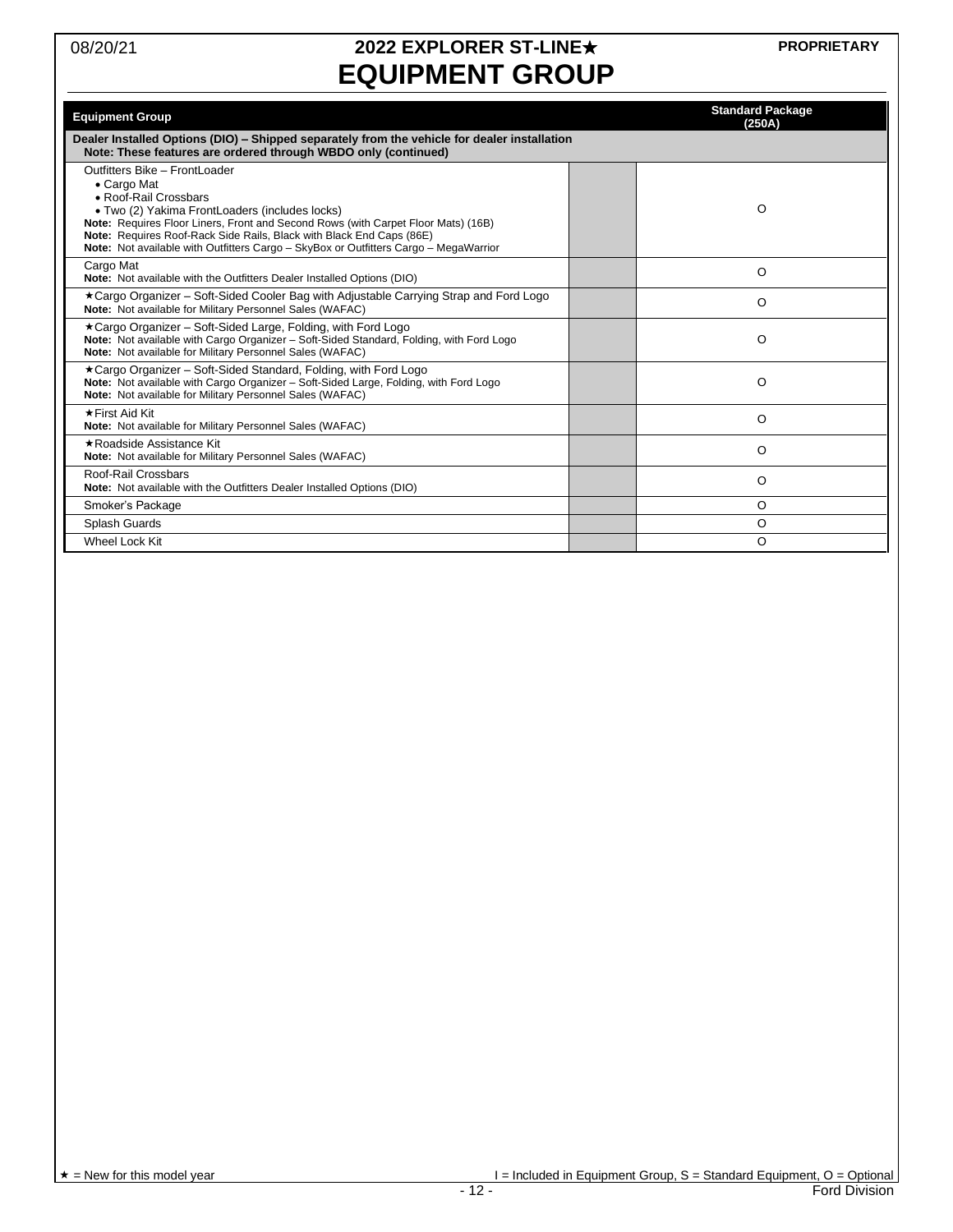### 07/30/21 **2022 EXPLORER TIMBERLINE STANDARD EQUIPMENT**

#### **Includes all XLT 202A content, plus\*;**

**\* Note: Carpet Front and Second Row Floor Mats are not standard or available on Timberline**

#### **MECHANICAL**

● SelectShift® Capability with Paddle Shifters

#### **EXTERIOR**

- Class IV Trailer Tow Package
- Integrated Aux Light Switch and Wiring for Dealer Installed, Grille Mounted Ford Performance Timberline Off-Road Light Kit
- Steel Skid Plates Front, Rear and Underbody ● Tires – P265/65R18 BSW All-Terrain (A/T)
- 
- Tow Hooks Front
- Unique Blackout Treatment on Headlamps and Taillamps
- Unique Grille Dark Carbonized Gray
- Unique LED Fog Lamps
- Unique Timberline Badges on Liftgate and C-Pillars
- Wheels 18" High Gloss Black-Painted Aluminum with Laseretched Timberline Logo

#### **INTERIOR/COMFORT**

- Acoustic-Laminate Windows Front-Row Side
- Enhanced Interior Finishes
	- Ebony: Headliner, Overhead Console, Pillars, Grab Handles, Visors and Moonroof Shade
		- High Gloss Black Color on Center Stack Buttons
	- Satin Silver Twilight Color on Center Stack, Steering Wheel Bezel and Door Armrest Carrier Stone Mesh Instrument Panel Appliqué
- Floor Liners, Front and Second Rows (Carpet Floor Mats not included or available)
- Instrument Panel Film Accent Appliqués Stone Mesh
- Interior Environment Ebony
- Seats
	- ActiveX<sup>™</sup> Seat Material with Heathered Cloth Insert, Deep Tangerine Stitching, Timberline Logo Second Row Heated Seats
	-
- Steering Wheel Leather-Wrapped Sport Style with Deep Tangerine Stitching
- Unique Door Deep Cypress Trim Panel Insert with Deep Tangering Stitching

#### **SAFETY/SECURITY**

#### ● Head Restraints

- Four-Way Manually Adjustable Driver and Front-Passenger (Two-way up/down when Dual-Headrest Rear Seat Entertainment System (50S) is ordered)
- Mirrors, Sideview Power and Heated Glass, Manual-Folding, Security Approach Lamps and Black Caps

#### **FORD CO-PILOT360™ TECHNOLOGY**

- 360-Degree Camera (with Split View)
- Ford Co-Pilot360™ Assist+<sup>1</sup>
	- Adaptive Cruise Control with;
		- Stop-and-Go
		- Lane Centering
	- Evasive Steering Assist
	- Voice-Activated Touchscreen Navigation System with Pinchto-Zoom Capability, SiriusXM Traffic and Travel Link® **Speed Sign Recognition**
		- **Note:** Adaptive Cruise Control with Speed Sign Recognition = Intelligent Adaptive Cruise Control
		- **Note:** SiriusXM Traffic and Travel Link® includes a five (5)-year prepaid subscription. SiriusXM Traffic and Travel Link® service is not available in Alaska and Hawaii
		- **Note:** After your trial period ends, Sirius XM audio and data services each require a subscription sold separately, or as a package, by SiriusXM Radio Inc. See SiriusXM Customer Agreement for complete terms a[t www.siriusxm.com.](http://www.siriusxm.com/) All fees and programming subject to change. Trial subscriptions not available in Alaska and Hawaii.

#### **FUNCTIONAL**

- 3.58 TORSEN® Limited-Slip Rear Axle
- Off-Road Front Struts and Rear Shocks

1 Incremental to the standard Ford Co-Pilot360™ features. Refer to the Ford Co-Pilot360™ Technology section on the Base Series Standard Equipment page feature listing.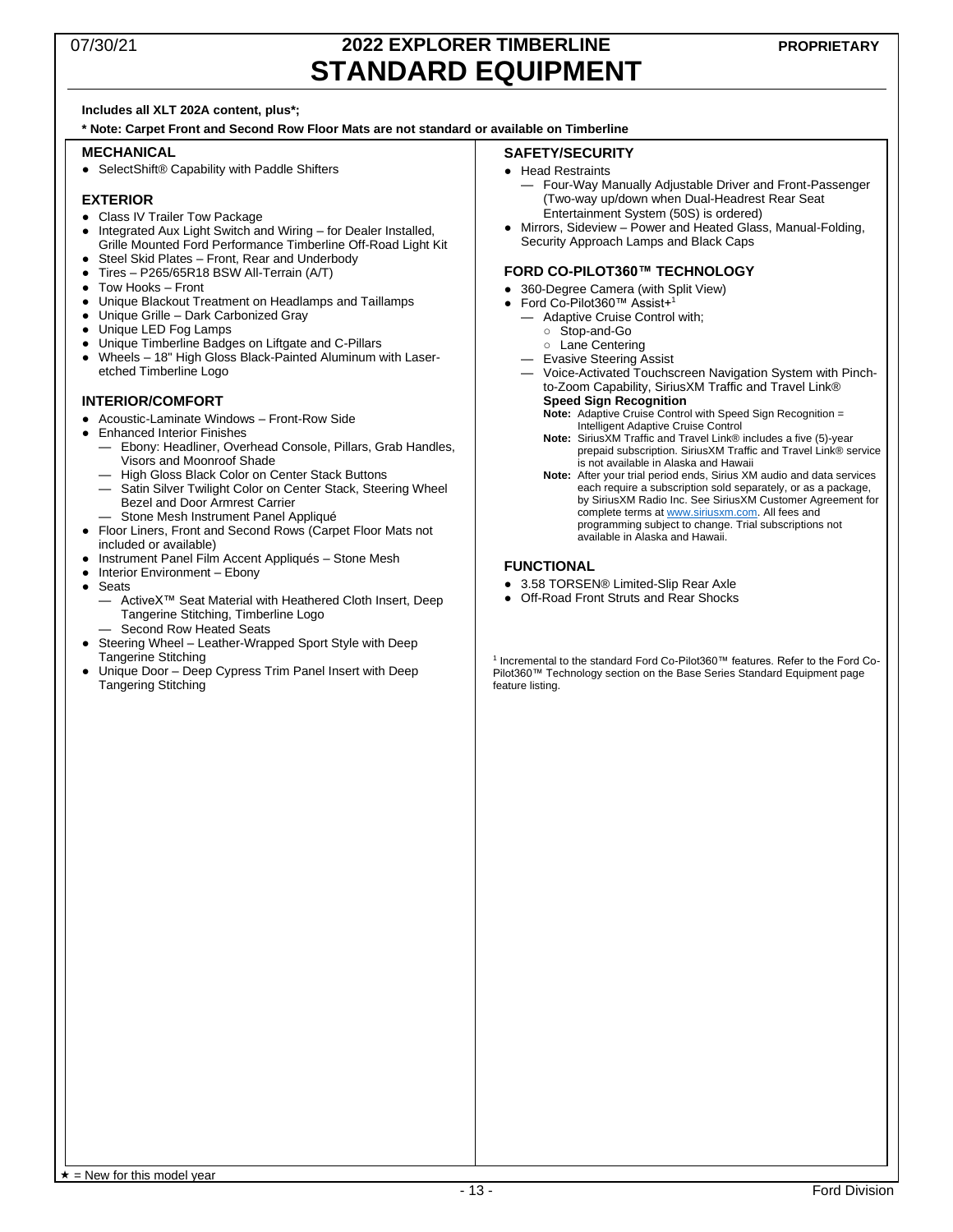# 08/20/21 **2022 EXPLORER TIMBERLINE EQUIPMENT GROUP**

**PROPRIETARY**

<span id="page-13-0"></span>

|                                                                                                                                                                                                                     | Option     |                                   |
|---------------------------------------------------------------------------------------------------------------------------------------------------------------------------------------------------------------------|------------|-----------------------------------|
| Series/Rate                                                                                                                                                                                                         | Code       | <b>EXPLORER Timberline - TBD%</b> |
| Retail Series Mix (% of Total Vehicle)                                                                                                                                                                              |            | TBD%                              |
|                                                                                                                                                                                                                     |            |                                   |
| Explorer 4WD                                                                                                                                                                                                        | K8J        | S                                 |
| • 2.3L EcoBoost® I-4 Engine with Auto Start-Stop Technology<br>• 10-Speed Automatic Transmission                                                                                                                    | 99H<br>44T | S                                 |
| Entities (Series, Drive, Engine, Transmission)<br>(This section is for WBDO users only)                                                                                                                             |            |                                   |
| • Explorer 4WD                                                                                                                                                                                                      | K8J        |                                   |
| • 2.3L EcoBoost® I-4 Engine with Auto Start-Stop Technology<br>• 10-Speed Automatic Transmission                                                                                                                    | 99H<br>44T | 800A                              |
| <b>Equipment Group</b>                                                                                                                                                                                              |            | <b>Standard Package</b><br>(800A) |
| <b>Equipment Group Mix</b>                                                                                                                                                                                          |            | 100%                              |
| Free Standing Packages & Options (FSO)                                                                                                                                                                              |            |                                   |
| ★Auto Start-Stop Removal                                                                                                                                                                                            | 52X        | O                                 |
| <b>Cargo Area Management System</b>                                                                                                                                                                                 |            |                                   |
| • Cargo Net                                                                                                                                                                                                         | 21F        | O                                 |
| Cargo Well Rubber Mat<br>$\bullet$<br>• Reversible Load Floor                                                                                                                                                       |            |                                   |
| <b>Twin Panel Moonroof</b>                                                                                                                                                                                          | 439        | O                                 |
| Seats – Second Row 35/30/35 Bench with E-Z Entry <sup>1</sup> and Armrest                                                                                                                                           | 17U        | O                                 |
| $\star$ Stone Blue Metallic <sup>2</sup>                                                                                                                                                                            | C8         | O                                 |
| Star White Metallic Tri-Coat <sup>2</sup>                                                                                                                                                                           | ΑZ         | O                                 |
| <b>Engine Block Heater</b>                                                                                                                                                                                          | 41H        | O                                 |
| <b>Front License Plate Bracket</b>                                                                                                                                                                                  |            | O                                 |
| Note: See "Emissions" section for additional information.                                                                                                                                                           | 153        |                                   |
| <b>Ford Accessories</b>                                                                                                                                                                                             |            |                                   |
| Dual-Headrest Rear Seat Entertainment System                                                                                                                                                                        | 50S        | O                                 |
| <b>Fleet Only Options (Requires Valid FIN Code)</b>                                                                                                                                                                 |            |                                   |
| Daytime Running Lamps (DRL) (Non-Configurable)<br>Note: Replaces the standard Configurable Daytime Running Lamps (DRL)                                                                                              | 942        | O                                 |
| Dealer Installed Options (DIO) - Shipped separately from the vehicle for dealer installation<br>Note: These features are ordered through WBDO only                                                                  |            |                                   |
| Outfitters Cargo - SkyBox                                                                                                                                                                                           |            |                                   |
| • Cargo Mat<br>• Roof-Rail Crossbars                                                                                                                                                                                |            |                                   |
| · Yakima SkyBox 16                                                                                                                                                                                                  |            | O                                 |
| Note: Not available with Twin Panel Moonroof (439)<br>Note: Not available with Outfitters Cargo - MegaWarrior or Outfitters Bike - FrontLoader                                                                      |            |                                   |
| Outfitters Cargo - MegaWarrior                                                                                                                                                                                      |            |                                   |
| • Cargo Mat<br>• Roof-Rail Crossbars                                                                                                                                                                                |            |                                   |
| • Yakima MegaWarrior (includes Yakima Large Stretch Net)                                                                                                                                                            |            | O                                 |
| Note: Not available with Twin Panel Moonroof (439)<br>Note: Not available with Outfitters Cargo - SkyBox or Outfitters Bike - FrontLoader                                                                           |            |                                   |
| Outfitters Bike - FrontLoader                                                                                                                                                                                       |            |                                   |
| $\bullet$ Cargo Mat<br>• Roof-Rail Crossbars                                                                                                                                                                        |            | O                                 |
| · Two (2) Yakima FrontLoaders (includes locks)                                                                                                                                                                      |            |                                   |
| Note: Not available with Outfitters Cargo - SkyBox or Outfitters Cargo - MegaWarrior                                                                                                                                |            |                                   |
| Cargo Mat<br>Note: Not available with the Outfitters Dealer Installed Options (DIO)                                                                                                                                 |            | O                                 |
| ★Cargo Organizer - Soft-Sided Cooler Bag with Adjustable Carrying Strap and Ford Logo<br>Note: Not available for Military Personnel Sales (WAFAC)                                                                   |            | O                                 |
| ★Cargo Organizer – Soft-Sided Large, Folding, with Ford Logo<br>Note: Not available with Cargo Organizer - Soft-Sided Standard, Folding, with Ford Logo<br>Note: Not available for Military Personnel Sales (WAFAC) |            | O                                 |
| *Cargo Organizer - Soft-Sided Standard, Folding, with Ford Logo<br>Note: Not available with Cargo Organizer - Soft-Sided Large, Folding, with Ford Logo<br>Note: Not available for Military Personnel Sales (WAFAC) |            | O                                 |
| ★First Aid Kit<br>Note: Not available for Military Personnel Sales (WAFAC)                                                                                                                                          |            | O                                 |
| ★Roadside Assistance Kit<br>Note: Not available for Military Personnel Sales (WAFAC)                                                                                                                                |            | O                                 |
|                                                                                                                                                                                                                     |            |                                   |

<sup>1</sup> E-Z Entry is manually activated<br><sup>2</sup> Extra Cost Paint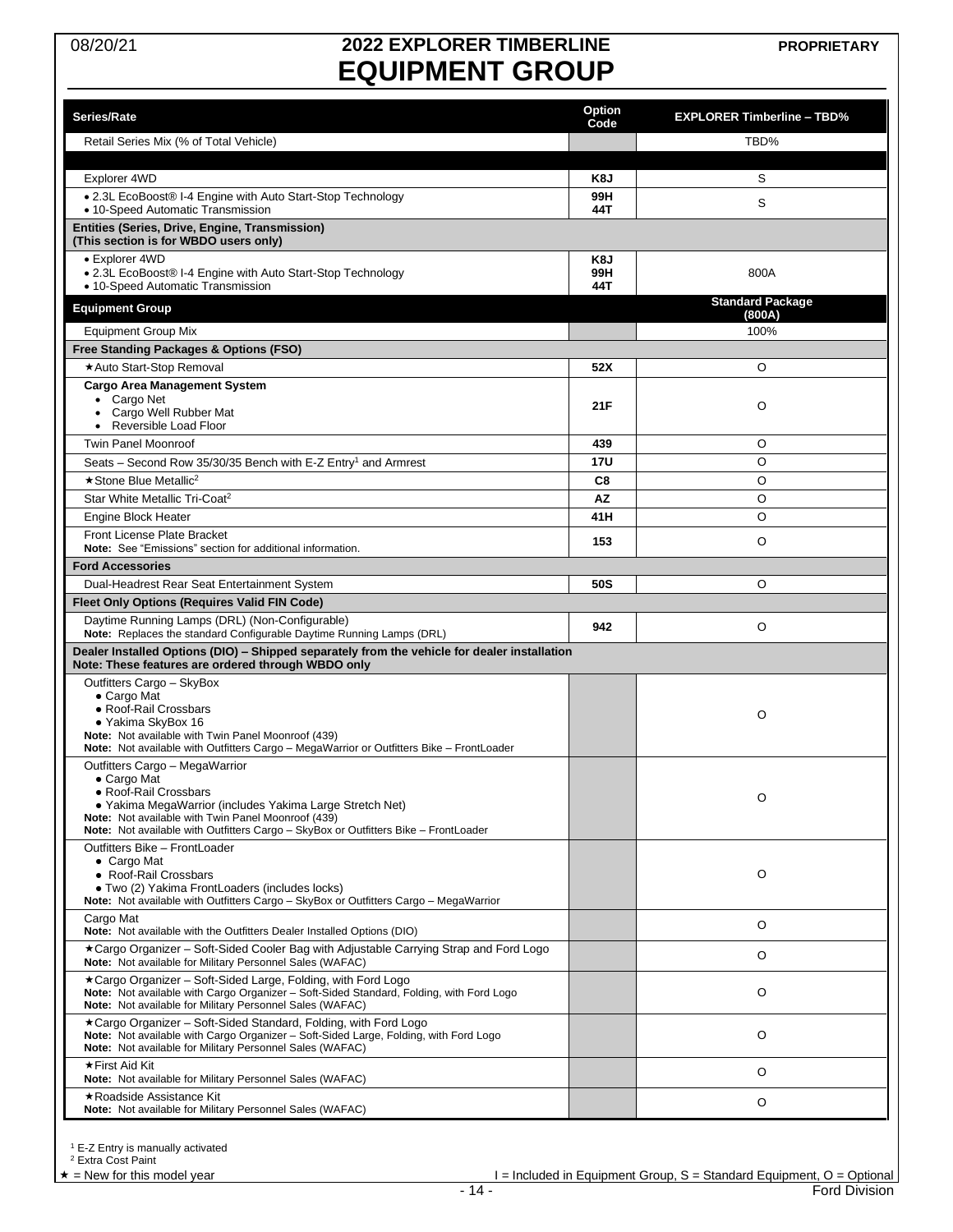# 08/20/21 **2022 EXPLORER TIMBERLINE EQUIPMENT GROUP**

| <b>Equipment Group</b><br>Dealer Installed Options (DIO) – Shipped separately from the vehicle for dealer installation<br>Note: These features are ordered through WBDO only (continued) | <b>Standard Package</b><br>(800A) |
|------------------------------------------------------------------------------------------------------------------------------------------------------------------------------------------|-----------------------------------|
| Roof-Rail Crossbars<br><b>Note:</b> Not available with the Outfitters Dealer Installed Options (DIO)                                                                                     |                                   |
| Smoker's Package                                                                                                                                                                         |                                   |
| Splash Guards                                                                                                                                                                            |                                   |
| Wheel Lock Kit                                                                                                                                                                           |                                   |

 $\star =$ New for this model year  $=$  15 -<br>Ford Division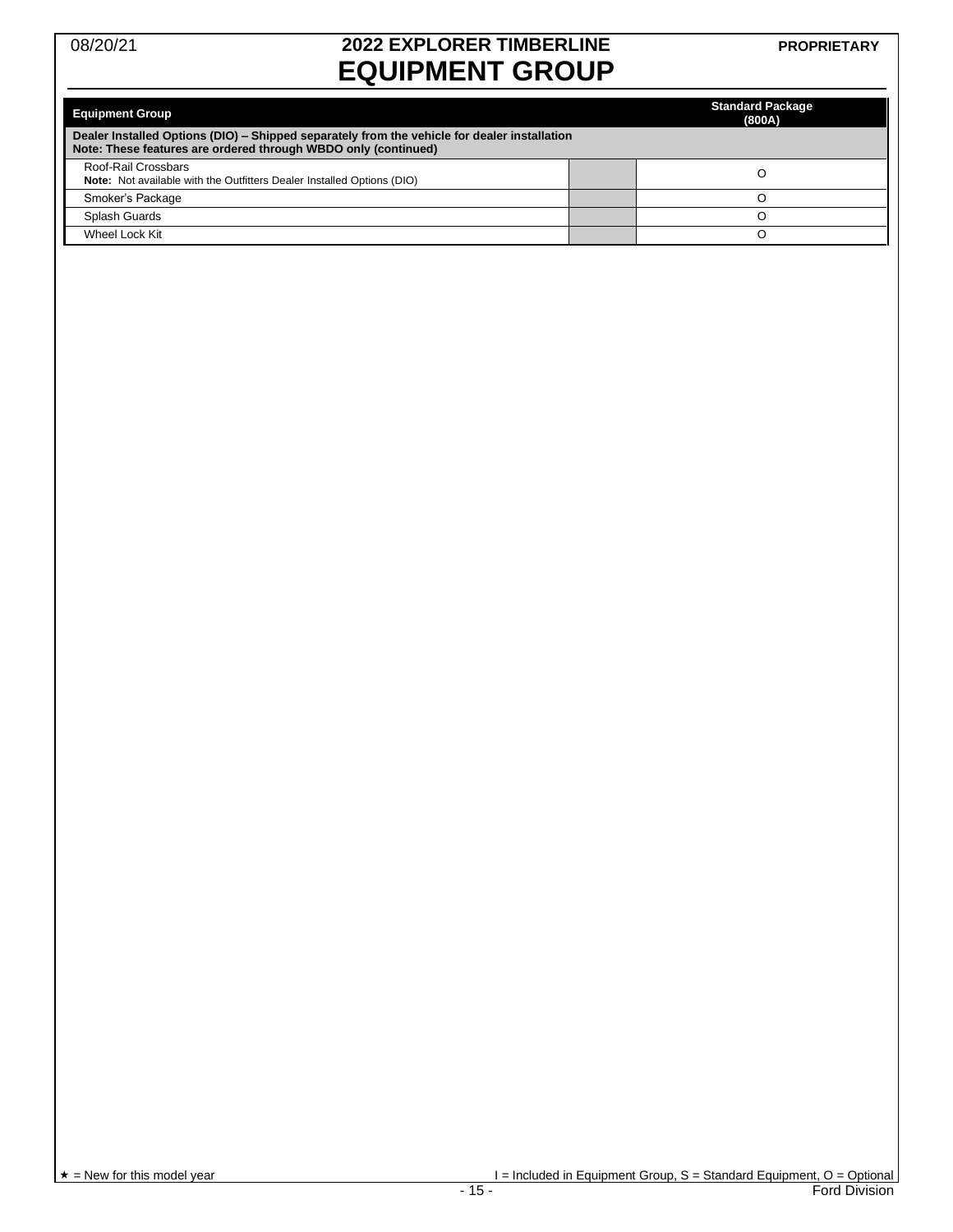## 07/30/21 **2022 EXPLORER LIMITED / LIMITED HYBRID STANDARD EQUIPMENT**

#### **Includes all XLT 202A content, plus:**

#### **MECHANICAL**

● Heavy-Duty Front and Rear Brake Calipers (Hybrid Only)<sup>1</sup>

#### **EXTERIOR**

- Door Handles Body Color with Bright Insert
- Exhaust Tips, Dual Chrome
- Grille Bright Silver Painted Mesh Insert with Chrome Bars
- Roof-Rack Side Rails Satin with Black End Caps
- $\bullet$  Tires P255/55R20 All-Season (A/S) BSW<sup>2</sup>
- Wheels 20" Premium Painted Aluminum

#### **INTERIOR/COMFORT**

- Acoustic-Laminate Windows Front-Row Side
- Ambient Lighting
- Door-Sill Scuff Plates, Front and Rear (Bright Inserts, Front only)
- Enhanced Interior Finishes on Limited Ebony Interiors
	- Light Slate Colored Uppers: Headliner, Overhead Console, Pillars, Grab Handles, Visors and Moonroof Shade
	- Satin Silver Twilight Color on Door Armrest Carrier and Steering Wheel Bezel
	- High Gloss Black Color on Center Stack
	- High Gloss Black Color Center Stack Buttons
- Enhanced Interior Finishes on Limited Sandstone Interiors
- Satin Silver Twilight Color on Door Armrest Carrier and Steering Wheel Bezel
	- High Gloss Black Color on Center Stack
- High Gloss Black Color on Center Stack Buttons
- Instrument Panel Film Accent Appliqués Noce Wave
- Interior Environments
	- Ebony with Light Slate Upper — Sandstone
- Seats (Refer to the Color & Trim Availability section for additional information)
	- Leather-Trimmed with Micro Perforated Inserts<sup>3</sup> and Accent Stitching
	- Front Heated and Ventilated
	- Second Row Heated
- Second Row Sunblinds
- Steering Wheel Heated, Leather-Wrapped

#### **SAFETY/SECURITY**

- Auto-Dimming Rearview Mirror (Interior)
- 360-Degree Camera with Split View
- Head Restraints
	- Four-Way Manually Adjustable Driver and Front-Passenger (Two-way up/down when Dual-Headrest Rear Seat Entertainment System (50S) is ordered)
- Mirrors, Sideview Power-Folding with Autofold, Power and Heated Glass, Security Approach Lamps and Gloss Black Caps

#### **FORD CO-PILOT360™ TECHNOLOGY**

- Ford Co-Pilot360™ Assist+ 4
	- Adaptive Cruise Control with;
		- Stop-and-Go
		- Lane Centering
	- Evasive Steering Assist
	- Voice-Activated Touchscreen Navigation System with Pinch-to-Zoom Capability, SiriusXM Traffic and Travel Link®
		- **Speed Sign Recognition**
		- **Note:** Adaptive Cruise Control with Speed Sign Recognition = Intelligent Adaptive Cruise Control
		- **Note:** SiriusXM Traffic and Travel Link® includes a five (5)-year prepaid subscription. SiriusXM Traffic and Travel Link® service is not available in Alaska and Hawaii.
		- **Note:** After your trial period ends, Sirius XM audio and data services each require a subscription sold separately, or as a package, by SiriusXM Radio Inc. See SiriusXM Customer Agreement for complete terms at [www.siriusxm.com.](http://www.siriusxm.com/) All fees and programming subject to change. Trial subscriptions not available in Alaska and Hawaii.
- Front Parking Sensors
- Rain-Sensing Wipers (Front Only)

#### **FUNCTIONAL**

- Audio
	- B&O® Sound System by Bang & Olufsen®, 12 Speakers including Subwoofer
	- HD Radio™
- Regenerative Braking System (Hybrid Only)
- Universal Garage Door Opener (UGDO)
- Wireless Charging Pad

<sup>1</sup> Standard-Duty Front and Rear Brake Calipers with Gas Engine

<sup>2</sup> Refer to Equipment Group 310A for Hybrid Engine Wheel/Tire availability <sup>3</sup> Perforated Seat Inserts are Front and Second Rows Only

4 Incremental to the standard Ford Co-Pilot360™ features. Refer to the Ford Co-Pilot360™ Technology section on the Base Series Standard Equipment page feature listing.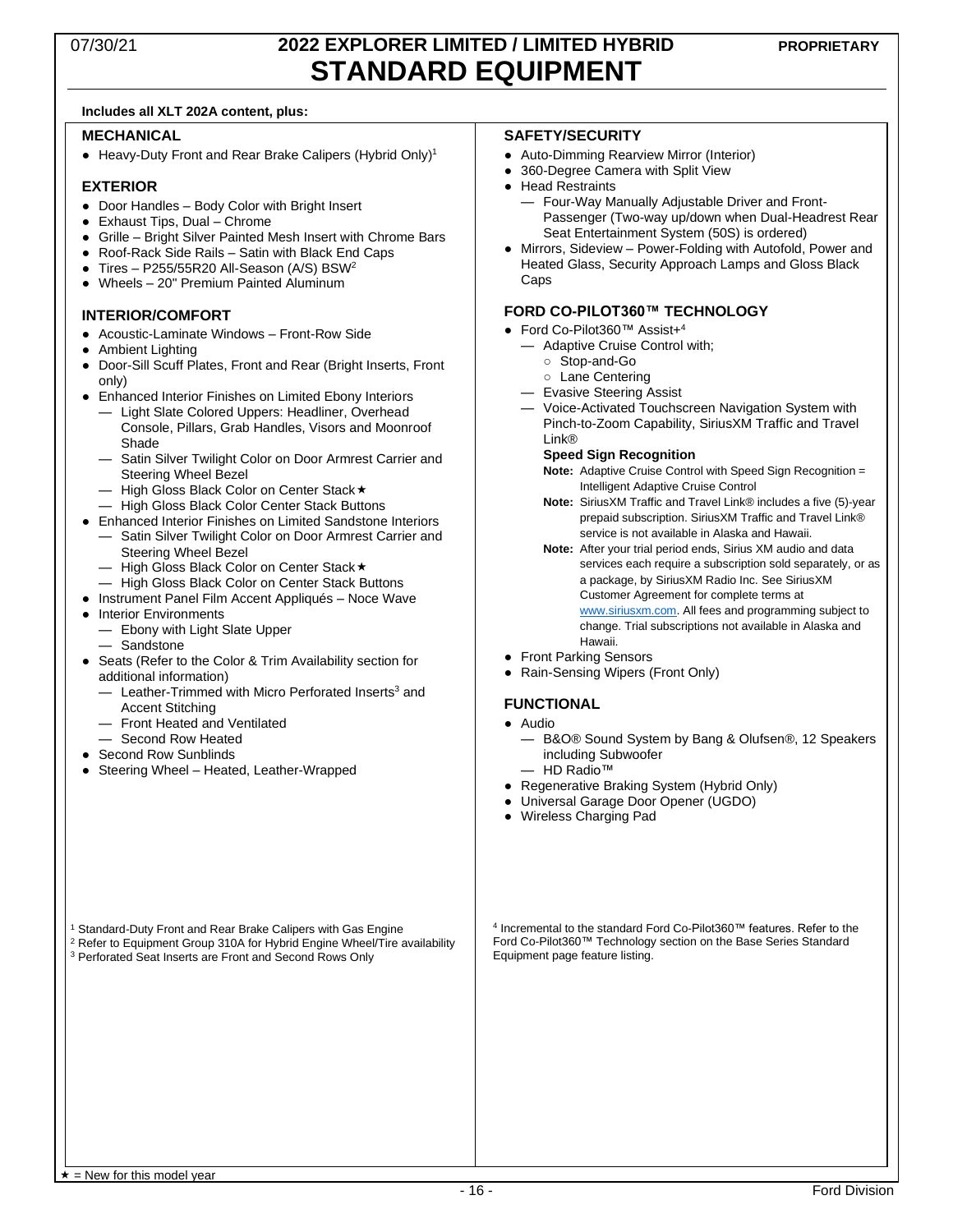# 08/20/21 **2022 EXPLORER LIMITED / LIMITED HYBRID EQUIPMENT GROUP**

**PROPRIETARY**

|                                                                                                                                                                                                                                                                                                                                                                                                                                                                                                        |                       |                                      | <b>EXPLORER</b>              |                                    |  |
|--------------------------------------------------------------------------------------------------------------------------------------------------------------------------------------------------------------------------------------------------------------------------------------------------------------------------------------------------------------------------------------------------------------------------------------------------------------------------------------------------------|-----------------------|--------------------------------------|------------------------------|------------------------------------|--|
| Series/Rate                                                                                                                                                                                                                                                                                                                                                                                                                                                                                            | <b>Option</b><br>Code |                                      | Limited/Limited Hybrid - 14% |                                    |  |
| Retail Series Mix (% of Total Vehicle)                                                                                                                                                                                                                                                                                                                                                                                                                                                                 |                       | 3%                                   | 8%                           | 3%                                 |  |
|                                                                                                                                                                                                                                                                                                                                                                                                                                                                                                        |                       |                                      |                              |                                    |  |
| <b>Explorer RWD</b>                                                                                                                                                                                                                                                                                                                                                                                                                                                                                    | K7F                   | S                                    | S                            | S                                  |  |
| Explorer 4WD                                                                                                                                                                                                                                                                                                                                                                                                                                                                                           | K8F                   | O                                    | O                            | O                                  |  |
| • 2.3L EcoBoost® I-4 Engine with Auto Start-Stop Technology<br>• 10-Speed Automatic Transmission                                                                                                                                                                                                                                                                                                                                                                                                       | 99H<br>44T            | S                                    | S                            |                                    |  |
| • 3.3L Hybrid Engine<br>• 10-Speed Automatic Modular Hybrid Transmission<br>Note: 18.0 Gallon Fuel Tank                                                                                                                                                                                                                                                                                                                                                                                                | 99W<br>44B            |                                      |                              | S                                  |  |
| Entities (Series, Drive, Engine, Transmission)<br>(This section is for WBDO users only)                                                                                                                                                                                                                                                                                                                                                                                                                |                       |                                      |                              |                                    |  |
| • Explorer RWD                                                                                                                                                                                                                                                                                                                                                                                                                                                                                         | K7F                   |                                      |                              |                                    |  |
| • 2.3L EcoBoost® I-4 Engine with Auto Start-Stop Technology<br>• 10-Speed Automatic Transmission                                                                                                                                                                                                                                                                                                                                                                                                       | 99H<br>44T            | 300A                                 | 301A                         |                                    |  |
| • Explorer 4WD<br>• 2.3L EcoBoost® I-4 Engine with Auto Start-Stop Technology<br>• 10-Speed Automatic Transmission                                                                                                                                                                                                                                                                                                                                                                                     | K8F<br>99H<br>44T     | 300A                                 | 301A                         |                                    |  |
| • Explorer RWD<br>• 3.3L Hybrid Engine<br>• 10-Speed Automatic Transmission                                                                                                                                                                                                                                                                                                                                                                                                                            | K7F<br>99W<br>44B     |                                      |                              | 310A                               |  |
| • Explorer 4WD<br>• 3.3L Hybrid Engine<br>• 10-Speed Automatic Transmission                                                                                                                                                                                                                                                                                                                                                                                                                            | K8F<br>99W<br>44B     |                                      |                              | 310A                               |  |
| <b>Equipment Group</b>                                                                                                                                                                                                                                                                                                                                                                                                                                                                                 |                       | <b>Standard</b><br>Package<br>(300A) | High<br>Package<br>(301A)    | <b>Hybrid</b><br>Package<br>(310A) |  |
| <b>Equipment Group Mix</b>                                                                                                                                                                                                                                                                                                                                                                                                                                                                             |                       | 21%                                  | 58%                          | 21%                                |  |
| <b>Included in Equipment Group</b>                                                                                                                                                                                                                                                                                                                                                                                                                                                                     |                       |                                      |                              |                                    |  |
| Limited Convenience Package<br>• 110V/150W AC Power Outlet (replaces the Powerpoint Port on the rear side of<br>the Center Floor Console)<br>• Driver's Seat - Memory<br>• Hands-Free, Foot-Activated Liftgate<br>• Mirrors, Sideview - Power-Folding with Autofold, Power and Heated Glass,<br>LED Turn Signal Indicators, Security Approach Lamps, Driver/Passenger Side<br>Memory and Gloss Black Caps<br>• Seats - Third Row PowerFold® (folds flat)<br>· Steering Column - Power Tilt/Telescoping |                       |                                      |                              |                                    |  |
| 20" 10-Spoke Aluminum Wheels                                                                                                                                                                                                                                                                                                                                                                                                                                                                           |                       |                                      |                              |                                    |  |
| Self-Sealing P255/55R20 All-Season (A/S) Tires (4WD only)<br>Note: P255/55R20 All-Season (A/S) BSW Tires are standard on RWD                                                                                                                                                                                                                                                                                                                                                                           |                       |                                      |                              | ı                                  |  |
| <b>Active Noise Cancellation</b>                                                                                                                                                                                                                                                                                                                                                                                                                                                                       |                       |                                      |                              | ı                                  |  |
| <b>High-Series Brakes</b>                                                                                                                                                                                                                                                                                                                                                                                                                                                                              |                       |                                      |                              | ı                                  |  |
| Mini Spare Tire (T165/70R18)                                                                                                                                                                                                                                                                                                                                                                                                                                                                           |                       |                                      |                              | $\mathbf{I}$                       |  |
| Pedestrian Alert Sounder                                                                                                                                                                                                                                                                                                                                                                                                                                                                               |                       |                                      |                              | ı                                  |  |
| 3.73 Non-Limited-Slip Rear Axle (4WD Only)<br>Free Standing Packages & Options (FSO)                                                                                                                                                                                                                                                                                                                                                                                                                   |                       |                                      |                              | $\mathbf{I}$                       |  |
| *Auto Start-Stop Removal                                                                                                                                                                                                                                                                                                                                                                                                                                                                               |                       |                                      |                              |                                    |  |
| Note: Requires 2.3L EcoBoost® I-4 Engine                                                                                                                                                                                                                                                                                                                                                                                                                                                               | 52X                   | O                                    | O                            |                                    |  |
| Class IV Trailer Tow Package                                                                                                                                                                                                                                                                                                                                                                                                                                                                           | 52T                   | O                                    | O                            | O                                  |  |
| <b>Cargo Area Management System</b><br>• Cargo Net<br>Cargo Well Rubber Mat<br>$\bullet$<br>Reversible Load Floor<br>$\bullet$                                                                                                                                                                                                                                                                                                                                                                         | 21 F                  | O                                    | O                            | O                                  |  |
| 20" 10-Spoke Aluminum Wheels<br>Note: P255/55R20 All-Season (A/S) BSW Tires are standard. Self-Sealing Tires (TFS) are<br>optional (see below).                                                                                                                                                                                                                                                                                                                                                        | 64U                   | O                                    | O                            |                                    |  |
| Self-Sealing P255/55R20 All-Season (A/S) Tires                                                                                                                                                                                                                                                                                                                                                                                                                                                         | <b>TFS</b>            | O                                    | O                            |                                    |  |

 $\begin{array}{c}\n \star = \text{New for this model year} \\
\hline\n \star = \text{New for this model year}\n \end{array}$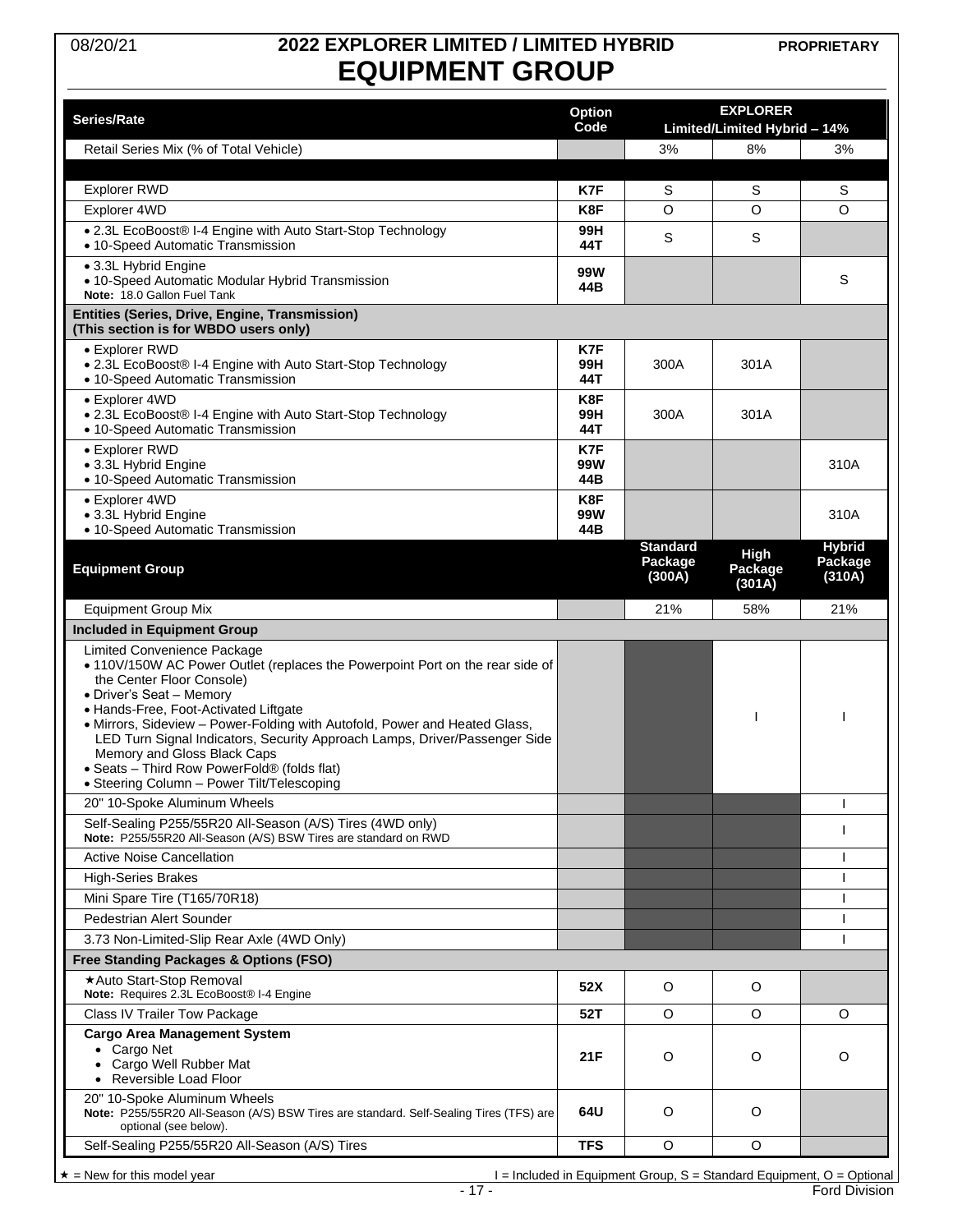### 08/20/21 **2022 EXPLORER LIMITED / LIMITED HYBRID EQUIPMENT GROUP**

**PROPRIETARY**

<span id="page-17-0"></span>

| <b>Equipment Group</b>                                                                                                                                                                                                                                                                                                                                                                                                                           |                | <b>Standard</b><br>Package<br>(300A) | High<br>Package<br>(301A) | <b>Hybrid</b><br>Package<br>(310A)                                                              |
|--------------------------------------------------------------------------------------------------------------------------------------------------------------------------------------------------------------------------------------------------------------------------------------------------------------------------------------------------------------------------------------------------------------------------------------------------|----------------|--------------------------------------|---------------------------|-------------------------------------------------------------------------------------------------|
| Free Standing Packages & Options (FSO) (continued)                                                                                                                                                                                                                                                                                                                                                                                               |                |                                      |                           |                                                                                                 |
| <b>Twin Panel Moonroof</b><br><b>Note:</b> Includes Remote Control Front Windows (opens front windows from outside of the<br>vehicle via the key fob)<br>Note: Not available with Outfitters Cargo - SkyBox or Outfitters Cargo - MegaWarrior                                                                                                                                                                                                    | 439            | O                                    | O                         | O                                                                                               |
| Seats - Second Row 35/30/35 Bench with E-Z Entry <sup>1</sup> and Armrest<br>Note: Deletes Power-Assist Fold                                                                                                                                                                                                                                                                                                                                     | <b>17U</b>     | O                                    | O                         | O                                                                                               |
| Floor Liners, Front and Second Rows (with Carpet Floor Mats)<br>Note: Includes standard Floor Mats - Black Carpet, Front and Second Rows                                                                                                                                                                                                                                                                                                         | 16B            | O                                    | O                         | O                                                                                               |
| Floor Liners, Front and Second Rows (without Carpet Floor Mats)<br>Note: Deletes standard Floor Mats - Black Carpet, Front and Second Rows                                                                                                                                                                                                                                                                                                       | 16A            | O                                    | O                         | O                                                                                               |
| *Burgundy Velvet Metallic Tinted Clearcoat <sup>2</sup>                                                                                                                                                                                                                                                                                                                                                                                          | R <sub>3</sub> | O                                    | O                         | O                                                                                               |
| ★ Stone Blue Metallic <sup>2</sup>                                                                                                                                                                                                                                                                                                                                                                                                               | C8             | O                                    | $\circ$                   | O                                                                                               |
| Rapid Red Metallic Tinted Clearcoat <sup>2</sup>                                                                                                                                                                                                                                                                                                                                                                                                 | D <sub>4</sub> | O                                    | $\circ$                   | O                                                                                               |
| Star White Metallic Tri-Coat <sup>2</sup>                                                                                                                                                                                                                                                                                                                                                                                                        | AZ             | O                                    | O                         | O                                                                                               |
| <b>Engine Block Heater</b>                                                                                                                                                                                                                                                                                                                                                                                                                       | 41H            | O                                    | O                         | O                                                                                               |
| Front License Plate Bracket<br>Note: See "Emissions" section for additional information.                                                                                                                                                                                                                                                                                                                                                         | 153            | O                                    | O                         | O                                                                                               |
| <b>Fleet Only Options (Requires Valid FIN Code)</b>                                                                                                                                                                                                                                                                                                                                                                                              |                |                                      |                           |                                                                                                 |
| Daytime Running Lamps (DRL) (Non-Configurable)<br>Note: Replaces the standard Configurable Daytime Running Lamps (DRL)                                                                                                                                                                                                                                                                                                                           | 942            | O                                    | O                         | O                                                                                               |
| <b>Ford Accessories</b>                                                                                                                                                                                                                                                                                                                                                                                                                          |                |                                      |                           |                                                                                                 |
| Dual-Headrest Rear Seat Entertainment System                                                                                                                                                                                                                                                                                                                                                                                                     | 50S            | $\circ$                              | O                         | O                                                                                               |
| Dealer Installed Options (DIO) - Shipped separately from the vehicle for dealer installation<br>Note: These features are ordered through WBDO only                                                                                                                                                                                                                                                                                               |                |                                      |                           |                                                                                                 |
| Outfitters Cargo - SkyBox<br>• Cargo Mat<br>• Roof-Rail Crossbars<br>• Yakima SkyBox 16<br><b>Note:</b> Requires Floor Liners, Front and Second Rows (with Carpet Floor Mats) (16B) or<br>Floor Liners, Front and Second Rows (without Carpet Floor Mats) (16A)<br>Note: Not available with Twin Panel Moonroof (439)<br>Note: Not available with Outfitters Cargo - MegaWarrior or Outfitters Bike - FrontLoader                                |                | O                                    | O                         | O                                                                                               |
| Outfitters Cargo - MegaWarrior<br>• Cargo Mat<br>• Roof-Rail Crossbars<br>• Yakima MegaWarrior (includes Yakima Large Stretch Net)<br>Note: Requires Floor Liners, Front and Second Rows (with Carpet Floor Mats) (16B) or<br>Floor Liners, Front and Second Rows (without Carpet Floor Mats) (16A)<br>Note: Not available with Twin Panel Moonroof (439)<br>Note: Not available with Outfitters Cargo - SkyBox or Outfitters Bike - FrontLoader |                | ∩                                    | $\Omega$                  | ∩                                                                                               |
| Outfitters Bike - FrontLoader<br>• Cargo Mat<br>• Roof-Rail Crossbars<br>· Two (2) Yakima FrontLoaders (includes locks)<br>Note: Requires Floor Liners, Front and Second Rows (with Carpet Floor Mats) (16B) or<br>Floor Liners, Front and Second Rows (without Carpet Floor Mats) (16A)<br>Note: Not available with Outfitters Cargo - SkyBox or Outfitters Cargo - MegaWarrior                                                                 |                | O                                    | O                         | O                                                                                               |
| Cargo Mat<br>Note: Not available with the Outfitters Dealer Installed Options (DIO)                                                                                                                                                                                                                                                                                                                                                              |                | O                                    | $\circ$                   | O                                                                                               |
| ★Cargo Organizer – Soft-Sided Cooler Bag with Adjustable Carrying Strap and<br>Ford Logo<br>Note: Not available for Military Personnel Sales (WAFAC)                                                                                                                                                                                                                                                                                             |                | O                                    | O                         | O                                                                                               |
| ★Cargo Organizer – Soft-Sided Large, Folding, with Ford Logo<br>Note: Not available with Cargo Organizer - Soft-Sided Standard, Folding, with Ford Logo<br>Note: Not available for Military Personnel Sales (WAFAC)                                                                                                                                                                                                                              |                | O                                    | O                         | O                                                                                               |
| *Cargo Organizer - Soft-Sided Standard, Folding, with Ford Logo<br>Note: Not available with Cargo Organizer - Soft-Sided Large, Folding, with Ford Logo<br>Note: Not available for Military Personnel Sales (WAFAC)                                                                                                                                                                                                                              |                | O                                    | O                         | O                                                                                               |
| E-Z Entry is manually activated<br><sup>2</sup> Extra Cost Paint<br>$\star$ = New for this model year<br>$-18-$                                                                                                                                                                                                                                                                                                                                  |                |                                      |                           | $I =$ Included in Equipment Group, S = Standard Equipment, O = Optional<br><b>Ford Division</b> |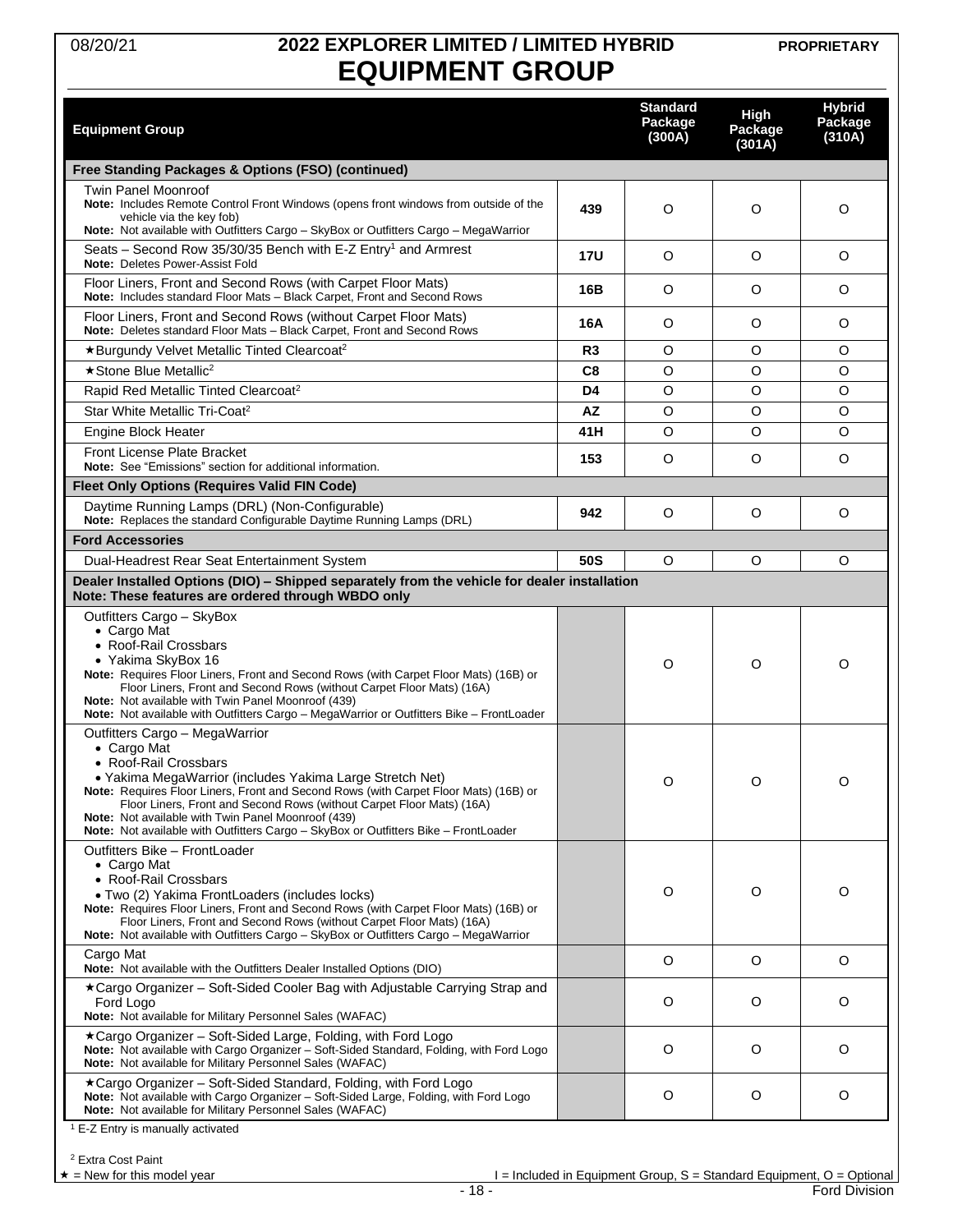### 08/20/21 **2022 EXPLORER LIMITED / LIMITED HYBRID EQUIPMENT GROUP**

**PROPRIETARY**

| <b>Equipment Group</b>                                                                                                                                         | <b>Standard</b><br>Package<br>(300A) | <b>High</b><br>Package<br>(301A) | <b>Hybrid</b><br>Package<br>(310A) |
|----------------------------------------------------------------------------------------------------------------------------------------------------------------|--------------------------------------|----------------------------------|------------------------------------|
| Dealer Installed Options (DIO) – Shipped separately from the vehicle for dealer installation<br>Note: These features are ordered through WBDO only (continued) |                                      |                                  |                                    |
| ★First Aid Kit<br>Note: Not available for Military Personnel Sales (WAFAC)                                                                                     | O                                    | O                                | Ω                                  |
| ★Roadside Assistance Kit<br>Note: Not available for Military Personnel Sales (WAFAC)                                                                           | O                                    | O                                | Ω                                  |
| Roof-Rail Crossbars<br><b>Note:</b> Not available with the Outfitters Dealer Installed Options (DIO)                                                           | Ω                                    | Ω                                | Ω                                  |
| Smoker's Package                                                                                                                                               | Ω                                    | ∩                                | ∩                                  |
| Splash Guards                                                                                                                                                  | Ω                                    | Ω                                |                                    |
| Wheel Lock Kit                                                                                                                                                 | O                                    | ∩                                | ∩                                  |

 $\begin{array}{c}\n \star = \text{New for this model year} \\
\hline\n \star = \text{New for this model year}\n \end{array}$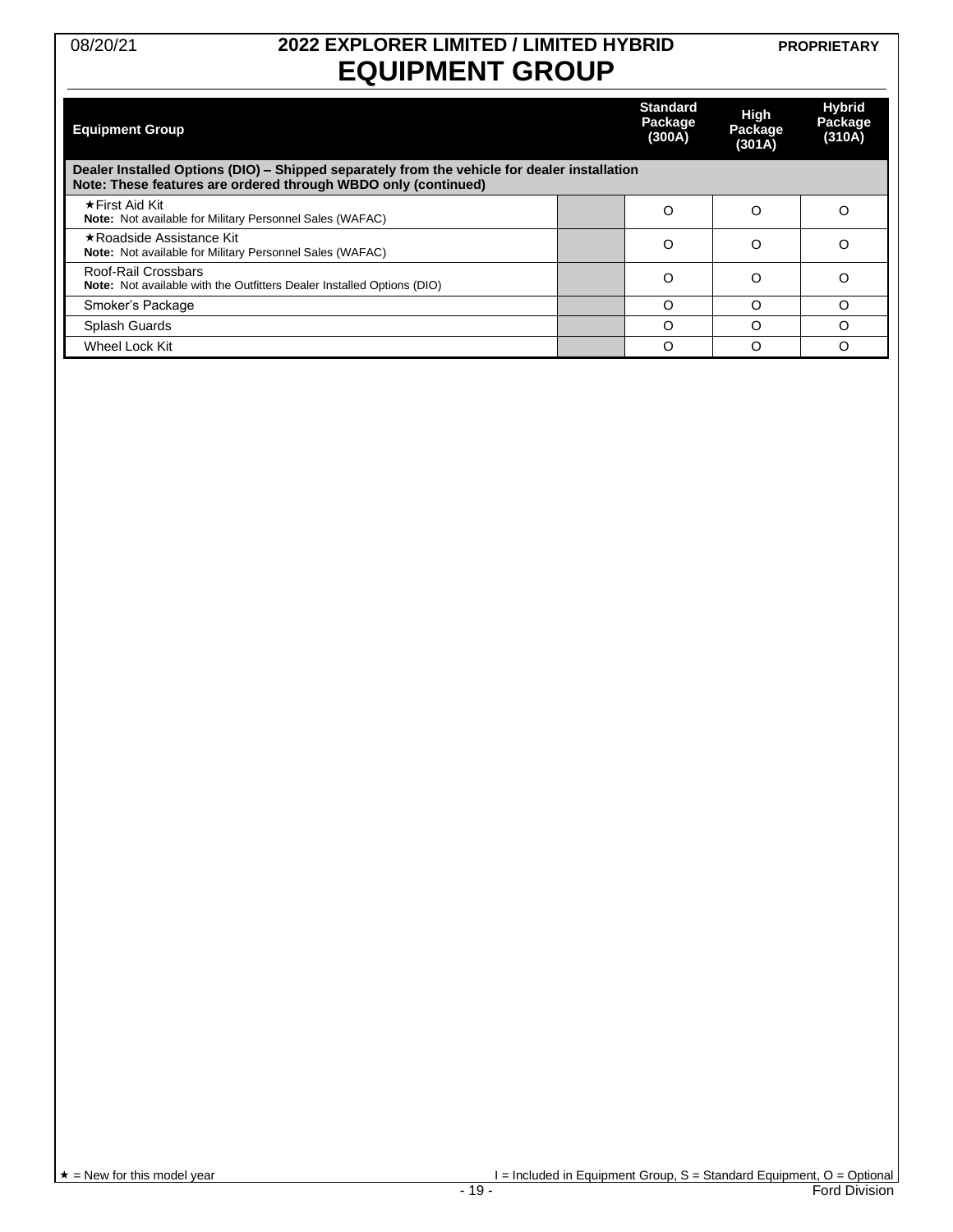### 07/30/21 **2022 EXPLORER ST STANDARD EQUIPMENT**

#### **Includes all XLT 202A content\*, plus:**

**Note: \*As shown on the Major Product Changes page, Roof-Rack Side Rails (86E) are now optional on ST. Previously standard.**

#### **MECHANICAL**

- Engine 3.0L EcoBoost<sup>®</sup> V6 with Auto Start-Stop **Technology**
- SelectShift® Capability with Paddle Shifters

#### **EXTERIOR**

- 20.2 Gallon Fuel Tank
- Black
	- Grille Mesh Insert
	- Liftgate Appliqué
	- Lower Bodyside Cladding
	- Sideview Mirror Cap (Gloss)
	- Skid Plate Elements, Front and Rear
- Class IV Trailer Tow Package
- $\bullet$  Door Handles Body Color with Black Insert<sup>1</sup>
- Exhaust Tips, Quad Chrome
- 'EXPLORER' Badge on Hood
- Unique Blackout Treatment on Headlamps and Taillamps
- Wheels 20" Machined Aluminum with Painted Pockets

<sup>1</sup> No insert when Agate Black exterior paint is selected.

#### **INTERIOR/COMFORT**

- Enhanced Interior Finishes
	- Ebony Colored Uppers: Headliner, Overhead Console, Pillars, Grab Handles, Visors and Moonroof Shade
	- High Gloss Black Color on Center Stack
	- High Gloss Black Color on Door Armrest Carrier — High Gloss Black Color on Lower Console Rails
	- High Gloss Black Color with Satin Aluminum Surround on
	- Steering Wheel Bezel **\***
	- High Gloss Black Color on Center Stack Buttons
- Floor Mats Black Carpet with City Silver Stitching Front and Second Rows
- Instrument Panel Cluster 12.3" Digital Productivity Screen
- Instrument Panel Film Accent Appliqués Hexacut
- Interior Environment Ebony
- Seats (Refer to the Color & Trim Availability section for additional information)
	- $-$  Sport Captain's Chairs with E-Z Entry<sup>2</sup>
	- Leather Seating Surfaces with Miko® Micro-Perforated Inserts<sup>3</sup>, City Silver Accent Stitching and ST Logo
- Steering Wheel, Heated Sport Style with ST Logo

#### **SAFETY/SECURITY**

- Head Restraints
	- Four-Way Manually Adjustable Driver and Front-Passenger (Two-way up/down when Dual-Headrest Rear Seat Entertainment System (50S) is ordered)
- Mirrors, Sideview Power-Folding, Power and Heated Glass, ST Projection Lamps and Gloss Black Caps

#### **FUNCTIONAL**

• Sport-Tuned Suspension

<sup>2</sup> E-Z Entry is activated through the Power-Assist Fold feature

<sup>3</sup> Perforated Seat Inserts are Front and Second Rows Only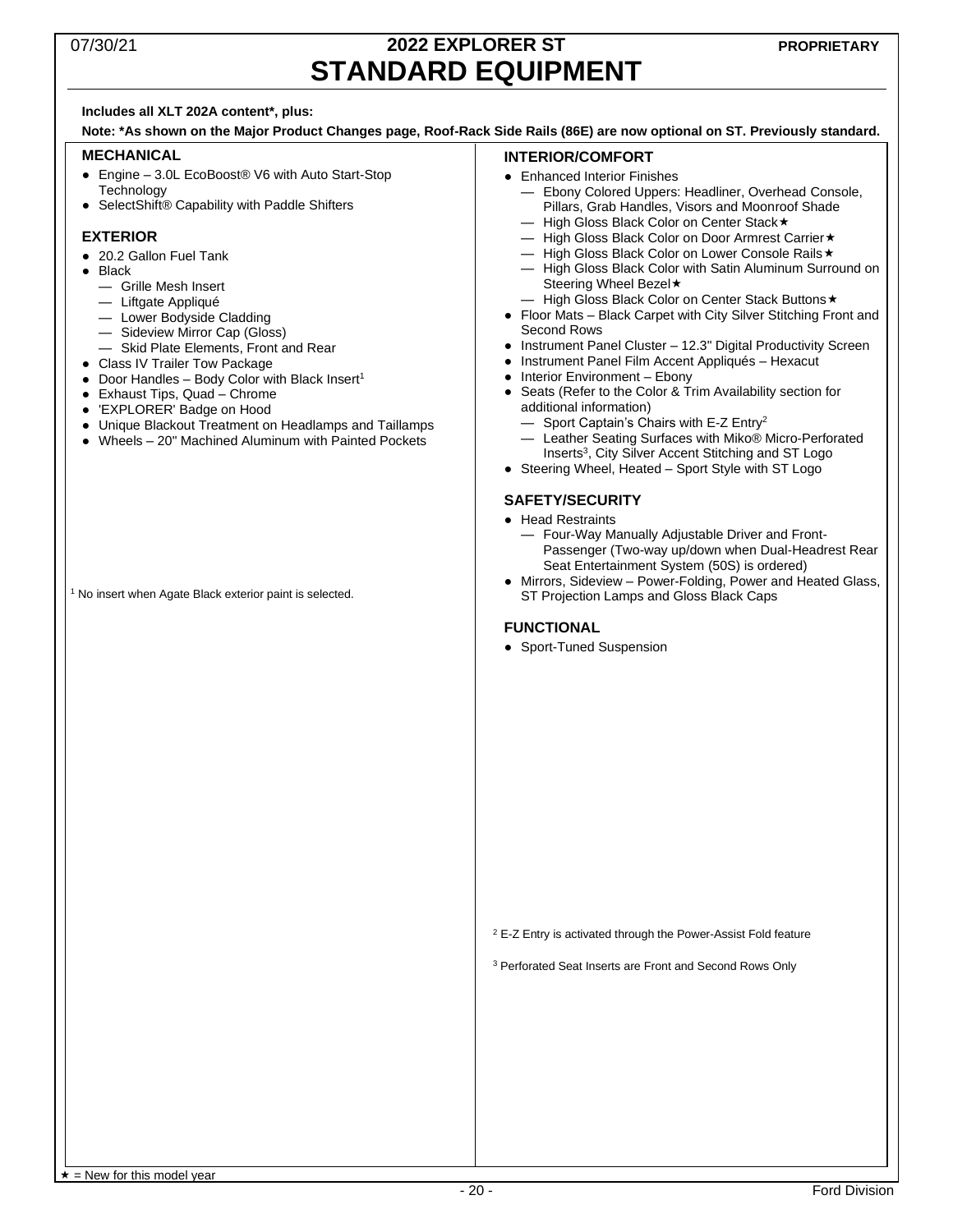# 08/20/21 **2022 EXPLORER ST EQUIPMENT GROUP**

**PROPRIETARY**

| Series/Rate                                                                                                                                                                                                                                                                                                                                                                                                                                                                                                                                                                                                                                                                                                                                                                                                                                                                                                                                                                                                                                                                                                                                                                                                                                                                                                                                                                                                                                                                                                                                                                                                                                                                                                                                                                                                                                                                                                                                                                                                                                                                   | <b>Option</b><br>Code | <b>EXPLORER ST - TBD%</b>           |                               |
|-------------------------------------------------------------------------------------------------------------------------------------------------------------------------------------------------------------------------------------------------------------------------------------------------------------------------------------------------------------------------------------------------------------------------------------------------------------------------------------------------------------------------------------------------------------------------------------------------------------------------------------------------------------------------------------------------------------------------------------------------------------------------------------------------------------------------------------------------------------------------------------------------------------------------------------------------------------------------------------------------------------------------------------------------------------------------------------------------------------------------------------------------------------------------------------------------------------------------------------------------------------------------------------------------------------------------------------------------------------------------------------------------------------------------------------------------------------------------------------------------------------------------------------------------------------------------------------------------------------------------------------------------------------------------------------------------------------------------------------------------------------------------------------------------------------------------------------------------------------------------------------------------------------------------------------------------------------------------------------------------------------------------------------------------------------------------------|-----------------------|-------------------------------------|-------------------------------|
| Retail Series Mix (% of Total Vehicle)                                                                                                                                                                                                                                                                                                                                                                                                                                                                                                                                                                                                                                                                                                                                                                                                                                                                                                                                                                                                                                                                                                                                                                                                                                                                                                                                                                                                                                                                                                                                                                                                                                                                                                                                                                                                                                                                                                                                                                                                                                        |                       | TBD %                               | TBD %                         |
| Explorer RWD★                                                                                                                                                                                                                                                                                                                                                                                                                                                                                                                                                                                                                                                                                                                                                                                                                                                                                                                                                                                                                                                                                                                                                                                                                                                                                                                                                                                                                                                                                                                                                                                                                                                                                                                                                                                                                                                                                                                                                                                                                                                                 | K7G                   | S                                   | S                             |
| Explorer 4WD                                                                                                                                                                                                                                                                                                                                                                                                                                                                                                                                                                                                                                                                                                                                                                                                                                                                                                                                                                                                                                                                                                                                                                                                                                                                                                                                                                                                                                                                                                                                                                                                                                                                                                                                                                                                                                                                                                                                                                                                                                                                  | K8G                   | O                                   | O                             |
| • 3.0L EcoBoost® V6 Engine with Auto Start-Stop Technology<br>• 10-Speed Automatic Transmission                                                                                                                                                                                                                                                                                                                                                                                                                                                                                                                                                                                                                                                                                                                                                                                                                                                                                                                                                                                                                                                                                                                                                                                                                                                                                                                                                                                                                                                                                                                                                                                                                                                                                                                                                                                                                                                                                                                                                                               | 99C<br>44T            | S                                   | S                             |
| Entities (Series, Drive, Engine, Transmission)<br>(This section is for WBDO users only)                                                                                                                                                                                                                                                                                                                                                                                                                                                                                                                                                                                                                                                                                                                                                                                                                                                                                                                                                                                                                                                                                                                                                                                                                                                                                                                                                                                                                                                                                                                                                                                                                                                                                                                                                                                                                                                                                                                                                                                       |                       |                                     |                               |
| $\bullet$ Explorer RWD $\star$                                                                                                                                                                                                                                                                                                                                                                                                                                                                                                                                                                                                                                                                                                                                                                                                                                                                                                                                                                                                                                                                                                                                                                                                                                                                                                                                                                                                                                                                                                                                                                                                                                                                                                                                                                                                                                                                                                                                                                                                                                                | K8G                   |                                     |                               |
| • 3.0L EcoBoost® V6 Engine with Auto Start-Stop Technology<br>• 10-Speed Automatic Transmission                                                                                                                                                                                                                                                                                                                                                                                                                                                                                                                                                                                                                                                                                                                                                                                                                                                                                                                                                                                                                                                                                                                                                                                                                                                                                                                                                                                                                                                                                                                                                                                                                                                                                                                                                                                                                                                                                                                                                                               | 99C<br>44T            | 400A                                | 401 A                         |
| • Explorer 4WD                                                                                                                                                                                                                                                                                                                                                                                                                                                                                                                                                                                                                                                                                                                                                                                                                                                                                                                                                                                                                                                                                                                                                                                                                                                                                                                                                                                                                                                                                                                                                                                                                                                                                                                                                                                                                                                                                                                                                                                                                                                                | K8G                   |                                     |                               |
| • 3.0L EcoBoost® V6 Engine with Auto Start-Stop Technology<br>• 10-Speed Automatic Transmission                                                                                                                                                                                                                                                                                                                                                                                                                                                                                                                                                                                                                                                                                                                                                                                                                                                                                                                                                                                                                                                                                                                                                                                                                                                                                                                                                                                                                                                                                                                                                                                                                                                                                                                                                                                                                                                                                                                                                                               | 99C<br>44T            | 400A                                | 401 A                         |
| <b>Equipment Group</b>                                                                                                                                                                                                                                                                                                                                                                                                                                                                                                                                                                                                                                                                                                                                                                                                                                                                                                                                                                                                                                                                                                                                                                                                                                                                                                                                                                                                                                                                                                                                                                                                                                                                                                                                                                                                                                                                                                                                                                                                                                                        |                       | <b>Enthusiast Package</b><br>(400A) | <b>High Package</b><br>(401A) |
| <b>Equipment Group Mix</b>                                                                                                                                                                                                                                                                                                                                                                                                                                                                                                                                                                                                                                                                                                                                                                                                                                                                                                                                                                                                                                                                                                                                                                                                                                                                                                                                                                                                                                                                                                                                                                                                                                                                                                                                                                                                                                                                                                                                                                                                                                                    |                       | TBD%                                | TBD%                          |
| <b>Included in Equipment Group</b>                                                                                                                                                                                                                                                                                                                                                                                                                                                                                                                                                                                                                                                                                                                                                                                                                                                                                                                                                                                                                                                                                                                                                                                                                                                                                                                                                                                                                                                                                                                                                                                                                                                                                                                                                                                                                                                                                                                                                                                                                                            |                       |                                     |                               |
| <b>ST High Package</b><br>• 110V/150W AC Power Outlet (replaces the Powerpoint Port on the rear side<br>of the Center Floor Console)<br>• 360-Degree Camera with Split View<br>• Active Park Assist 2.0<br>• Ambient Lighting<br>• Auto-Dimming Rearview Mirror (Interior)<br>• B&O® Sound System by Bang & Olufsen®, 12 Speakers including Subwoofer<br>• Forward Sensing System<br>• Hands-Free, Foot-Activated Liftgate<br>• HD Radio™<br>• Memory Driver's Seat<br>• Mirrors, Sideview - Power-Folding with Autofold, Power and Heated Glass,<br>LED Turn Signal Indicators, ST Projection Lamps, Driver's Side Auto-<br>Dimming, Driver/Passenger Side Memory and Gloss Black Caps<br>• Rain-Sensing Wipers (Front Only)<br>• Reverse Brake Assist<br>• Seats<br>- Front Heated and Ventilated<br>- Leather Seating Surfaces with Micro-Perforated Inserts <sup>1</sup> , City Silver Accent<br>Stitching and ST Logo<br>- Second Row Heated<br>- Third Row PowerFold® (folds flat)<br>• Steering Column - Power Tilt/Telescoping<br>• Universal Garage Door Opener (UGDO)<br>• Wireless Charging Pad<br>. Ford Co-Pilot360™ Assist+ <sup>2</sup><br>- Adaptive Cruise Control with;<br>○ Stop-and-Go<br>o Lane Centering<br>- Evasive Steering Assist<br>- Voice-Activated Touchscreen Navigation System with Pinch-to-Zoom<br>Capability, SiriusXM Traffic and Travel Link®<br><b>Speed Sign Recognition</b><br>Note: Adaptive Cruise Control with Speed Sign Recognition = Intelligent<br><b>Adaptive Cruise Control</b><br><b>Note:</b> SiriusXM Traffic and Travel Link® includes a five (5)-year prepaid<br>subscription. SiriusXM Traffic and Travel Link® service is not available in<br>Alaska and Hawaii<br>Note: After your trial period ends, Sirius XM audio and data services each<br>require a subscription sold separately, or as a package, by SiriusXM Radio<br>Inc. See SiriusXM Customer Agreement for complete terms at<br>www.siriusxm.com. All fees and programming subject to change. Trial<br>subscriptions not available in Alaska and Hawaii. |                       |                                     |                               |

<sup>1</sup> Perforated Seat Inserts are Front and Second Rows Only<br><sup>2</sup> Incremental to the standard Ford Co-Pilot360™ features. Refer to the Ford Co-Pilot360™ Technology section on the Base Series Standard Equipment page feature listing.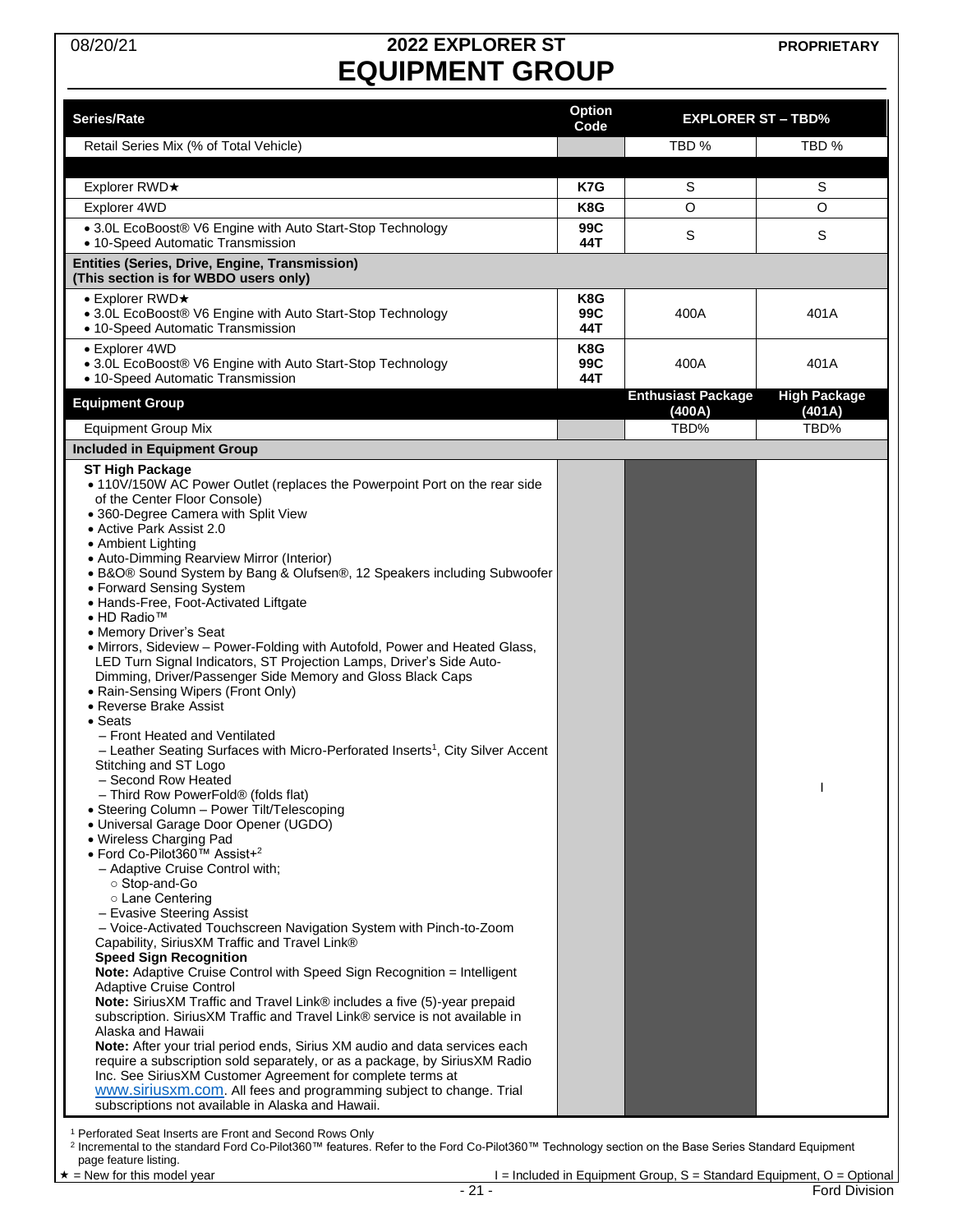# 08/20/21 **2022 EXPLORER ST EQUIPMENT GROUP**

**PROPRIETARY**

|                                                                                                                                                                                                                                                                                                                                                                                                                                                                                                                                                                                                                                                                                                                                                                                                                                                                                                                                                   |            | <b>Enthusiast Package</b> | <b>High Package</b> |
|---------------------------------------------------------------------------------------------------------------------------------------------------------------------------------------------------------------------------------------------------------------------------------------------------------------------------------------------------------------------------------------------------------------------------------------------------------------------------------------------------------------------------------------------------------------------------------------------------------------------------------------------------------------------------------------------------------------------------------------------------------------------------------------------------------------------------------------------------------------------------------------------------------------------------------------------------|------------|---------------------------|---------------------|
| <b>Equipment Group</b>                                                                                                                                                                                                                                                                                                                                                                                                                                                                                                                                                                                                                                                                                                                                                                                                                                                                                                                            |            | (400A)                    | (401A)              |
| Included in Equipment Group (continued)                                                                                                                                                                                                                                                                                                                                                                                                                                                                                                                                                                                                                                                                                                                                                                                                                                                                                                           |            |                           |                     |
| <b>ST Street Pack</b><br>• 21" Aluminum Wheels<br>• Performance Brakes<br>. Red Painted Performance Front and Rear Brake Calipers<br>Note: P275/45R21 All-Season (A/S) BSW Tires<br>Note: Not available with ST High-Performance Pack (68T). Selection of the ST High-<br>Performance Pack (68T) on Equipment Group 401A will replace the ST Street Pack<br>(68S) on the order, at an incremental cost.                                                                                                                                                                                                                                                                                                                                                                                                                                                                                                                                           |            |                           |                     |
| Free Standing Packages & Options (FSO)                                                                                                                                                                                                                                                                                                                                                                                                                                                                                                                                                                                                                                                                                                                                                                                                                                                                                                            |            |                           |                     |
| <b>Premium Technology Package</b><br>• Multicontour Seats with Active Motion® (Front Only. Refer to the Color &<br>Trim Availability section for additional information.)<br>10.1" LCD Capacitive Portrait Touchscreen in Center Stack with Swipe and<br>Pinch-to-Zoom Capability<br>• B&O® Sound System by Bang & Olufsen®, 980 Watt, 14 Speakers<br>including Subwoofer                                                                                                                                                                                                                                                                                                                                                                                                                                                                                                                                                                         | 65P        |                           | O                   |
| Ford Co-Pilot360™ Assist+3<br>• Adaptive Cruise Control with<br>- Stop-and-Go<br>- Lane Centering<br><b>Evasive Steering Assist</b><br>Voice-Activated Touchscreen Navigation System with Pinch-to-Zoom<br>$\bullet$<br>Capability, Sirius XM Traffic and Travel Link®<br><b>Speed Sign Recognition</b><br>Note: Adaptive Cruise Control with Speed Sign Recognition = Intelligent Adaptive Cruise<br>Control<br>Note: SiriusXM Traffic and Travel Link® includes a five (5)-year prepaid subscription.<br>SiriusXM Traffic and Travel Link® service is not available in Alaska and Hawaii.<br>Note: After your trial period ends, Sirius XM audio and data services each require a<br>subscription sold separately, or as a package, by SiriusXM Radio Inc. See SiriusXM<br>Customer Agreement for complete terms at www.siriusxm.com. All fees and<br>programming subject to change. Trial subscriptions not available in Alaska and<br>Hawaii. | 65S        | O                         |                     |
| <b>ST Street Pack</b><br>• 21" Aluminum Wheels<br><b>Performance Brakes</b><br>٠<br>• Red Painted Performance Front and Rear Brake Calipers<br>Note: P275/45R21 All-Season (A/S) BSW Tires<br>Note: Not available with ST High-Performance Pack (68T)                                                                                                                                                                                                                                                                                                                                                                                                                                                                                                                                                                                                                                                                                             | 68S        | O                         |                     |
| ST High-Performance Pack<br>21" Aluminum Wheels<br>• High-Performance Brakes<br>• Red Painted Performance Front and Rear Brake Calipers<br>Note: P275/45R21 All-Season (A/S) BSW Tires<br>Note: Not available with ST Street Pack (68S). Selection of the ST High-Performance<br>Pack (68T) on Equipment Group 401A will replace the ST Street Pack (68S) on the<br>order, at an incremental cost.                                                                                                                                                                                                                                                                                                                                                                                                                                                                                                                                                | 68T        | O                         | O                   |
| <b>Cargo Area Management System</b><br>• Cargo Net<br>Cargo Well Rubber Mat<br>$\bullet$<br>Reversible Load Floor<br>$\bullet$                                                                                                                                                                                                                                                                                                                                                                                                                                                                                                                                                                                                                                                                                                                                                                                                                    | 21F        | O                         | O                   |
| Roof-Rack Side Rails, Black with Black End Caps                                                                                                                                                                                                                                                                                                                                                                                                                                                                                                                                                                                                                                                                                                                                                                                                                                                                                                   | 86E        | $\circ$                   | $\circ$             |
| <b>Twin Panel Moonroof</b><br>Note: Includes Remote Control Front Windows (opens front windows from outside of the<br>vehicle via the key fob)<br>Note: Not available with Outfitters Cargo - SkyBox or Outfitters Cargo - MegaWarrior                                                                                                                                                                                                                                                                                                                                                                                                                                                                                                                                                                                                                                                                                                            | 439        | O                         | O                   |
| Seats – Second Row 35/30/35 Bench with E-Z Entry <sup>4</sup> and Armrest<br>Note: Deletes Power-Assist Fold                                                                                                                                                                                                                                                                                                                                                                                                                                                                                                                                                                                                                                                                                                                                                                                                                                      | <b>17U</b> | $\circ$                   | O                   |
| Floor Liners, Front and Second Rows (with Carpet Floor Mats)<br>Note: With standard Floor Mats - Black Carpet with City Silver Stitching Front and Second<br>Rows                                                                                                                                                                                                                                                                                                                                                                                                                                                                                                                                                                                                                                                                                                                                                                                 | 16B        | O                         | O                   |
| ★ Stone Blue Metallic <sup>5</sup><br>3 Incremental to the standard Ford Co-Pilot360™ features. Refer to the Ford Co-Pilot360™ Technology section on the Base Series Standard Equipment                                                                                                                                                                                                                                                                                                                                                                                                                                                                                                                                                                                                                                                                                                                                                           | C8         | O                         | O                   |

<span id="page-21-0"></span>page feature listing. <sup>4</sup> E-Z Entry is manually activated

<sup>5</sup> Extra Cost Paint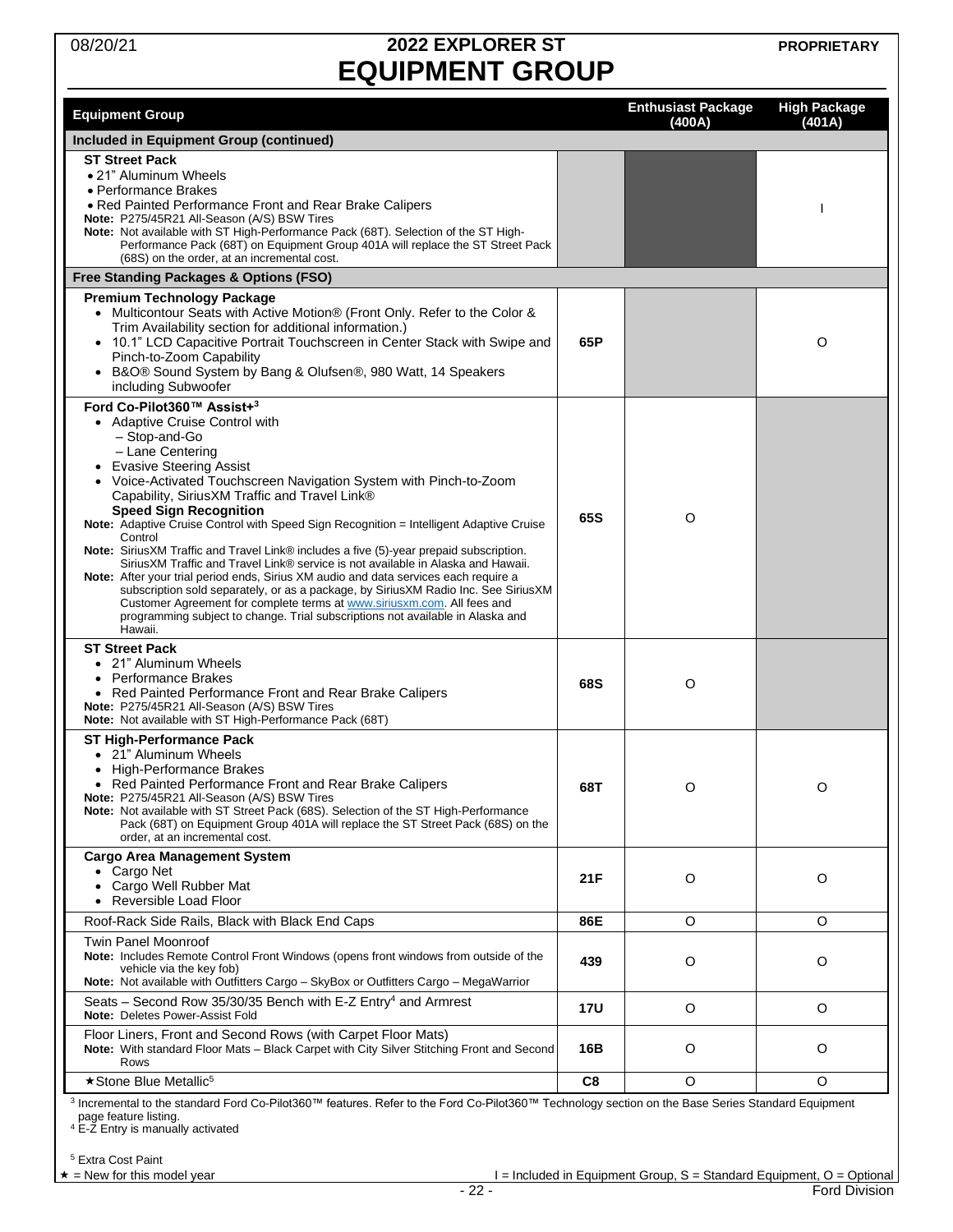# 08/20/21 **2022 EXPLORER ST EQUIPMENT GROUP**

| <b>Equipment Group</b>                                                                                                                                                                                                                                                                                                                                                                                                                                     |           | <b>Enthusiast Package</b><br>(400A) | <b>High Package</b><br>(401A) |
|------------------------------------------------------------------------------------------------------------------------------------------------------------------------------------------------------------------------------------------------------------------------------------------------------------------------------------------------------------------------------------------------------------------------------------------------------------|-----------|-------------------------------------|-------------------------------|
| Free Standing Packages & Options (FSO) (continued)                                                                                                                                                                                                                                                                                                                                                                                                         |           |                                     |                               |
| Rapid Red Metallic Tinted Clearcoat <sup>5</sup>                                                                                                                                                                                                                                                                                                                                                                                                           | D4        | O                                   | O                             |
| Star White Metallic Tri-Coat <sup>5</sup>                                                                                                                                                                                                                                                                                                                                                                                                                  | <b>AZ</b> | $\circ$                             | O                             |
| Engine Block Heater                                                                                                                                                                                                                                                                                                                                                                                                                                        | 41H       | O                                   | O                             |
| Front License Plate Bracket<br>Note: See "Emissions" section for additional information.                                                                                                                                                                                                                                                                                                                                                                   | 153       | O                                   | O                             |
| <b>Fleet Only Options (Requires Valid FIN Code)</b>                                                                                                                                                                                                                                                                                                                                                                                                        |           |                                     |                               |
| Daytime Running Lamps (DRL) (Non-Configurable)<br>Note: Replaces the standard Configurable Daytime Running Lamps (DRL)                                                                                                                                                                                                                                                                                                                                     | 942       | $\circ$                             | O                             |
| <b>Ford Accessories</b>                                                                                                                                                                                                                                                                                                                                                                                                                                    |           |                                     |                               |
| Dual-Headrest Rear Seat Entertainment System                                                                                                                                                                                                                                                                                                                                                                                                               | 50S       | O                                   | O                             |
| Dealer Installed Options (DIO) - Shipped separately from the vehicle for dealer installation                                                                                                                                                                                                                                                                                                                                                               |           |                                     |                               |
| Note: These features are ordered through WBDO only                                                                                                                                                                                                                                                                                                                                                                                                         |           |                                     |                               |
| Outfitters Cargo - SkyBox<br>• Cargo Mat<br>• Roof-Rail Crossbars<br>• Yakima SkyBox 16<br><b>Note:</b> Requires Floor Liners, Front and Second Rows (with Carpet Floor Mats) (16B)<br>Note: Requires Roof-Rack Side Rails, Black with Black End Caps (86E)<br><b>Note:</b> Not available with Twin Panel Moonroof (439)<br>Note: Not available with Outfitters Cargo - MegaWarrior or Outfitters Bike - FrontLoader                                       |           | O                                   | $\circ$                       |
| Outfitters Cargo - MegaWarrior<br>• Cargo Mat<br>• Roof-Rail Crossbars<br>• Yakima MegaWarrior (includes Yakima Large Stretch Net)<br><b>Note:</b> Requires Floor Liners, Front and Second Rows (with Carpet Floor Mats) (16B)<br>Note: Requires Roof-Rack Side Rails, Black with Black End Caps (86E)<br><b>Note:</b> Not available with Twin Panel Moonroof (439)<br>Note: Not available with Outfitters Cargo - SkyBox or Outfitters Bike - FrontLoader |           | O                                   | O                             |
| Outfitters Bike - FrontLoader<br>• Cargo Mat<br>• Roof-Rail Crossbars<br>• Two (2) Yakima FrontLoaders (includes locks)<br>Note: Requires Floor Liners, Front and Second Rows (with Carpet Floor Mats) (16B)<br>Note: Requires Roof-Rack Side Rails, Black with Black End Caps (86E)<br>Note: Not available with Outfitters Cargo - SkyBox or Outfitters Cargo - MegaWarrior                                                                               |           | O                                   | O                             |
| Cargo Mat<br><b>Note:</b> Not available with the Outfitters Dealer Installed Options (DIO)                                                                                                                                                                                                                                                                                                                                                                 |           | O                                   | O                             |
| *Cargo Organizer - Soft-Sided Cooler Bag with Adjustable Carrying Strap and<br>Ford Logo<br>Note: Not available for Military Personnel Sales (WAFAC)                                                                                                                                                                                                                                                                                                       |           | O                                   | $\circ$                       |
| $\star$ Cargo Organizer – Soft-Sided Large, Folding, with Ford Logo<br>Note: Not available with Cargo Organizer - Soft-Sided Standard, Folding, with Ford Logo<br>Note: Not available for Military Personnel Sales (WAFAC)                                                                                                                                                                                                                                 |           | $\circ$                             | O                             |
| ★Cargo Organizer – Soft-Sided Standard, Folding, with Ford Logo<br>Note: Not available with Cargo Organizer - Soft-Sided Large, Folding, with Ford Logo<br>Note: Not available for Military Personnel Sales (WAFAC)                                                                                                                                                                                                                                        |           | $\circ$                             | O                             |
| ★First Aid Kit<br>Note: Not available for Military Personnel Sales (WAFAC)                                                                                                                                                                                                                                                                                                                                                                                 |           | O                                   | $\circ$                       |
| ★Roadside Assistance Kit<br>Note: Not available for Military Personnel Sales (WAFAC)                                                                                                                                                                                                                                                                                                                                                                       |           | O                                   | O                             |
| Roof-Rail Crossbars<br>Note: Requires Roof-Rack Side Rails, Black with Black End Caps (86E)<br>Note: Not available with the Outfitters Dealer Installed Options (DIO)                                                                                                                                                                                                                                                                                      |           | O                                   | O                             |
| Smoker's Package                                                                                                                                                                                                                                                                                                                                                                                                                                           |           | O                                   | O                             |
| Splash Guards                                                                                                                                                                                                                                                                                                                                                                                                                                              |           | $\circ$                             | O                             |
| Wheel Lock Kit                                                                                                                                                                                                                                                                                                                                                                                                                                             |           | $\circ$                             | O                             |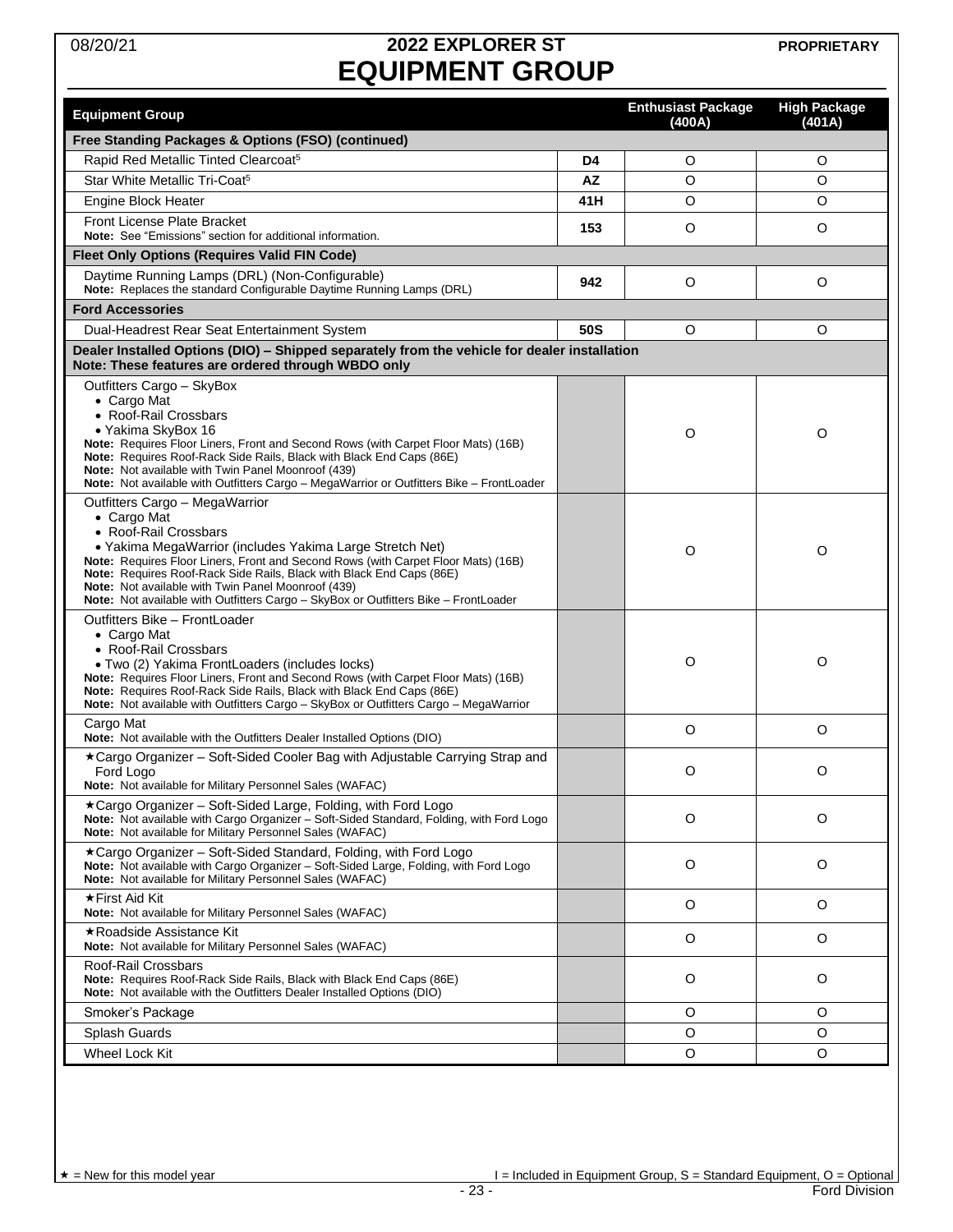### 07/30/21 **2022 EXPLORER KING RANCH® STANDARD EQUIPMENT**

#### **Includes all Limited 301A content\*, plus:**

**\*NOTE:** The features contained in the Limited Convenience Package are standard on King Ranch®, while the actual package is not.

#### **MECHANICAL**

● Engine - 3.0L EcoBoost® V6 with Auto Start-Stop **Technology** 

#### **EXTERIOR**

- 20.2 Gallon Fuel Tank
- Exhaust Tips, Quad Chrome
- Grille Mesh Insert Stone Gray Painted
- King Ranch® Badging
- Liftgate Scuff Java
- Wheels 20" 10-Spoke Aluminum with King Ranch® Center Cap

#### **INTERIOR/COMFORT**

- Door-Sill Scuff Plates, Java Front and Rear (Bright Inserts, Front only)
- Floor Mats, Front and Second Rows Black Carpet, King Ranch® Branded
- Instrument Panel Real Sapele Wood Appliques
- Instrument Panel Cluster 12.3" Digital Productivity Screen ● Interior Environment – Java
- High Gloss Black Color on Center Stack
	- High Gloss Black Color on Center Stack Buttons
	- High Gloss Black Color with Satin Aluminum Surround and Real Sapele Wood Insert with King Ranch® Logo on Steering Wheel Bezel
- Satin Silver Twilight Color on Door Armrest Carrier ● Mesa Del Rio Leather Covered – Center Console Armrest
- with "W" Logo ● Mesa Leather-Wrapped – Door Rollovers and IP
- Seats (Refer to the Color & Trim Availability section for additional information
	- Del Rio Leather All Rows
		- Front and Second Rows Mesa/Norias seat color and Lasso-Perforated Inserts
	- King Ranch® Logo Insert Front and Second Row Seat **Backs**
	- Sport Captain's Chairs with E-Z Entry<sup>1</sup>

#### **INTERIOR/COMFORT (continued)**

● Steering Wheel – Mesa Del Rio Leather with Norias Stitching (Refer to the Interior Environment section above for additional Steering Wheel feature information)

#### **SAFETY/SECURITY**

● Mirrors, Sideview – Power-Folding with Autofold, Power and Heated Glass, LED Turn Signal Indicators, Security Approach Lamps, Driver's Side Auto-Dimming, Driver/Passenger Side Memory and Premium Finish

#### **FORD CO-PILOT360™ TECHNOLOGY**

● Reverse Brake Assist

#### **FUNCTIONAL**

● 3.31 Non-Limited-Slip Rear Axle

#### **PACKAGES**

- Premium Technology Package
	- Multicontour Seats with Active Motion® (Front Only. Refer to the Color & Trim Availability section for additional information.)
	- 10.1" LCD Capacitive Portrait Touchscreen in Center Stack with Swipe and Pinch-to-Zoom Capability
	- B&O® Sound System by Bang & Olufsen®, 980 Watt, 14 Speakers including Subwoofer

<sup>1</sup> E-Z Entry is activated through the Power-Assist Fold feature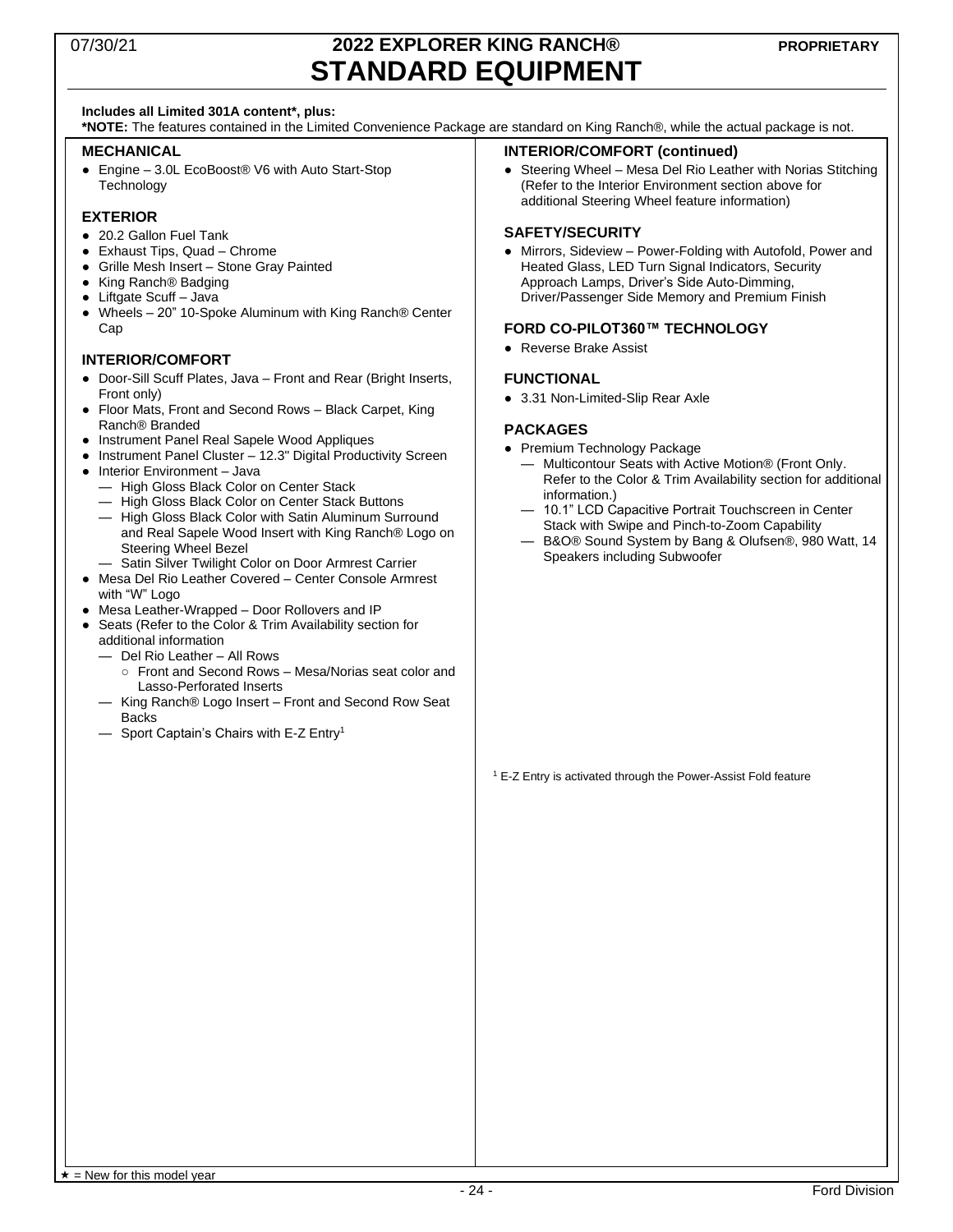# 08/20/21 **2022 EXPLORER KING RANCH® EQUIPMENT GROUP**

|                                                                                                                                                                                                                                                                                                                                | <b>Option</b>     |                                |
|--------------------------------------------------------------------------------------------------------------------------------------------------------------------------------------------------------------------------------------------------------------------------------------------------------------------------------|-------------------|--------------------------------|
| Series/Rate                                                                                                                                                                                                                                                                                                                    | Code              | <b>EXPLORER King Ranch®-4%</b> |
| Retail Series Mix (% of Total Vehicle)                                                                                                                                                                                                                                                                                         |                   | 4%                             |
| <b>Explorer RWD</b>                                                                                                                                                                                                                                                                                                            | K7L               | S                              |
| Explorer 4WD                                                                                                                                                                                                                                                                                                                   | K8L               | O                              |
| • 3.0L EcoBoost® V6 Engine with Auto Start-Stop Technology<br>• 10-Speed Automatic Transmission                                                                                                                                                                                                                                | 99C<br>44T        | S                              |
| Entities (Series, Drive, Engine, Transmission)<br>(This section is for WBDO users only)                                                                                                                                                                                                                                        |                   |                                |
| • Explorer RWD<br>• 3.0L EcoBoost® V6 Engine with Auto Start-Stop Technology<br>• 10-Speed Automatic Transmission                                                                                                                                                                                                              | K7L<br>99C<br>44T | 701A                           |
| • Explorer 4WD<br>• 3.0L EcoBoost® V6 Engine with Auto Start-Stop Technology<br>• 10-Speed Automatic Transmission                                                                                                                                                                                                              | K8L<br>99C<br>44T | 701A                           |
| <b>Equipment Group</b>                                                                                                                                                                                                                                                                                                         |                   | <b>High Package</b><br>(701A)  |
| <b>Equipment Group Mix</b>                                                                                                                                                                                                                                                                                                     |                   | 100%                           |
| <b>Included in Equipment Group</b>                                                                                                                                                                                                                                                                                             |                   |                                |
| None                                                                                                                                                                                                                                                                                                                           |                   |                                |
| Free Standing Packages & Options (FSO)                                                                                                                                                                                                                                                                                         |                   |                                |
| Class IV Trailer Tow Package                                                                                                                                                                                                                                                                                                   | 52T               | O                              |
| <b>Cargo Area Management System</b><br>• Cargo Net<br>Cargo Well Rubber Mat<br>$\bullet$<br>Reversible Load Floor                                                                                                                                                                                                              | 21 F              | O                              |
| <b>Twin Panel Moonroof</b><br>Note: Includes Remote Control Front Windows (opens front windows from outside of the<br>vehicle via the key fob)<br>Note: Not available with Outfitters Cargo - SkyBox or Outfitters Cargo - MegaWarrior                                                                                         | 439               | $\circ$                        |
| Seats - Second Row 35/30/35 Bench with E-Z Entry <sup>1</sup> and Armrest<br>Note: Deletes Power-Assist Fold                                                                                                                                                                                                                   | 17U               | O                              |
| Floor Liners, Front and Second Rows (with Carpet Floor Mats)<br>Note: With standard Floor Mats - Floor Mats, Front and Second Rows - Black Carpet,<br>King Ranch® Branded                                                                                                                                                      | 16B               | $\circ$                        |
| *Burgundy Velvet Metallic Tinted Clearcoat <sup>2</sup>                                                                                                                                                                                                                                                                        | R <sub>3</sub>    | O                              |
| ★ Stone Blue Metallic <sup>2</sup>                                                                                                                                                                                                                                                                                             | C <sub>8</sub>    | O                              |
| Rapid Red Metallic Tinted Clearcoat <sup>2</sup>                                                                                                                                                                                                                                                                               | D4                | O                              |
| Star White Metallic Tri-Coat <sup>2</sup>                                                                                                                                                                                                                                                                                      | <b>AZ</b>         | $\circ$                        |
| Engine Block Heater                                                                                                                                                                                                                                                                                                            | 41 H              | O                              |
| <b>Front License Plate Bracket</b><br>Note: See "Emissions" section for additional information.                                                                                                                                                                                                                                | 153               | O                              |
| <b>Fleet Only Options (Requires Valid FIN Code)</b>                                                                                                                                                                                                                                                                            |                   |                                |
| Daytime Running Lamps (DRL) (Non-Configurable)<br>Note: Replaces the standard Configurable Daytime Running Lamps (DRL)                                                                                                                                                                                                         | 942               | O                              |
| <b>Ford Accessories</b>                                                                                                                                                                                                                                                                                                        |                   |                                |
| Dual-Headrest Rear Seat Entertainment System                                                                                                                                                                                                                                                                                   | 50S               | O                              |
| Dealer Installed Options (DIO) - Shipped separately from the vehicle for dealer installation<br>Note: These features are ordered through WBDO only                                                                                                                                                                             |                   |                                |
| Outfitters Cargo - SkyBox<br>• Cargo Mat<br>• Roof-Rail Crossbars<br>• Yakima SkyBox 16<br>Note: Requires Floor Liners, Front and Second Rows (with Carpet Floor Mats) (16B)<br>Note: Not available with Twin Panel Moonroof (439)<br>Note: Not available with Outfitters Cargo - MegaWarrior or Outfitters Bike - FrontLoader |                   | O                              |

<span id="page-24-0"></span><sup>1</sup>E-Z Entry is manually activated

<sup>2</sup> Extra Cost Paint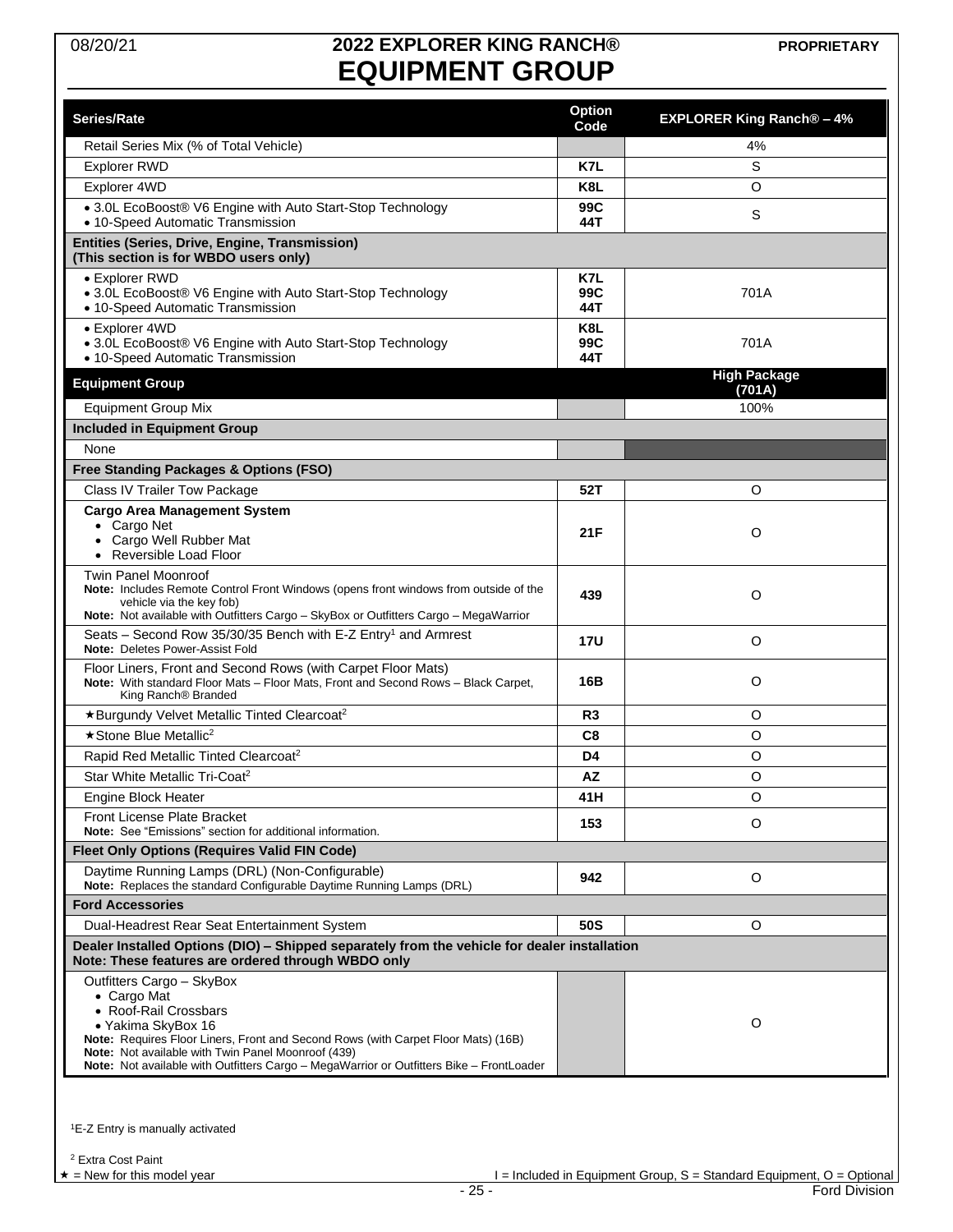# 08/20/21 **2022 EXPLORER KING RANCH® EQUIPMENT GROUP**

**PROPRIETARY**

| <b>Equipment Group</b>                                                                                                                                                                                                                                                                                                                                               | <b>High Package</b><br>(701A) |
|----------------------------------------------------------------------------------------------------------------------------------------------------------------------------------------------------------------------------------------------------------------------------------------------------------------------------------------------------------------------|-------------------------------|
| Dealer Installed Options (DIO) – Shipped separately from the vehicle for dealer installation<br>Note: These features are ordered through WBDO only (continued)                                                                                                                                                                                                       |                               |
| Outfitters Cargo - MegaWarrior<br>• Cargo Mat<br>• Roof-Rail Crossbars<br>• Yakima MegaWarrior (includes Yakima Large Stretch Net)<br>Note: Requires Floor Liners, Front and Second Rows (with Carpet Floor Mats) (16B)<br>Note: Not available with Twin Panel Moonroof (439)<br>Note: Not available with Outfitters Cargo - SkyBox or Outfitters Bike - FrontLoader | O                             |
| Outfitters Bike - FrontLoader<br>• Cargo Mat<br>• Roof-Rail Crossbars<br>• Two (2) Yakima FrontLoaders (includes locks)<br>Note: Requires Floor Liners, Front and Second Rows (with Carpet Floor Mats) (16B)<br>Note: Not available with Outfitters Cargo - SkyBox or Outfitters Cargo - MegaWarrior                                                                 | O                             |
| Cargo Mat<br>Note: Not available with the Outfitters Dealer Installed Options (DIO)                                                                                                                                                                                                                                                                                  | $\circ$                       |
| ★Cargo Organizer – Soft-Sided Cooler Bag with Adjustable Carrying Strap and<br>Ford Logo<br>Note: Not available for Military Personnel Sales (WAFAC)                                                                                                                                                                                                                 | O                             |
| ★Cargo Organizer – Soft-Sided Large, Folding, with Ford Logo<br>Note: Not available with Cargo Organizer - Soft-Sided Standard, Folding, with Ford Logo<br>Note: Not available for Military Personnel Sales (WAFAC)                                                                                                                                                  | O                             |
| ★Cargo Organizer – Soft-Sided Standard, Folding, with Ford Logo<br>Note: Not available with Cargo Organizer - Soft-Sided Large, Folding, with Ford Logo<br>Note: Not available for Military Personnel Sales (WAFAC)                                                                                                                                                  | O                             |
| ★First Aid Kit<br>Note: Not available for Military Personnel Sales (WAFAC)                                                                                                                                                                                                                                                                                           | O                             |
| ★Roadside Assistance Kit<br>Note: Not available for Military Personnel Sales (WAFAC)                                                                                                                                                                                                                                                                                 | O                             |
| Roof-Rail Crossbars<br>Note: Not available with the Outfitters Dealer Installed Options (DIO)                                                                                                                                                                                                                                                                        | O                             |
| Smoker's Package                                                                                                                                                                                                                                                                                                                                                     | O                             |
| Splash Guards                                                                                                                                                                                                                                                                                                                                                        | O                             |
| Wheel Lock Kit                                                                                                                                                                                                                                                                                                                                                       | O                             |

 $\star$  = New for this model year  $\star$  = 1 = Included in Equipment Group, S = Standard Equipment, O = Optional  $\star$  = 26 -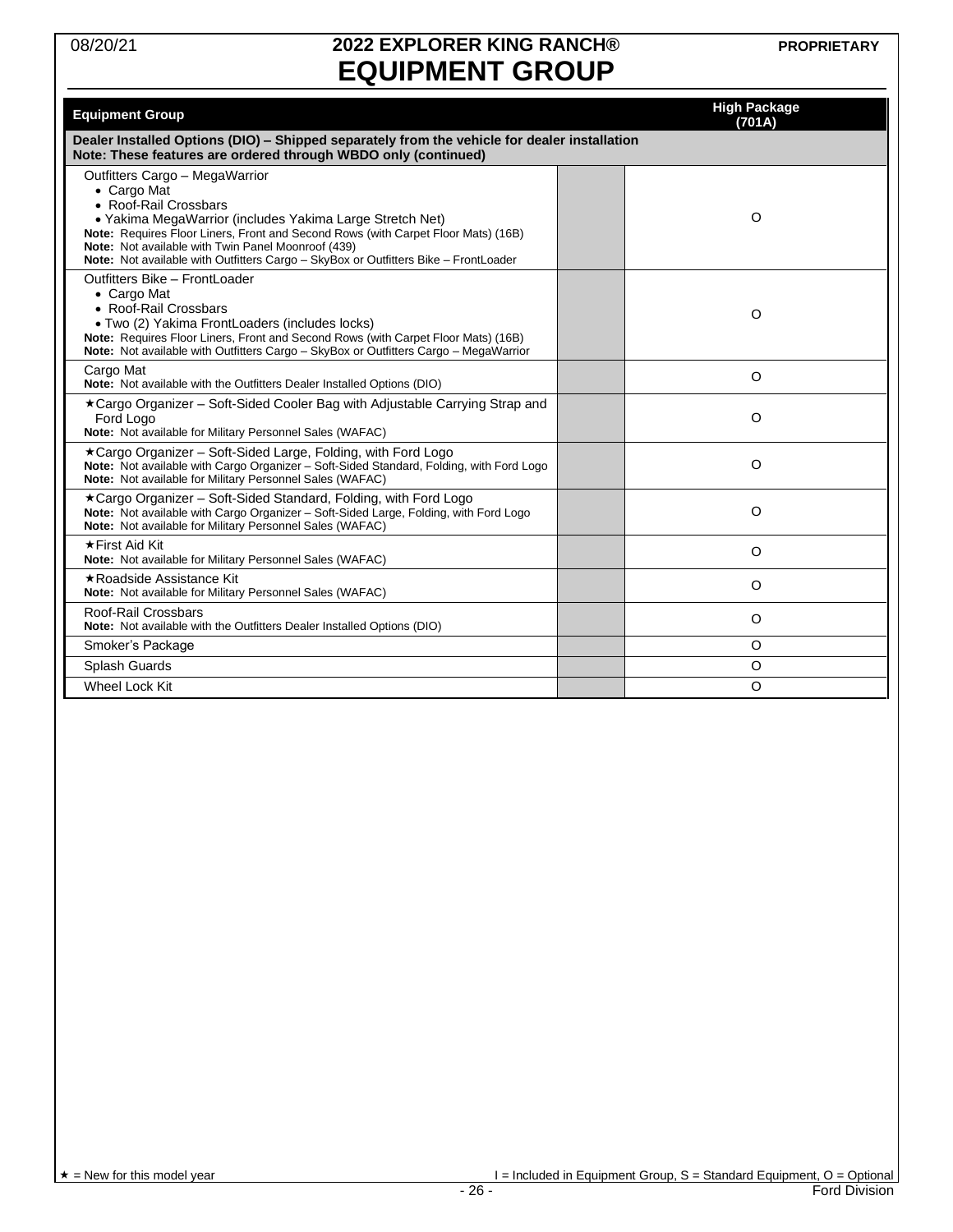### 07/30/21 **2022 EXPLORER PLATINUM/PLATINUM HYBRID STANDARD EQUIPMENT**

#### **Includes all Limited 301A content, plus:**

#### **MECHANICAL**

- Brakes
	- 3.3L Hybrid Engine Only: High-Series
	- 3.0L EcoBoost® V6 Engine Only: Four-Wheel Disc Brakes with Anti-Lock Brake System (ABS)
- Brake Calipers
	- 3.3L Hybrid Engine Only: Heavy-Duty Front and Rear — 3.0L EcoBoost® V6 Engine Only: Standard-Duty Front and Rear Brake Calipers
- $\bullet$  Engine 3.3L Hybrid
- Transmission 10-Speed Automatic Modular Hybrid

#### **EXTERIOR**

- Exhaust Tips
	- Dual Chrome (3.3L Hybrid Engine Only)
	- Quad Chrome (3.0L EcoBoost® V6 Engine Only)
- Fuel Tank
- 18.0 Gallon (3.3L Hybrid Engine Only)
- 20.2 Gallon (3.0L EcoBoost® V6 Engine Only)
- LED Taillamps with Amber Turn Signals
- Satin Aluminum
	- Door Handles (Body Color with Satin Aluminum Insert) — Liftgate Appliqué
	- Lower Bodyside Cladding Insert
- Skid Plate Elements, Front and Rear Premium Silver Painted
- Tires P275/45R21 All-Season (A/S) BSW Tires — Mini Spare Tire (T165/70R18) (3.3L Hybrid Engine Only)
	- Mini Spare (3.0L EcoBoost® V6 Engine Only)
- Unique Grille with Satin Aluminum Finish
- Wheels 21" Bright Machined-Face Aluminum with Luster Nickel Painted Pockets

#### **INTERIOR/COMFORT**

- Enhanced Interior Finishes
	- High Gloss Black Color on Center Stack
	- High Gloss Black Color on Center Stack Buttons
	- High Gloss Black Color on Door Armrest Carrier
	- High Gloss Black Color with Satin Aluminum Surround and Gray Ash Swirl Real Wood Insert on Steering Wheel Bezel
- Floor Mats Black Carpet with Brunello Stitching and Platinum Branded, Front and Second Rows
- Illuminated Door-Sill Scuff Plates (Front Only)
- Instrument Panel Multi-piece Appliqués with Gray Ash Swirl Real Wood
- Instrument Panel Cluster 12.3" Digital Productivity Screen
- Interior Environments
	- Ebony
	- Light Sandstone
- Leather Covered Center Console Armrest
- Leather-Wrapped Door Rollovers and IP
- Seats (Refer to the Color & Trim Availability section for additional information)
	- Leather Seating Surfaces with Tri-Diamond Perforated Inserts<sup>1</sup> and Accent Stitching
	- Front Row Platinum Branded Embroidery

<sup>1</sup> Perforated Seat Inserts are Front and Second Rows Only

#### **SAFETY/SECURITY**

- Adaptive Headlamps
- Mirrors, Sideview Power-Folding with Autofold, Power and Heated Glass, LED Turn Signal Indicators, Security Approach Lamps, Driver's Side Auto-Dimming, Driver/Passenger Side Memory and Premium Finish

#### **FORD CO-PILOT360™ TECHNOLOGY**

- Active Park Assist 2.0
- Reverse Brake Assist

#### **FUNCTIONAL**

- 3.73 Non-Limited-Slip Rear Axle (3.3L Hybrid Engine 4WD Only)
- 3.58 Non-Limited-Slip Rear Axle (3.3L Hybrid Engine RWD Only)
- 3.31 Non-Limited-Slip Rear Axle (3.0L EcoBoost® V6 Engine Only)
- Active Noise Cancellation (3.3L Hybrid Engine Only)
- Pedestrian Alert Sounder (3.3L Hybrid Engine Only)
- Regenerative Braking System (Hybrid Only)

#### **PACKAGES**

- Premium Technology Package
	- Multicontour Seats with Active Motion® (Front Only. Refer to the Color & Trim Availability section for additional information.)
	- 10.1" LCD Capacitive Portrait Touchscreen in Center Stack with Swipe and Pinch-to-Zoom Capability
	- B&O® Sound System by Bang & Olufsen®, 980 Watt, 14 Speakers including Subwoofer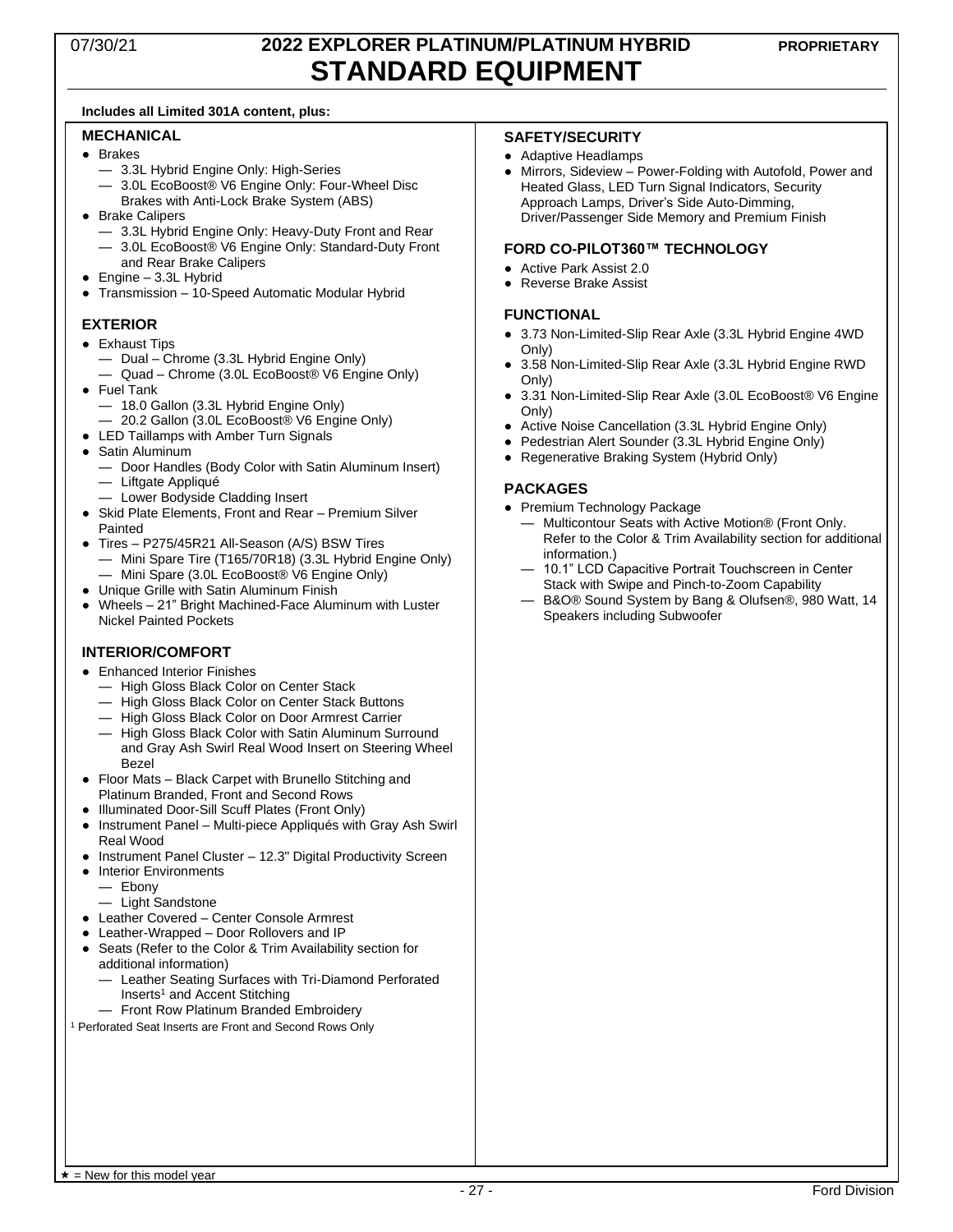### 08/20/21 **2022 EXPLORER PLATINUM/PLATINUM HYBRID EQUIPMENT GROUP**

**PROPRIETARY**

| <b>Series/Rate</b>                                                                                                                                                                                                                     | <b>EXPLORER</b><br><b>Option</b> |                                 |                                 |  |
|----------------------------------------------------------------------------------------------------------------------------------------------------------------------------------------------------------------------------------------|----------------------------------|---------------------------------|---------------------------------|--|
|                                                                                                                                                                                                                                        | Code                             |                                 | Platinum/Platinum Hybrid - TBD% |  |
| Retail Series Mix (% of Total Vehicle)                                                                                                                                                                                                 |                                  | TBD%                            | TBD%                            |  |
| <b>Explorer RWD</b>                                                                                                                                                                                                                    | K7H                              |                                 | S                               |  |
| Explorer 4WD                                                                                                                                                                                                                           | K8H                              | S                               | O                               |  |
| • 3.0L EcoBoost® V6 Engine with Auto Start-Stop Technology                                                                                                                                                                             | 99C                              |                                 |                                 |  |
| • 10-Speed Automatic Transmission                                                                                                                                                                                                      | 44T                              |                                 | S                               |  |
| • 3.3L Hybrid Engine<br>• 10-Speed Automatic Modular Hybrid Transmission                                                                                                                                                               | 99W<br>44B                       | S                               |                                 |  |
| Entities (Series, Drive, Engine, Transmission)<br>(This section is for WBDO users only)                                                                                                                                                |                                  |                                 |                                 |  |
| • Explorer 4WD                                                                                                                                                                                                                         | K8H                              |                                 |                                 |  |
| • 3.3L Hybrid Engine<br>• 10-Speed Automatic Transmission                                                                                                                                                                              | 99W<br>44B                       | 600A                            |                                 |  |
| • Explorer RWD                                                                                                                                                                                                                         | K7H                              |                                 |                                 |  |
| • 3.0L EcoBoost® V6 Engine with Auto Start-Stop Technology<br>• 10-Speed Automatic Transmission                                                                                                                                        | 99C<br>44T                       |                                 | 601A                            |  |
| • Explorer 4WD<br>• 3.0L EcoBoost® V6 Engine with Auto Start-Stop Technology<br>• 10-Speed Automatic Transmission                                                                                                                      | K8H<br>99C<br>44T                |                                 | 601A                            |  |
| <b>Equipment Group</b>                                                                                                                                                                                                                 |                                  | <b>Hybrid Package</b><br>(600A) | <b>High Package</b><br>(601A)   |  |
| <b>Equipment Group Mix</b>                                                                                                                                                                                                             |                                  | TBD %                           | TBD %                           |  |
| <b>Included in Equipment Group</b>                                                                                                                                                                                                     |                                  |                                 |                                 |  |
| None                                                                                                                                                                                                                                   |                                  |                                 |                                 |  |
| Free Standing Packages & Options (FSO)                                                                                                                                                                                                 |                                  |                                 |                                 |  |
| Class IV Trailer Tow Package                                                                                                                                                                                                           | 52T                              | O                               | O                               |  |
| <b>Cargo Area Management System</b><br>• Cargo Net<br>• Cargo Well Rubber Mat<br>• Reversible Load Floor                                                                                                                               | 21F                              | O                               | O                               |  |
| <b>Twin Panel Moonroof</b><br>Note: Includes Remote Control Front Windows (opens front windows from outside of the<br>vehicle via the key fob)<br>Note: Not available with Outfitters Cargo - SkyBox or Outfitters Cargo - MegaWarrior | 439                              | O                               | O                               |  |
| Seats – Second Row 35/30/35 Bench with E-Z Entry <sup>1</sup> and Armrest<br>Note: Deletes Power-Assist Fold                                                                                                                           | <b>17U</b>                       | O                               | O                               |  |
| Floor Liners, Front and Second Rows (with Carpet Floor Mats)<br>Note: With standard Floor Mats - Black Carpet with Brunello Stitching and Platinum<br>Branded, Front and Second Rows                                                   | 16B                              | O                               | $\circ$                         |  |
| *Burgundy Velvet Metallic Tinted Clearcoat <sup>2</sup>                                                                                                                                                                                | R3                               | O                               | O                               |  |
| ★ Stone Blue Metallic <sup>2</sup>                                                                                                                                                                                                     | C8                               | O                               | $\circ$                         |  |
| Rapid Red Metallic Tinted Clearcoat <sup>2</sup>                                                                                                                                                                                       | D4                               | O                               | O                               |  |
| Star White Metallic Tri-Coat <sup>2</sup>                                                                                                                                                                                              | <b>AZ</b>                        | $\circ$                         | $\circ$                         |  |
| <b>Engine Block Heater</b>                                                                                                                                                                                                             | 41 H                             | O                               | O                               |  |
| Front License Plate Bracket<br>Note: See "Emissions" section for additional information.                                                                                                                                               | 153                              | O                               | O                               |  |
| <b>Fleet Only Options (Requires Valid FIN Code)</b>                                                                                                                                                                                    |                                  |                                 |                                 |  |
| Daytime Running Lamps (DRL) (Non-Configurable)<br>Note: Replaces the standard Configurable Daytime Running Lamps (DRL)                                                                                                                 | 942                              | O                               | O                               |  |
| <b>Ford Accessories</b>                                                                                                                                                                                                                |                                  |                                 |                                 |  |
| Dual-Headrest Rear Seat Entertainment System                                                                                                                                                                                           | 50S                              | O                               | O                               |  |

<span id="page-27-0"></span><sup>1</sup> E-Z Entry is manually activated

<sup>2</sup> Extra Cost Paint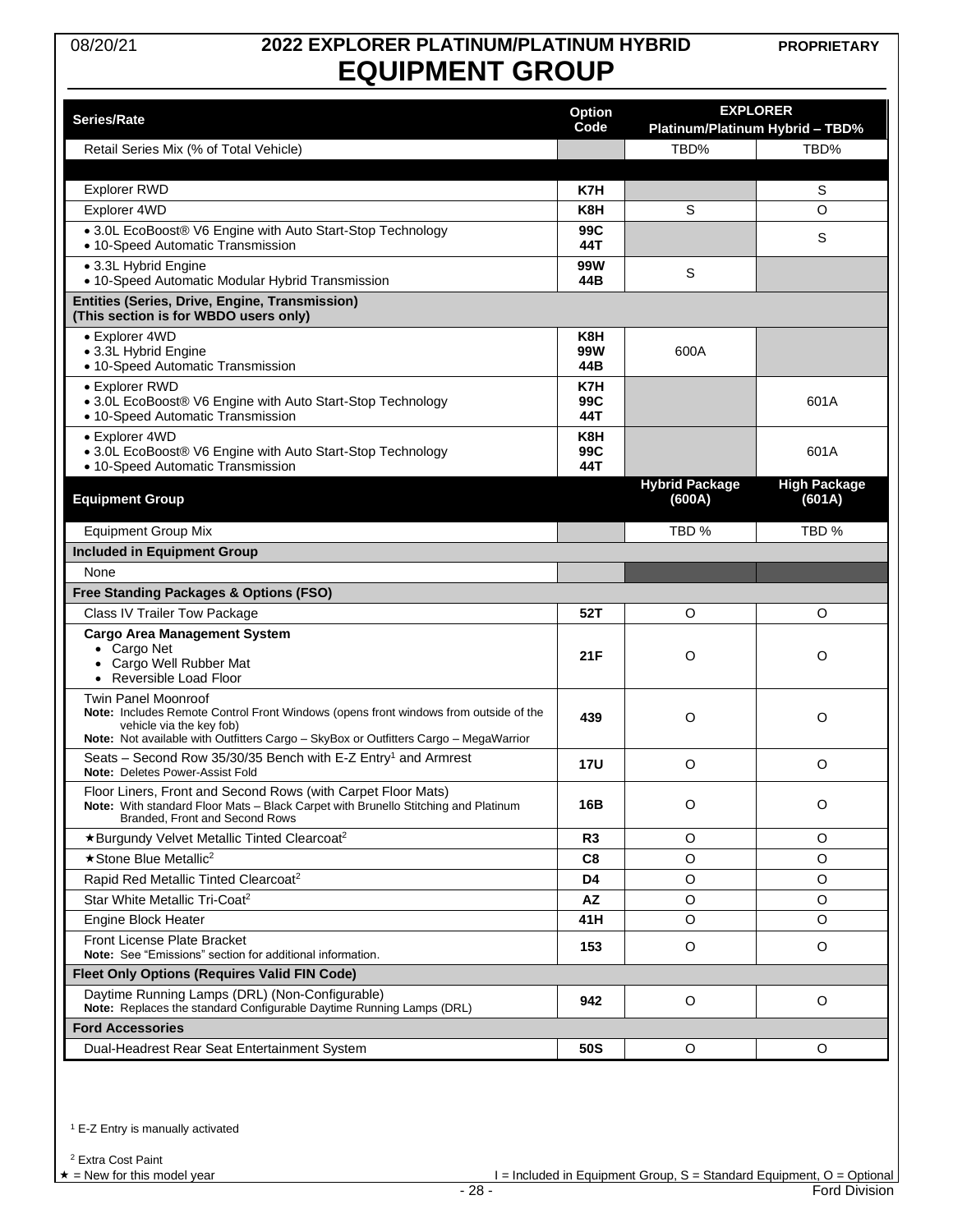### 08/20/21 **2022 EXPLORER PLATINUM/PLATINUM HYBRID EQUIPMENT GROUP**

**PROPRIETARY**

| <b>Equipment Group</b>                                                                                                                                                                                                                                                                                                                                               | <b>Hybrid Package</b><br>(600A) | <b>High Package</b><br>(601A) |
|----------------------------------------------------------------------------------------------------------------------------------------------------------------------------------------------------------------------------------------------------------------------------------------------------------------------------------------------------------------------|---------------------------------|-------------------------------|
| Dealer Installed Options (DIO) - Shipped separately from the vehicle for dealer installation<br>Note: These features are ordered through WBDO only                                                                                                                                                                                                                   |                                 |                               |
| Outfitters Cargo - SkyBox<br>• Cargo Mat<br>• Roof-Rail Crossbars<br>· Yakima SkyBox 16<br>Note: Requires Floor Liners, Front and Second Rows (with Carpet Floor Mats) (16B)<br>Note: Not available with Twin Panel Moonroof (439)<br>Note: Not available with Outfitters Cargo - MegaWarrior or Outfitters Bike - FrontLoader                                       | O                               | O                             |
| Outfitters Cargo - MegaWarrior<br>• Cargo Mat<br>• Roof-Rail Crossbars<br>• Yakima MegaWarrior (includes Yakima Large Stretch Net)<br>Note: Requires Floor Liners, Front and Second Rows (with Carpet Floor Mats) (16B)<br>Note: Not available with Twin Panel Moonroof (439)<br>Note: Not available with Outfitters Cargo - SkyBox or Outfitters Bike - FrontLoader | $\circ$                         | O                             |
| Outfitters Bike - FrontLoader<br>• Cargo Mat<br>• Roof-Rail Crossbars<br>• Two (2) Yakima FrontLoaders (includes locks)<br>Note: Requires Floor Liners, Front and Second Rows (with Carpet Floor Mats) (16B)<br>Note: Not available with Outfitters Cargo - SkyBox or Outfitters Cargo - MegaWarrior                                                                 | O                               | O                             |
| Cargo Mat<br>Note: Not available with the Outfitters Dealer Installed Options (DIO)                                                                                                                                                                                                                                                                                  | $\circ$                         | $\circ$                       |
| ★Cargo Organizer – Soft-Sided Cooler Bag with Adjustable Carrying Strap and<br>Ford Logo<br>Note: Not available for Military Personnel Sales (WAFAC)                                                                                                                                                                                                                 | O                               | O                             |
| ★Cargo Organizer – Soft-Sided Large, Folding, with Ford Logo<br>Note: Not available with Cargo Organizer - Soft-Sided Standard, Folding, with Ford Logo<br>Note: Not available for Military Personnel Sales (WAFAC)                                                                                                                                                  | $\circ$                         | O                             |
| *Cargo Organizer - Soft-Sided Standard, Folding, with Ford Logo<br>Note: Not available with Cargo Organizer - Soft-Sided Large, Folding, with Ford Logo<br>Note: Not available for Military Personnel Sales (WAFAC)                                                                                                                                                  | O                               | O                             |
| ★First Aid Kit<br>Note: Not available for Military Personnel Sales (WAFAC)                                                                                                                                                                                                                                                                                           | O                               | O                             |
| ★Roadside Assistance Kit<br>Note: Not available for Military Personnel Sales (WAFAC)                                                                                                                                                                                                                                                                                 | O                               | O                             |
| Roof-Rail Crossbars<br>Note: Not available with the Outfitters Dealer Installed Options (DIO)                                                                                                                                                                                                                                                                        | O                               | O                             |
| Smoker's Package                                                                                                                                                                                                                                                                                                                                                     | O                               | O                             |
| Splash Guards                                                                                                                                                                                                                                                                                                                                                        | O                               | O                             |
| Wheel Lock Kit                                                                                                                                                                                                                                                                                                                                                       | $\Omega$                        | Ω                             |

 $\begin{array}{c}\n \star = \textsf{New for this model year} \\
\hline\n \star = \textsf{New for this model year}\n \end{array}$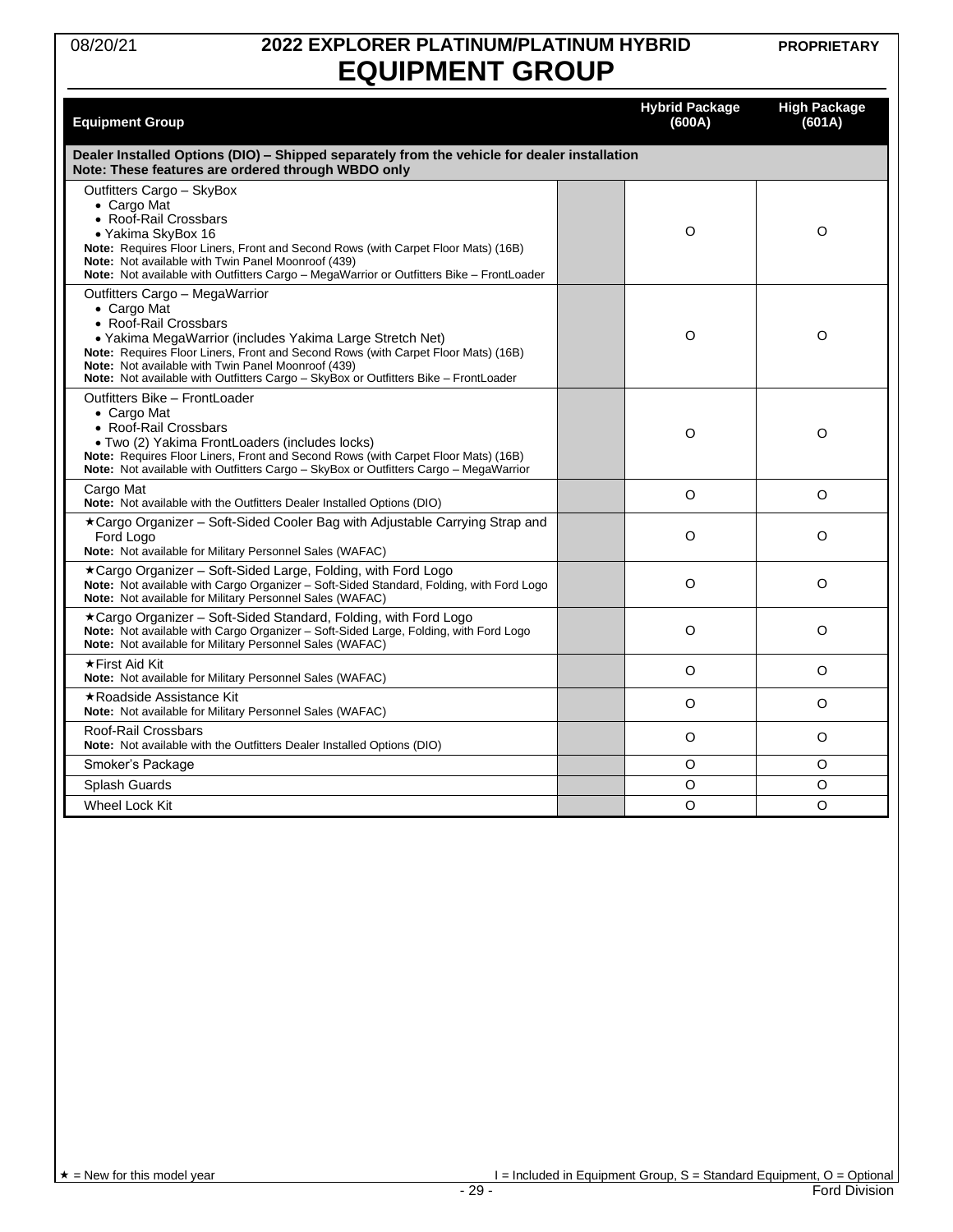### 08/20/21 **2022 EXPLORER FUNCTIONAL EQUIPMENT**

### **WHEEL AVAILABILITY**



18" Five-Spoke Sparkle Silver-Painted Aluminum (Standard on Base and XLT)



18" High Gloss Black-Painted Aluminum with Laser-etched Timberline Logo (Standard on Timberline)



21" Aluminum Wheels (Included in ST Street Pack (68S) and ST High-Performance Pack (68T))



20" Premium Painted Aluminum (649) (Optional on XLT 202A. Standard on Limited 300A, 301A.)



20" 10-Spoke Aluminum (64U) (Standard on Limited Hybrid 310A. Optional on Limited 301A.)



20" 10-Spoke Aluminum with King Ranch® Center Cap (Standard on King Ranch®)



20" Carbonized Gray-Painted 10- Spoke (Included in XLT Sport Appearance Package (68M))



20" Machined Aluminum with Painted Pockets (Standard on ST-Line  $\star$  and ST)



21" Bright Machined-Face Aluminum with Luster Nickel Painted Pockets (Standard on Platinum)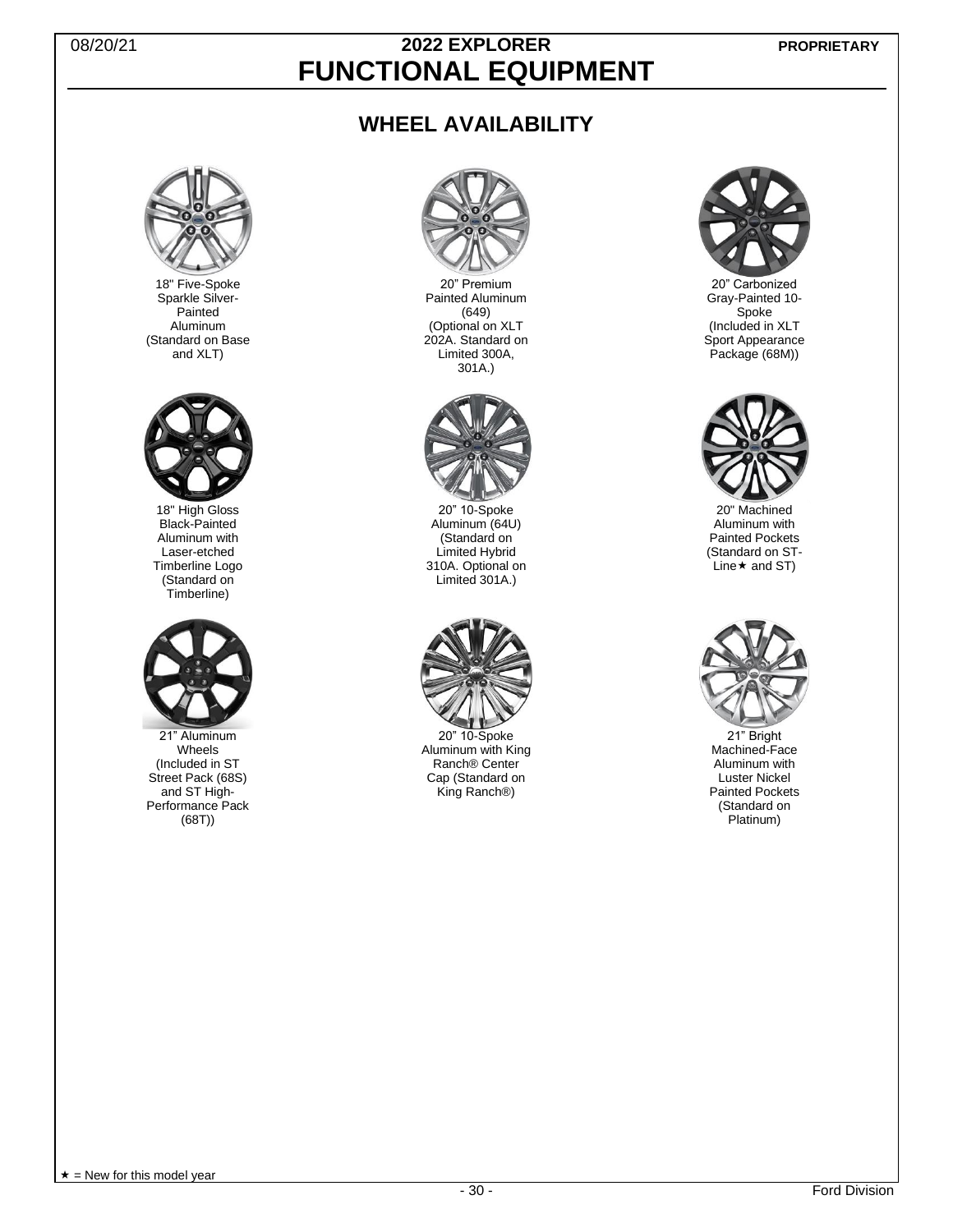# 08/20/21 **2022 EXPLORER COLOR & TRIM AVAILABILITY**

| <b>Model</b>                                                       | <b>Style/Material</b>                                                                                     | Seat Description <sup>1</sup>                                                                                                                                                                                                                                                                                                                                                                                                                                              |
|--------------------------------------------------------------------|-----------------------------------------------------------------------------------------------------------|----------------------------------------------------------------------------------------------------------------------------------------------------------------------------------------------------------------------------------------------------------------------------------------------------------------------------------------------------------------------------------------------------------------------------------------------------------------------------|
| Base                                                               | Cloth                                                                                                     | • Front Captain's Chairs with 8-way Power Driver (Power function for Tilt and Recline) and 4-way Manual<br>Passenger. (Fore/Aft, Recline)<br>• Second Row 35/30/35 Split-Fold-Flat and Reclining with E-Z $Entv^2$<br>• Third Row 50/50 Split-Fold-Flat (Manual)                                                                                                                                                                                                           |
| <b>XLT</b><br>and<br><b>XLT Sport Appearance</b><br>Package (202A) | Unique Cloth (200A)<br>ActiveX™ Seating Material (202A)                                                   | • Front Captain's Chairs with 10-way Power Driver (Power function for Tilt, Lumbar and Recline) and 4-way<br>Power Passenger with Manual Recline on 200A only<br>• Front Captain's Chairs with 10-way Power Driver (Power function for Tilt, Lumbar and Recline) and 8-way<br>Power Passenger on 202A only (Power function for Lumbar and Recline)<br>• Second Row Captain's Chairs with E-Z Entry <sup>2</sup> and Armrests<br>• Third Row 50/50 Split-Fold-Flat (Manual) |
| <b>ST-Line★</b>                                                    | ActiveX™ Seat Material with Miko® Inserts<br>and Red Stitching                                            | • Front Captain's Chairs with 10-way Power Driver (Power function for Tilt, Lumbar and Recline) and 8-way<br>Power Passenger (Power function for Lumbar and Recline)<br>• Second Row Captain's Chairs with E-Z Entry <sup>2</sup> and Armrests<br>• Third Row 50/50 Split-Fold-Flat (Manual)                                                                                                                                                                               |
| <b>Timberline</b>                                                  | ActiveX™Seat Material with Heathered<br>Cloth Insert, Deep Tangerine Stitching,<br><b>Timberline Logo</b> | • Front Captain's Chairs with 10-way Power Driver (Power function for Tilt, Lumbar and Recline) and 8-way<br>Power Passenger on 202A only (Power function for Lumbar and Recline)<br>• Second Row Captain's Chairs with E-Z $Entry2$ and Armrests<br>• Third Row 50/50 Split-Fold-Flat (Manual)                                                                                                                                                                            |

# <span id="page-30-1"></span><span id="page-30-0"></span>**COLOR OFFERINGS**

<span id="page-30-2"></span>

|                                                                                  |                | <b>BASE</b><br>(100A) | <b>XLT</b><br>(200A, 202A)                                                              |                                                      | <b>XLT SPORT</b><br><b>APPEARANCE</b><br><b>PACKAGE</b><br>(202A) | <b>ST-LINE★</b><br>(250A) | <b>TIMBERLINE</b><br>(800A)         |                                                                                                                |                                     |
|----------------------------------------------------------------------------------|----------------|-----------------------|-----------------------------------------------------------------------------------------|------------------------------------------------------|-------------------------------------------------------------------|---------------------------|-------------------------------------|----------------------------------------------------------------------------------------------------------------|-------------------------------------|
| Cabin Environment <sup>3</sup>                                                   |                | <b>Sandstone</b>      | <b>Sandstone</b>                                                                        | <b>Ebony with Light</b><br>Slate Uppers <sup>4</sup> | <b>Light Slate</b><br>Interior <sup>4</sup>                       | Ebony                     | Ebony                               |                                                                                                                |                                     |
| <b>Seats</b><br>(Additional seat information is available in the table<br>above) |                | <b>Cloth</b>          | <b>Unique Cloth</b><br>(200A, 8N or 86)<br>ActiveX™ Seating Material (202A<br>SN or S6) |                                                      |                                                                   |                           | ActiveX™<br><b>Seating Material</b> | <b>ActiveX™ Seat</b><br><b>Material with</b><br><b>Miko<sup>®</sup></b> Inserts<br>and Red<br><b>Stitching</b> | ActiveX™<br><b>Seating Material</b> |
|                                                                                  |                | Sandstone             | <b>Sandstone</b>                                                                        | Ebony                                                | Ebony/Light<br>Slate                                              | Ebony                     | Deep Cypress                        |                                                                                                                |                                     |
| <b>Paint Name</b>                                                                | Order<br>Code  | <b>7N</b>             | 8N/SN                                                                                   | 86/S6                                                | SY                                                                | A <sub>6</sub>            | R <sub>6</sub>                      |                                                                                                                |                                     |
| Star White Metallic Tri-Coat <sup>5</sup>                                        | <b>AZ</b>      |                       |                                                                                         |                                                      |                                                                   |                           |                                     |                                                                                                                |                                     |
| <b>Atlas Blue Metallic</b>                                                       | <b>B3</b>      | ▪                     | ▪                                                                                       | ▪                                                    | ▪                                                                 | ▪                         |                                     |                                                                                                                |                                     |
| ★Stone Blue Metallic <sup>5</sup>                                                | C8             |                       |                                                                                         |                                                      |                                                                   |                           |                                     |                                                                                                                |                                     |
| Rapid Red Metallic Tinted Clearcoat <sup>5</sup>                                 | D <sub>4</sub> |                       | ▪                                                                                       | ▪                                                    |                                                                   |                           |                                     |                                                                                                                |                                     |
|                                                                                  |                |                       |                                                                                         |                                                      |                                                                   |                           |                                     |                                                                                                                |                                     |
| <b>Iconic Silver Metallic</b>                                                    | <b>JS</b>      |                       | ▪                                                                                       |                                                      |                                                                   |                           |                                     |                                                                                                                |                                     |
| <b>Forged Green Metallic</b>                                                     | L <sub>9</sub> | ▪                     | ▪                                                                                       | ▪                                                    |                                                                   |                           |                                     |                                                                                                                |                                     |
| <b>Carbonized Gray Metallic</b>                                                  | <b>M7</b>      |                       |                                                                                         |                                                      |                                                                   |                           |                                     |                                                                                                                |                                     |
| *Burgundy Velvet Metallic Tinted Clearcoat <sup>5</sup>                          | R3             |                       | ▬                                                                                       | ▬                                                    | ▪                                                                 |                           |                                     |                                                                                                                |                                     |
| <b>Agate Black Metallic</b>                                                      | <b>UM</b>      |                       |                                                                                         |                                                      |                                                                   |                           |                                     |                                                                                                                |                                     |

<sup>1</sup> All Power seats include power Fore/Aft and power Up/Down. 10-way power seats include power Tilt.<br><sup>2</sup> E-Z Entry is manually activated<br><sup>3</sup> This is the primary color in the Cabin Environment.<br><sup>4</sup> Light Slate Colored Headl

<sup>5</sup> Extra Charge Paint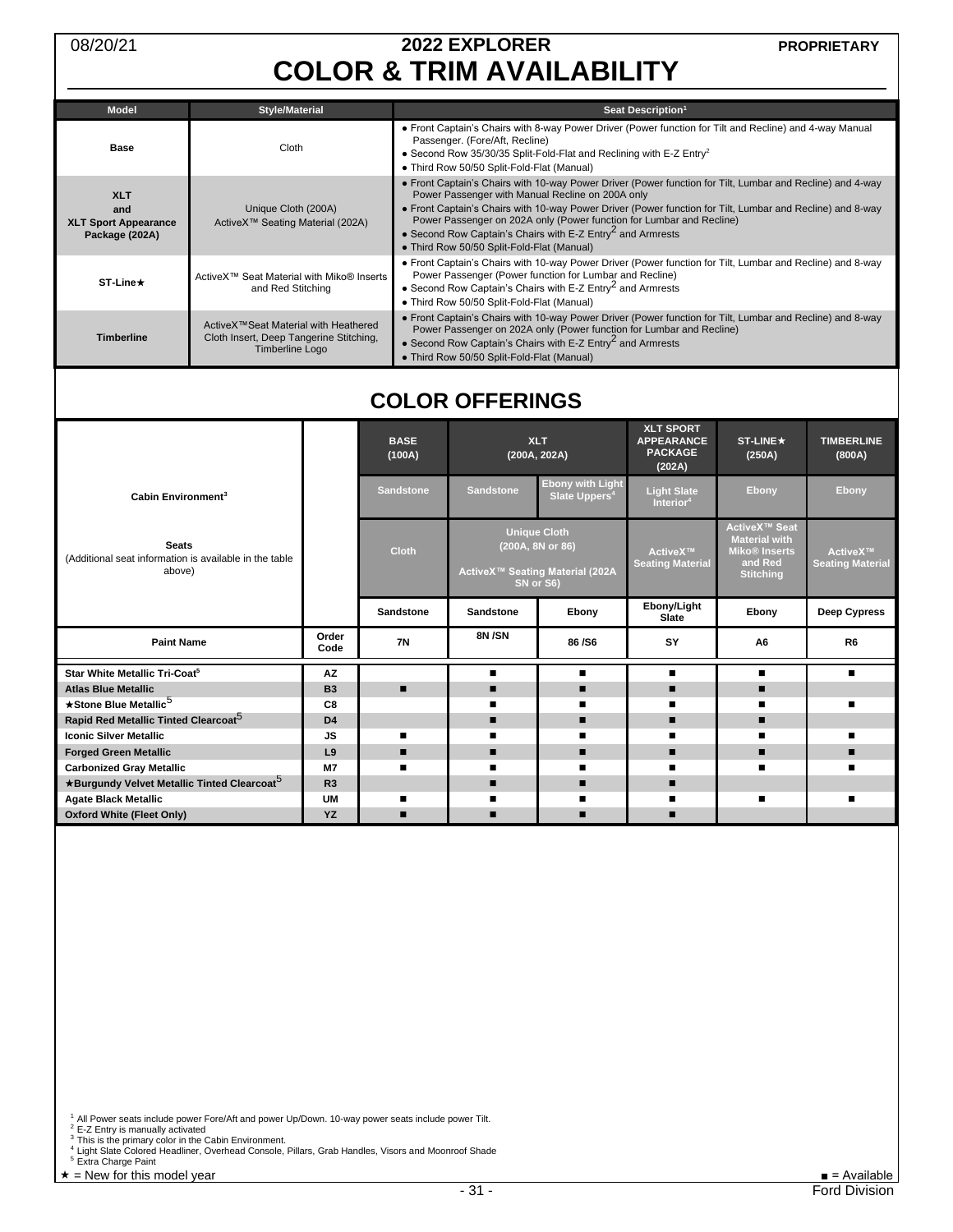# 07/30/21 **2022 EXPLORER COLOR & TRIM AVAILABILITY**

<span id="page-31-0"></span>

| <b>Model</b>                                                                    | <b>Style/Material</b>                                                                                                                                                                                                                                              | Seat Description <sup>1</sup>                                                                                                                                                                                                                                                                                                                                                                                                                                                                                                                                                                                                                                                                                                                |
|---------------------------------------------------------------------------------|--------------------------------------------------------------------------------------------------------------------------------------------------------------------------------------------------------------------------------------------------------------------|----------------------------------------------------------------------------------------------------------------------------------------------------------------------------------------------------------------------------------------------------------------------------------------------------------------------------------------------------------------------------------------------------------------------------------------------------------------------------------------------------------------------------------------------------------------------------------------------------------------------------------------------------------------------------------------------------------------------------------------------|
| Limited                                                                         | Leather-Trimmed with Micro-Perforated<br>Inserts <sup>2</sup> and Accent Stitching                                                                                                                                                                                 | • Front Captain's Chairs, Heated and Ventilated, 10-way Power Driver (Power function for Tilt, Lumbar and<br>Recline) and 8-Way Power Passenger (Power function for Lumbar and Recline)<br>• Memory Driver's Seat (Included in the Limited Convenience Package on 301A and 310A)<br>• Second Row Heated Captain's Chairs with Power-Assist Fold, E-Z Entry <sup>3</sup> and Armrests<br>• Third Row 50/50 PowerFold® Seat (folds flat) (Included in the Limited Convenience Package on 301A and<br>310A)                                                                                                                                                                                                                                     |
| <b>ST</b><br>and<br><b>ST with Technology</b><br>Package                        | 400A: Leather Seating Surfaces with Miko®<br>Micro-Perforated Inserts <sup>2, 4</sup> , City Silver<br>Accent Stitching and ST Logo<br>401A: Leather Seating Surfaces with Micro-<br>Perforated Inserts <sup>2</sup> , City Silver Accent<br>Stitching and ST Logo | • Front Sport Captain's Chairs, Heated and Ventilated, 10-way Power Driver with Memory (Power function for<br>Tilt, Lumbar and Recline) and 8-way Power Passenger (Power function for Lumbar and Recline)<br>• Second Row Captain's Chairs with Power-Assist Fold, E-Z Entry <sup>3</sup> and Armrests<br>. Third Row 50/50 PowerFold® Seat (folds flat)<br>The Technology Package features Multicontour Seats with Active Motion® in the front row.<br>• Front Sport Captain's Chairs with Multicontour Active Motion®, Heated and Ventilated 10-way Power Driver<br>with Memory (Power function for Tilt, Lumbar and Recline) and 8-way Power Front Passenger (Power                                                                       |
|                                                                                 |                                                                                                                                                                                                                                                                    | function for Recline)                                                                                                                                                                                                                                                                                                                                                                                                                                                                                                                                                                                                                                                                                                                        |
| King Ranch <sup>®</sup><br>and<br>King Ranch® with<br><b>Technology Package</b> | Del Rio Leather <sup>5</sup> with Lasso-Perforated<br>Inserts <sup>2</sup>                                                                                                                                                                                         | • Front Sport Captain's Chairs, Heated and Ventilated, 10-way Power Driver with Memory (Power function for<br>Tilt, Lumbar and Recline) and 8-way Power Passenger (Power function for Lumbar and Recline)<br>• Second Row Captain's Chairs with Power-Assist Fold, E-Z Entry <sup>3</sup> and Armrests<br>. Third Row 50/50 PowerFold® Seat (folds flat).<br>The Technology Package features Multicontour Seats with Active Motion® in the front row.<br>. Front Sport Captain's Chairs with Multicontour Active Motion®, Heated and Ventilated 10-way Power Driver<br>with Memory (Power function for Tilt, Lumbar and Recline) and 8-way Power Front Passenger (Power<br>function for Recline)                                             |
| <b>Platinum</b><br>and<br><b>Platinum with Technology</b><br>Package            | Leather Seating Surfaces with Tri-Diamond<br>Micro-Perforated Inserts <sup>2</sup> and Accent<br>Stitching                                                                                                                                                         | . Front Sport Captain's Chairs, Multicontour Active Motion®, Heated and Ventilated 10-way Power Driver with<br>Memory (Power function for Tilt, Lumbar and Recline) and 8-way Power Front Passenger (Power function<br>for Lumbar and Recline)<br>• Second Row Heated Captain's Chairs with Power-Assist Fold, E-Z Entry <sup>3</sup> and Armrests<br>. Third Row 50/50 PowerFold® Seat (folds flat).<br>The Technology Package features Multicontour Seats with Active Motion® in the front row.<br>• Front Sport Captain's Chairs with Multicontour Active Motion®, Heated and Ventilated 10-way Power Driver<br>with Memory (Power function for Tilt, Lumbar and Recline) and 8-way Power Front Passenger (Power<br>function for Recline) |

### <span id="page-31-2"></span><span id="page-31-1"></span>**COLOR OFFERINGS**

<span id="page-31-3"></span>

|                                                                                  |                |                  | <b>LIMITED</b><br>(300A, 301A, 310A)                                 | <b>ST</b><br>(400A, 401A)                                                                                            | <b>KING RANCH®</b><br>(701A)                                        | <b>PLATINUM</b>        | (600A, 601A)                                                                        |
|----------------------------------------------------------------------------------|----------------|------------------|----------------------------------------------------------------------|----------------------------------------------------------------------------------------------------------------------|---------------------------------------------------------------------|------------------------|-------------------------------------------------------------------------------------|
| Cabin Environment <sup>6</sup>                                                   |                | <b>Sandstone</b> | <b>Ebony with Light</b><br>Slate Uppers <sup>7</sup>                 | Ebony                                                                                                                | Java                                                                | <b>Light Sandstone</b> | Ebony                                                                               |
| <b>Seats</b><br>(Additional seat information is available in the table<br>above) |                |                  | Leather-Trimmed Seats with Micro-<br>Perforated Inserts <sup>8</sup> | <b>Leather Seating</b><br><b>Surfaces with</b><br>Micro-Perforated<br>Inserts <sup>8</sup> (Miko<br>Inserts on 400A) | <b>Leather with</b><br>Lasso-<br>Perforated<br>Inserts <sup>o</sup> |                        | Leather Seating Surfaces with Tri-<br>Diamond Micro-Perforated Inserts <sup>8</sup> |
|                                                                                  |                | Sandstone        | Ebony                                                                | Ebony                                                                                                                | <b>Mesa/Norias</b>                                                  | <b>Light Sandstone</b> | Ebony                                                                               |
| <b>Paint Name</b>                                                                | Order<br>Code  | CN               | C6                                                                   | V6 / C6                                                                                                              | ET                                                                  | DA                     | D <sub>6</sub>                                                                      |
| Star White Metallic Tri-Coat <sup>9</sup>                                        | <b>AZ</b>      |                  |                                                                      |                                                                                                                      | $\blacksquare$                                                      | $\blacksquare$         | ▬                                                                                   |
| <b>Atlas Blue Metallic</b>                                                       | <b>B3</b>      | ▪                |                                                                      |                                                                                                                      |                                                                     |                        |                                                                                     |
| ★Stone Blue Metallic <sup>9</sup>                                                | C8             |                  |                                                                      |                                                                                                                      |                                                                     |                        |                                                                                     |
| Rapid Red Metallic Tinted Clearcoat <sup>9</sup>                                 | D <sub>4</sub> |                  |                                                                      | ▪                                                                                                                    | ▪                                                                   |                        |                                                                                     |
| <b>Iconic Silver Metallic</b>                                                    | JS.            |                  |                                                                      |                                                                                                                      |                                                                     |                        |                                                                                     |
| <b>Forged Green Metallic</b>                                                     | L9             |                  |                                                                      |                                                                                                                      | ▪                                                                   |                        |                                                                                     |
| <b>Carbonized Gray Metallic</b>                                                  | <b>M7</b>      |                  |                                                                      |                                                                                                                      |                                                                     |                        |                                                                                     |
| ★Burgundy Velvet Metallic Tinted Clearcoat <sup>9</sup>                          | R <sub>3</sub> |                  | ▪                                                                    |                                                                                                                      |                                                                     |                        |                                                                                     |
| <b>Agate Black Metallic</b>                                                      | <b>UM</b>      |                  |                                                                      |                                                                                                                      |                                                                     |                        |                                                                                     |
| <b>Oxford White (Fleet Only)</b>                                                 | YZ             |                  |                                                                      |                                                                                                                      |                                                                     |                        |                                                                                     |

<sup>1</sup> All Power seats include power Fore/Aft and power Up/Down. 10-way power seats include power Tilt.<br><sup>2</sup> Perforated Seat Inserts are Front and Second Rows Only<br><sup>3</sup> E-Z Entry is activated through the Power-Assist Fold featu

<sup>5</sup> Del Rio Leather, All Rows

<sup>6</sup> This is the primary color in the Cabin Environment.<br><sup>7</sup> Light Slate Colored Headliner, Overhead Console, Pillars, Grab Handles, Visors and Moonroof Shade<br><sup>8</sup> Perforated Seat Inserts are Front and Second Rows Only<br><sup>9</sup> E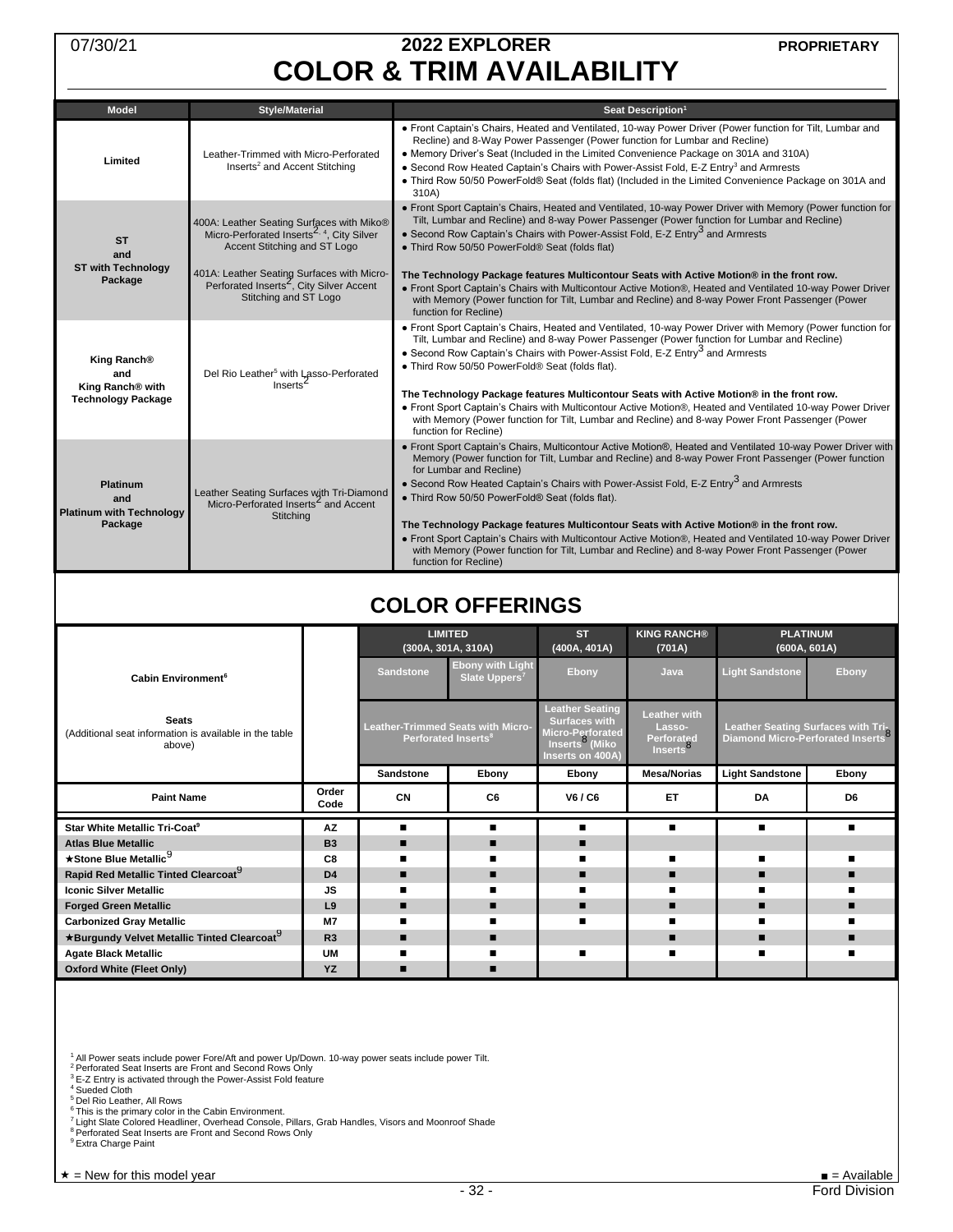### 07/30/21 **2022 EXPLORER EMISSIONS**

#### **EMISSIONS STANDARD/OPTIONAL EQUIPMENT**

*50-STATE EMISSIONS SYSTEM* ................................. **425** Standard equipment in all states.

**Note:** Flexible Fuel Vehicle (FFV) system is standard equipment for vehicles with the 3.3L Ti-VCT V6 FFV Engine (Fleet Only)

#### *FRONT LICENSE PLATE BRACKET* **........................... 153**

Standard in states requiring two license plates and optional to all others.

#### **MISCELLANEOUS**

#### **SNOW PLOW USAGE**

Not recommended for snow plowing.